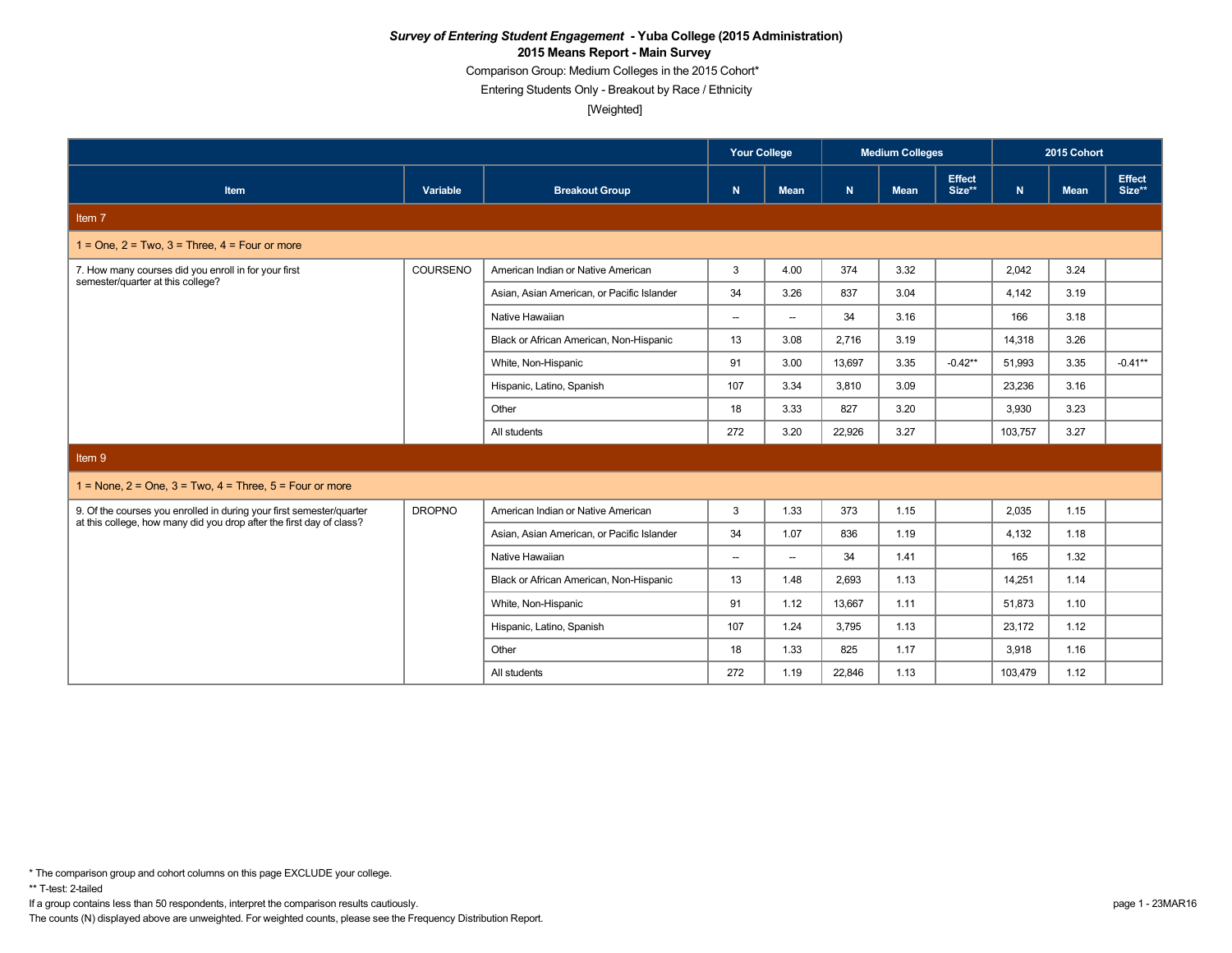Comparison Group: Medium Colleges in the 2015 Cohort\*

Entering Students Only - Breakout by Race / Ethnicity

[Weighted]

|                                                                                                                                                                                                                                  |                 |                                            | <b>Your College</b><br><b>Medium Colleges</b> |                          |        |             | 2015 Cohort             |         |             |                         |
|----------------------------------------------------------------------------------------------------------------------------------------------------------------------------------------------------------------------------------|-----------------|--------------------------------------------|-----------------------------------------------|--------------------------|--------|-------------|-------------------------|---------|-------------|-------------------------|
| Item                                                                                                                                                                                                                             | Variable        | <b>Breakout Group</b>                      | N                                             | Mean                     | N      | <b>Mean</b> | <b>Effect</b><br>Size** | N       | <b>Mean</b> | <b>Effect</b><br>Size** |
| Item 10                                                                                                                                                                                                                          |                 |                                            |                                               |                          |        |             |                         |         |             |                         |
| 1 = More than one week before classes began, 2 = During the week before classes began, 3 = During the first week of classes, 4 = After the first week of classes                                                                 |                 |                                            |                                               |                          |        |             |                         |         |             |                         |
| 10. When did you register for your courses for your first<br>semester/quarter at this college?                                                                                                                                   | <b>REGCLASS</b> | American Indian or Native American         | 3                                             | 1.00                     | 376    | 1.21        |                         | 2,043   | 1.19        |                         |
|                                                                                                                                                                                                                                  |                 | Asian, Asian American, or Pacific Islander | 33                                            | 1.16                     | 836    | 1.23        |                         | 4,141   | 1.22        |                         |
|                                                                                                                                                                                                                                  |                 | Native Hawaiian                            | $\overline{\phantom{a}}$                      | $\overline{\phantom{0}}$ | 34     | 1.43        |                         | 166     | 1.28        |                         |
|                                                                                                                                                                                                                                  |                 | Black or African American, Non-Hispanic    | 13                                            | 1.04                     | 2.712  | 1.24        |                         | 14,299  | 1.23        |                         |
|                                                                                                                                                                                                                                  |                 | White, Non-Hispanic                        | 91                                            | 1.28                     | 13,697 | 1.14        | $0.37**$                | 52.009  | 1.14        | $0.38**$                |
|                                                                                                                                                                                                                                  |                 | Hispanic, Latino, Spanish                  | 108                                           | 1.15                     | 3,812  | 1.17        |                         | 23,242  | 1.17        |                         |
|                                                                                                                                                                                                                                  |                 | Other                                      | 18                                            | 1.41                     | 827    | 1.27        |                         | 3,929   | 1.22        |                         |
|                                                                                                                                                                                                                                  |                 | All students                               | 272                                           | 1.21                     | 22,922 | 1.17        |                         | 103,747 | 1.17        |                         |
| Item 16                                                                                                                                                                                                                          |                 |                                            |                                               |                          |        |             |                         |         |             |                         |
| 1 = 3 or more months before classes began, 2 = 1 or 2 months before classes began, 3 = Less than 1 month before classes began, 4 = After classes began (the "I did not apply" category is not included in means<br>calculations) |                 |                                            |                                               |                          |        |             |                         |         |             |                         |
| 16. When did you first apply for financial assistance?                                                                                                                                                                           | <b>TIMEAPPL</b> | American Indian or Native American         | 3                                             | 1.00                     | 321    | 1.79        |                         | 1,728   | 1.79        |                         |
|                                                                                                                                                                                                                                  |                 | Asian, Asian American, or Pacific Islander | 29                                            | 1.70                     | 625    | 1.75        |                         | 2,982   | 1.76        |                         |
|                                                                                                                                                                                                                                  |                 | Native Hawaiian                            | $\overline{\phantom{a}}$                      | $\overline{\phantom{0}}$ | 28     | 1.99        |                         | 121     | 1.98        |                         |
|                                                                                                                                                                                                                                  |                 | Black or African American, Non-Hispanic    | 13                                            | 1.88                     | 2,446  | 1.82        |                         | 12,779  | 1.78        |                         |
|                                                                                                                                                                                                                                  |                 | White, Non-Hispanic                        | 74                                            | 1.80                     | 11,013 | 1.66        |                         | 39,909  | 1.71        |                         |
|                                                                                                                                                                                                                                  |                 | Hispanic, Latino, Spanish                  | 104                                           | 1.72                     | 2,997  | 1.71        |                         | 18,609  | 1.69        |                         |
|                                                                                                                                                                                                                                  |                 | Other                                      | 16                                            | 1.59                     | 673    | 1.75        |                         | 3,141   | 1.79        |                         |
|                                                                                                                                                                                                                                  |                 | All students                               | 244                                           | 1.73                     | 18,594 | 1.70        |                         | 82,197  | 1.73        |                         |
|                                                                                                                                                                                                                                  |                 |                                            |                                               |                          |        |             |                         |         |             |                         |

\*\* T-test: 2-tailed

If a group contains less than 50 respondents, interpret the comparison results cautiously. page 2 - 23MAR16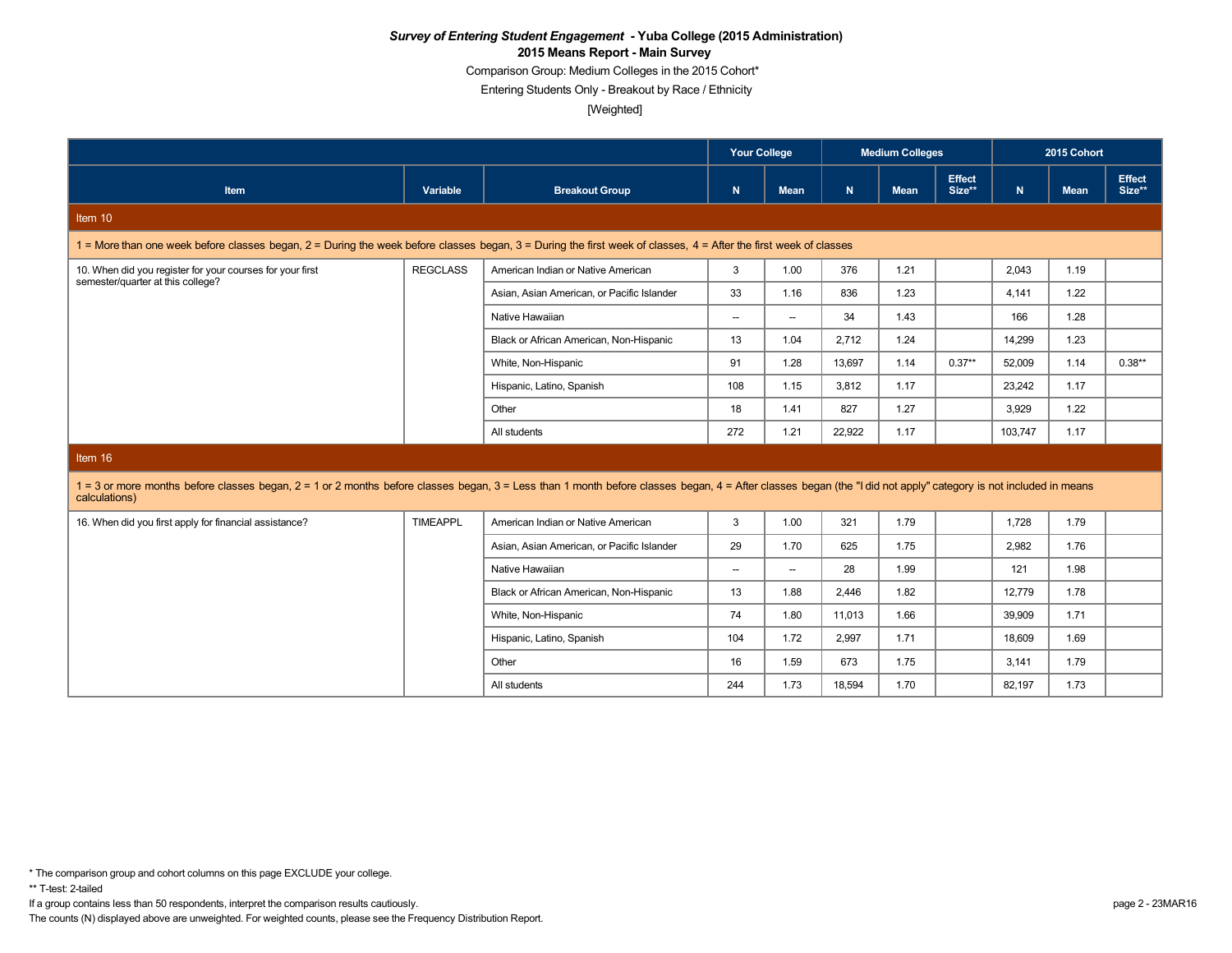Comparison Group: Medium Colleges in the 2015 Cohort\*

Entering Students Only - Breakout by Race / Ethnicity

[Weighted]

|                                                                                                                                                                      |                 |                                            | <b>Your College</b>      |                          |        | <b>Medium Colleges</b> |                         |         | 2015 Cohort |                         |
|----------------------------------------------------------------------------------------------------------------------------------------------------------------------|-----------------|--------------------------------------------|--------------------------|--------------------------|--------|------------------------|-------------------------|---------|-------------|-------------------------|
| <b>Item</b>                                                                                                                                                          | Variable        | <b>Breakout Group</b>                      | $\mathbf N$              | Mean                     | N.     | <b>Mean</b>            | <b>Effect</b><br>Size** | N       | <b>Mean</b> | <b>Effect</b><br>Size** |
| Item 18: Think about your experiences from the time of your decision to attend this college through the end of the first three weeks of your first semester/quarter. |                 |                                            |                          |                          |        |                        |                         |         |             |                         |
| 1 = Strongly disagree, 2 = Disagree, 3 = Neutral, 4 = Agree, $5$ = Strongly agree                                                                                    |                 |                                            |                          |                          |        |                        |                         |         |             |                         |
| 18a. The very first time I came to this college I felt welcome                                                                                                       | <b>WELCOME</b>  | American Indian or Native American         | 3                        | 3.67                     | 374    | 4.06                   |                         | 2,034   | 4.03        |                         |
| [EARLYCON]                                                                                                                                                           |                 | Asian, Asian American, or Pacific Islander | 34                       | 3.85                     | 826    | 3.94                   |                         | 4,097   | 3.87        |                         |
|                                                                                                                                                                      |                 | Native Hawaiian                            | $\overline{\phantom{a}}$ | $\overline{\phantom{a}}$ | 33     | 4.15                   |                         | 164     | 3.99        |                         |
|                                                                                                                                                                      |                 | Black or African American, Non-Hispanic    | 13                       | 3.40                     | 2,674  | 4.10                   |                         | 14,138  | 4.06        |                         |
|                                                                                                                                                                      |                 | White, Non-Hispanic                        | 91                       | 3.74                     | 13.577 | 4.05                   | $-0.42**$               | 51.559  | 4.04        | $-0.40**$               |
|                                                                                                                                                                      |                 | Hispanic, Latino, Spanish                  | 108                      | 3.63                     | 3,775  | 4.00                   | $-0.43**$               | 23,097  | 3.99        | $-0.44**$               |
|                                                                                                                                                                      |                 | Other                                      | 18                       | 3.74                     | 817    | 3.86                   |                         | 3.893   | 3.89        |                         |
|                                                                                                                                                                      |                 | All students                               | 273                      | 3.70                     | 22,664 | 4.04                   | $-0.43**$               | 102,823 | 4.02        | $-0.41**$               |
| 18b. The instructors at this college want me to succeed [HIEXPECT]                                                                                                   | <b>WNTSCCD</b>  | American Indian or Native American         | 3                        | 5.00                     | 369    | 4.30                   |                         | 2,018   | 4.30        |                         |
|                                                                                                                                                                      |                 | Asian, Asian American, or Pacific Islander | 33                       | 4.28                     | 824    | 4.31                   |                         | 4,082   | 4.23        |                         |
|                                                                                                                                                                      |                 | Native Hawaiian                            | $\overline{\phantom{a}}$ | $\overline{\phantom{a}}$ | 31     | 4.40                   |                         | 159     | 4.11        |                         |
|                                                                                                                                                                      |                 | Black or African American, Non-Hispanic    | 13                       | 4.52                     | 2.656  | 4.33                   |                         | 14.041  | 4.31        |                         |
|                                                                                                                                                                      |                 | White, Non-Hispanic                        | 91                       | 4.04                     | 13,508 | 4.28                   | $-0.37**$               | 51,346  | 4.29        | $-0.39**$               |
|                                                                                                                                                                      |                 | Hispanic, Latino, Spanish                  | 108                      | 3.84                     | 3.748  | 4.30                   | $-0.66**$               | 22,981  | 4.28        | $-0.66**$               |
|                                                                                                                                                                      |                 | Other                                      | 18                       | 4.11                     | 810    | 4.20                   |                         | 3,867   | 4.19        |                         |
|                                                                                                                                                                      |                 | All students                               | 272                      | 4.02                     | 22.530 | 4.29                   | $-0.39**$               | 102.297 | 4.29        | $-0.39**$               |
| 18c. All the courses I needed to take during my first                                                                                                                | <b>CONVTIME</b> | American Indian or Native American         | 3                        | 4.33                     | 371    | 3.92                   |                         | 2,028   | 3.97        |                         |
| semester/quarter were available at times convenient for me                                                                                                           |                 | Asian, Asian American, or Pacific Islander | 34                       | 4.07                     | 826    | 3.87                   |                         | 4,084   | 3.83        |                         |
|                                                                                                                                                                      |                 | Native Hawaiian                            | $\overline{\phantom{a}}$ | $\overline{\phantom{a}}$ | 33     | 3.73                   |                         | 164     | 3.83        |                         |
|                                                                                                                                                                      |                 | Black or African American, Non-Hispanic    | 13                       | 3.64                     | 2,667  | 3.98                   |                         | 14,101  | 3.99        |                         |
|                                                                                                                                                                      |                 | White, Non-Hispanic                        | 91                       | 3.62                     | 13,554 | 3.97                   | $-0.36**$               | 51,457  | 3.97        | $-0.36**$               |
|                                                                                                                                                                      |                 | Hispanic, Latino, Spanish                  | 108                      | 3.78                     | 3,767  | 3.92                   |                         | 23,052  | 3.92        |                         |
|                                                                                                                                                                      |                 | Other                                      | 18                       | 3.66                     | 813    | 3.76                   |                         | 3,882   | 3.83        |                         |
|                                                                                                                                                                      |                 | All students                               | 273                      | 3.76                     | 22,617 | 3.94                   |                         | 102,592 | 3.95        |                         |

\*\* T-test: 2-tailed

If a group contains less than 50 respondents, interpret the comparison results cautiously. page 3 - 23MAR16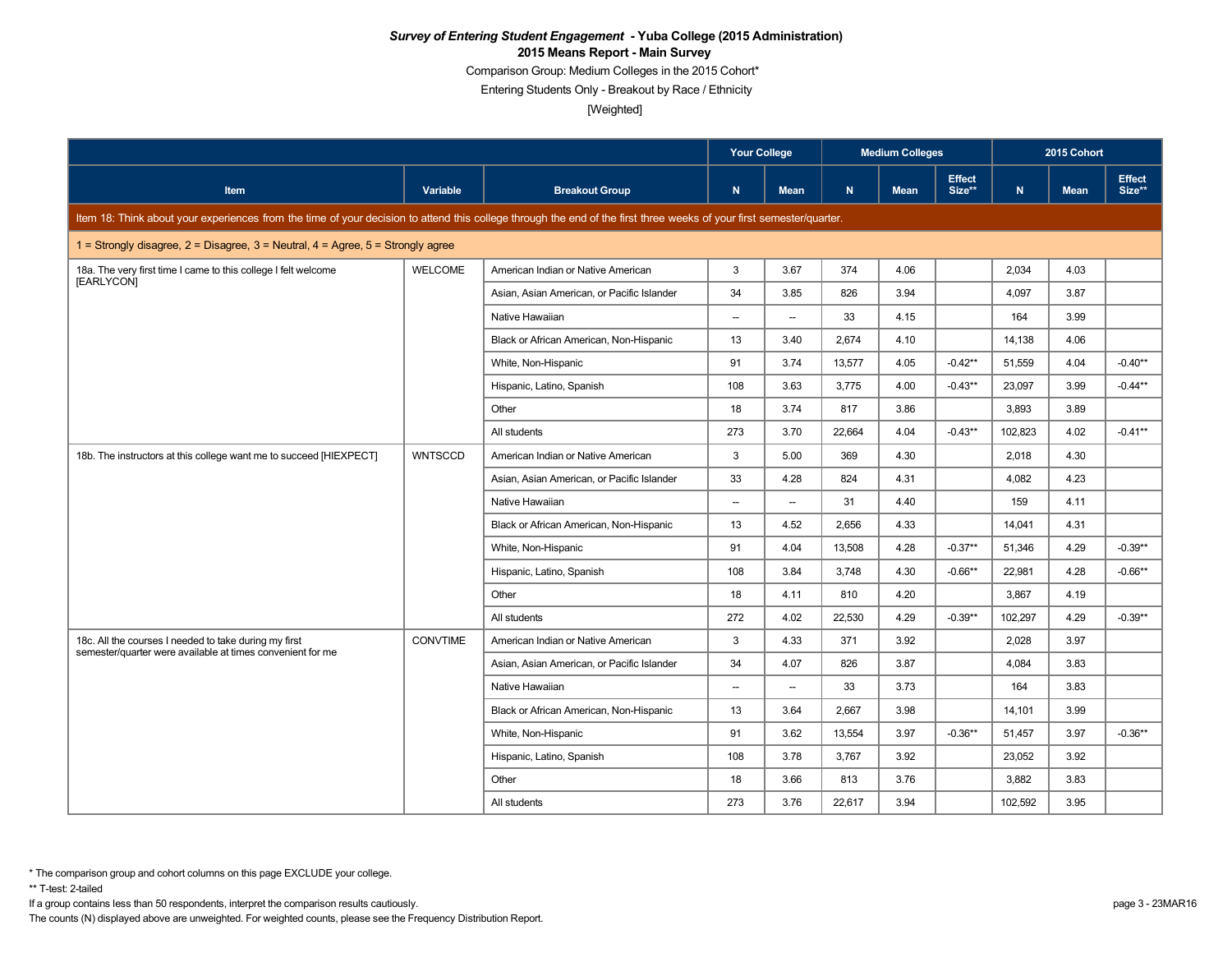Comparison Group: Medium Colleges in the 2015 Cohort\*

Entering Students Only - Breakout by Race / Ethnicity

[Weighted]

|                                                                                                                                                                      |                 |                                            | <b>Your College</b>      |                          |        | <b>Medium Colleges</b> |                         |              | 2015 Cohort |                         |
|----------------------------------------------------------------------------------------------------------------------------------------------------------------------|-----------------|--------------------------------------------|--------------------------|--------------------------|--------|------------------------|-------------------------|--------------|-------------|-------------------------|
| <b>Item</b>                                                                                                                                                          | Variable        | <b>Breakout Group</b>                      | $\mathsf{N}$             | <b>Mean</b>              | N      | <b>Mean</b>            | <b>Effect</b><br>Size** | $\mathbf{N}$ | <b>Mean</b> | <b>Effect</b><br>Size** |
| Item 18: Think about your experiences from the time of your decision to attend this college through the end of the first three weeks of your first semester/quarter. |                 |                                            |                          |                          |        |                        |                         |              |             |                         |
| 1 = Strongly disagree, 2 = Disagree, 3 = Neutral, 4 = Agree, $5$ = Strongly agree                                                                                    |                 |                                            |                          |                          |        |                        |                         |              |             |                         |
| 18d. I was able to meet with an academic advisor at times<br>convenient for me [ACADPLAN]                                                                            | <b>AACONTIM</b> | American Indian or Native American         | 3                        | 3.33                     | 370    | 3.72                   |                         | 2,004        | 3.77        |                         |
|                                                                                                                                                                      |                 | Asian, Asian American, or Pacific Islander | 34                       | 3.58                     | 815    | 3.69                   |                         | 4.060        | 3.69        |                         |
|                                                                                                                                                                      |                 | Native Hawaiian                            | $\overline{\phantom{0}}$ | $\overline{\phantom{a}}$ | 31     | 3.36                   |                         | 160          | 3.68        |                         |
|                                                                                                                                                                      |                 | Black or African American, Non-Hispanic    | 13                       | 3.32                     | 2,640  | 3.80                   |                         | 13,996       | 3.82        |                         |
|                                                                                                                                                                      |                 | White, Non-Hispanic                        | 89                       | 3.82                     | 13.469 | 3.80                   |                         | 51,215       | 3.84        |                         |
|                                                                                                                                                                      |                 | Hispanic, Latino, Spanish                  | 107                      | 3.57                     | 3,740  | 3.75                   |                         | 22,903       | 3.73        |                         |
|                                                                                                                                                                      |                 | Other                                      | 18                       | 3.52                     | 807    | 3.69                   |                         | 3,852        | 3.68        |                         |
|                                                                                                                                                                      |                 | All students                               | 270                      | 3.65                     | 22,448 | 3.78                   |                         | 101,971      | 3.79        |                         |
| 18e. An advisor helped me to select a course of study, program, or                                                                                                   | AASELMAJ        | American Indian or Native American         | 3                        | 3.33                     | 373    | 3.77                   |                         | 2,030        | 3.75        |                         |
| major [ACADPLAN]                                                                                                                                                     |                 | Asian, Asian American, or Pacific Islander | 34                       | 3.81                     | 822    | 3.74                   |                         | 4,087        | 3.70        |                         |
|                                                                                                                                                                      |                 | Native Hawaiian                            | --                       | $\overline{\phantom{a}}$ | 32     | 3.34                   |                         | 162          | 3.57        |                         |
|                                                                                                                                                                      |                 | Black or African American, Non-Hispanic    | 13                       | 3.64                     | 2.668  | 3.71                   |                         | 14.101       | 3.77        |                         |
|                                                                                                                                                                      |                 | White, Non-Hispanic                        | 91                       | 3.75                     | 13,550 | 3.66                   |                         | 51,500       | 3.71        |                         |
|                                                                                                                                                                      |                 | Hispanic, Latino, Spanish                  | 108                      | 3.54                     | 3.766  | 3.72                   |                         | 23,064       | 3.68        |                         |
|                                                                                                                                                                      |                 | Other                                      | 18                       | 3.63                     | 815    | 3.69                   |                         | 3,888        | 3.65        |                         |
|                                                                                                                                                                      |                 | All students                               | 273                      | 3.67                     | 22.611 | 3.68                   |                         | 102,640      | 3.70        |                         |
| 18f. An advisor helped me to set academic goals and to create a                                                                                                      | <b>ACADGOAL</b> | American Indian or Native American         | 3                        | 3.00                     | 372    | 3.30                   |                         | 2,019        | 3.40        |                         |
| plan for achieving them [ACADPLAN]                                                                                                                                   |                 | Asian, Asian American, or Pacific Islander | 34                       | 3.78                     | 819    | 3.35                   |                         | 4,079        | 3.37        |                         |
|                                                                                                                                                                      |                 | Native Hawaiian                            | $\overline{\phantom{a}}$ | $\overline{\phantom{a}}$ | 32     | 3.29                   |                         | 163          | 3.35        |                         |
|                                                                                                                                                                      |                 | Black or African American, Non-Hispanic    | 13                       | 3.40                     | 2,659  | 3.37                   |                         | 14,073       | 3.37        |                         |
|                                                                                                                                                                      |                 | White, Non-Hispanic                        | 91                       | 3.51                     | 13,545 | 3.27                   |                         | 51,441       | 3.31        |                         |
|                                                                                                                                                                      |                 | Hispanic, Latino, Spanish                  | 108                      | 3.39                     | 3,758  | 3.32                   |                         | 23,035       | 3.31        |                         |
|                                                                                                                                                                      |                 | Other                                      | 18                       | 3.74                     | 814    | 3.27                   |                         | 3,875        | 3.25        |                         |
|                                                                                                                                                                      |                 | All students                               | 273                      | 3.51                     | 22,579 | 3.29                   |                         | 102,483      | 3.32        |                         |

\*\* T-test: 2-tailed

If a group contains less than 50 respondents, interpret the comparison results cautiously. page 4 - 23MAR16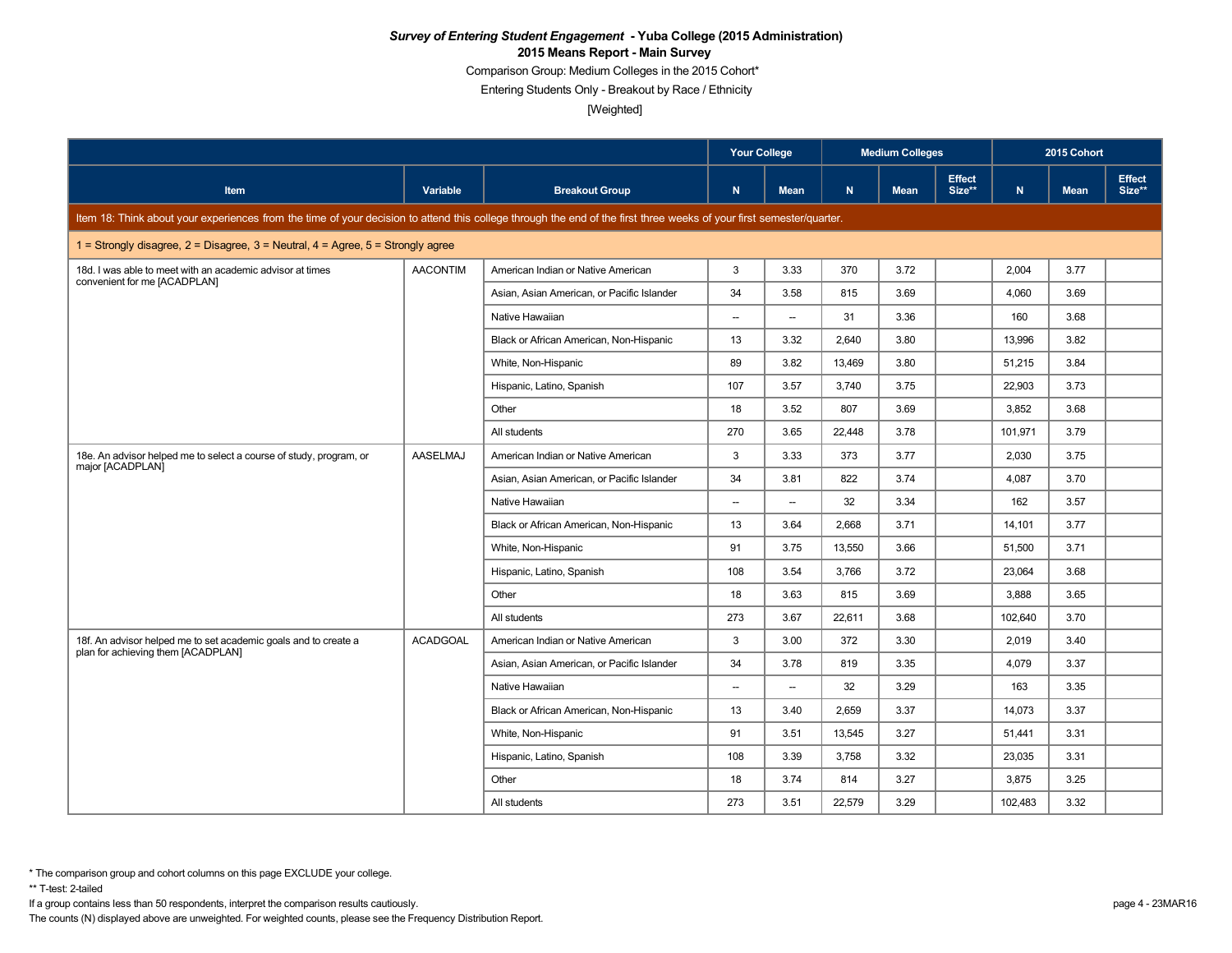Comparison Group: Medium Colleges in the 2015 Cohort\*

Entering Students Only - Breakout by Race / Ethnicity

[Weighted]

|                                                                                                                                                                      |               |                                            | <b>Your College</b>      |                          |        | <b>Medium Colleges</b> |                         |              | 2015 Cohort |                         |
|----------------------------------------------------------------------------------------------------------------------------------------------------------------------|---------------|--------------------------------------------|--------------------------|--------------------------|--------|------------------------|-------------------------|--------------|-------------|-------------------------|
| <b>Item</b>                                                                                                                                                          | Variable      | <b>Breakout Group</b>                      | $\mathbf N$              | <b>Mean</b>              | N      | <b>Mean</b>            | <b>Effect</b><br>Size** | $\mathbf{N}$ | <b>Mean</b> | <b>Effect</b><br>Size** |
| Item 18: Think about your experiences from the time of your decision to attend this college through the end of the first three weeks of your first semester/quarter. |               |                                            |                          |                          |        |                        |                         |              |             |                         |
| 1 = Strongly disagree, $2$ = Disagree, $3$ = Neutral, $4$ = Agree, $5$ = Strongly agree                                                                              |               |                                            |                          |                          |        |                        |                         |              |             |                         |
| 18g. An advisor helped me to identify the courses I needed to take<br>during my first semester/quarter [ACADPLAN]                                                    | CRSADV        | American Indian or Native American         | 3                        | 4.33                     | 373    | 3.86                   |                         | 2,025        | 3.92        |                         |
|                                                                                                                                                                      |               | Asian, Asian American, or Pacific Islander | 34                       | 4.12                     | 821    | 3.89                   |                         | 4.086        | 3.82        |                         |
|                                                                                                                                                                      |               | Native Hawaiian                            | $\overline{\phantom{a}}$ | $\overline{\phantom{a}}$ | 31     | 3.53                   |                         | 162          | 3.66        |                         |
|                                                                                                                                                                      |               | Black or African American, Non-Hispanic    | 13                       | 4.36                     | 2,670  | 3.94                   |                         | 14,099       | 3.98        |                         |
|                                                                                                                                                                      |               | White, Non-Hispanic                        | 91                       | 4.03                     | 13.553 | 3.90                   |                         | 51.490       | 3.94        |                         |
|                                                                                                                                                                      |               | Hispanic, Latino, Spanish                  | 108                      | 3.81                     | 3,769  | 3.94                   |                         | 23,062       | 3.86        |                         |
|                                                                                                                                                                      |               | Other                                      | 18                       | 4.00                     | 815    | 3.82                   |                         | 3,888        | 3.80        |                         |
|                                                                                                                                                                      |               | All students                               | 273                      | 3.98                     | 22,616 | 3.90                   |                         | 102,614      | 3.90        |                         |
| 18h. A college staff member talked with me about my commitments<br>outside of school (work, children, dependents, etc.) to help me                                   | <b>OSCOMM</b> | American Indian or Native American         | $\overline{2}$           | 3.00                     | 371    | 2.97                   |                         | 2,023        | 2.99        |                         |
| figure out how many courses to take [ACADPLAN]                                                                                                                       |               | Asian, Asian American, or Pacific Islander | 34                       | 3.12                     | 821    | 2.86                   |                         | 4,085        | 2.87        |                         |
|                                                                                                                                                                      |               | Native Hawaiian                            | --                       | $\overline{\phantom{a}}$ | 32     | 3.16                   |                         | 163          | 3.07        |                         |
|                                                                                                                                                                      |               | Black or African American, Non-Hispanic    | 13                       | 3.40                     | 2.669  | 2.97                   |                         | 14.105       | 2.89        |                         |
|                                                                                                                                                                      |               | White, Non-Hispanic                        | 91                       | 2.64                     | 13,544 | 2.92                   |                         | 51,488       | 2.93        |                         |
|                                                                                                                                                                      |               | Hispanic, Latino, Spanish                  | 108                      | 2.66                     | 3.766  | 2.89                   |                         | 23,071       | 2.85        |                         |
|                                                                                                                                                                      |               | Other                                      | 18                       | 2.44                     | 815    | 2.85                   |                         | 3,882        | 2.83        |                         |
|                                                                                                                                                                      |               | All students                               | 272                      | 2.76                     | 22.600 | 2.92                   |                         | 102,615      | 2.90        |                         |
| 18i. The college provided me with adequate information about<br>financial assistance (scholarships, grants, loans, etc.) [EARLYCON]                                  | <b>FAINFO</b> | American Indian or Native American         | 3                        | 4.00                     | 372    | 3.58                   |                         | 2,026        | 3.54        |                         |
|                                                                                                                                                                      |               | Asian, Asian American, or Pacific Islander | 34                       | 3.88                     | 821    | 3.42                   |                         | 4,084        | 3.36        |                         |
|                                                                                                                                                                      |               | Native Hawaiian                            | $\overline{\phantom{a}}$ | $\overline{\phantom{a}}$ | 33     | 3.43                   |                         | 162          | 3.41        |                         |
|                                                                                                                                                                      |               | Black or African American, Non-Hispanic    | 13                       | 3.92                     | 2,668  | 3.67                   |                         | 14,106       | 3.64        |                         |
|                                                                                                                                                                      |               | White, Non-Hispanic                        | 91                       | 3.43                     | 13,557 | 3.48                   |                         | 51,513       | 3.47        |                         |
|                                                                                                                                                                      |               | Hispanic, Latino, Spanish                  | 108                      | 3.19                     | 3,769  | 3.36                   |                         | 23,079       | 3.39        |                         |
|                                                                                                                                                                      |               | Other                                      | 18                       | 3.11                     | 813    | 3.34                   |                         | 3,883        | 3.36        |                         |
|                                                                                                                                                                      |               | All students                               | 273                      | 3.41                     | 22,618 | 3.47                   |                         | 102,669      | 3.47        |                         |

\*\* T-test: 2-tailed

If a group contains less than 50 respondents, interpret the comparison results cautiously. page 5 - 23MAR16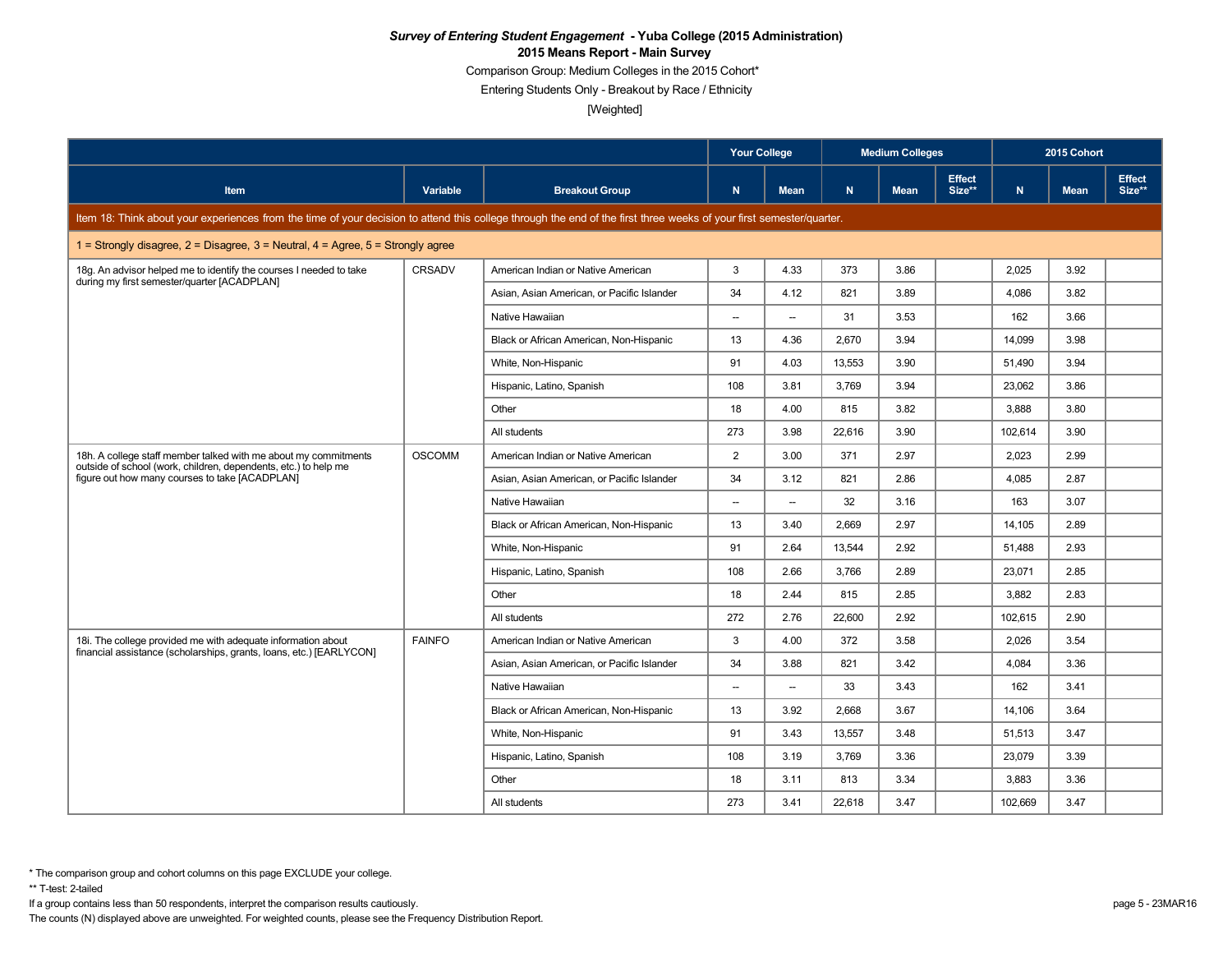Comparison Group: Medium Colleges in the 2015 Cohort\*

Entering Students Only - Breakout by Race / Ethnicity

[Weighted]

|                                                                                                                                                                      |                 |                                            | <b>Your College</b>      |                          |        | <b>Medium Colleges</b> |                         |         | 2015 Cohort |                         |
|----------------------------------------------------------------------------------------------------------------------------------------------------------------------|-----------------|--------------------------------------------|--------------------------|--------------------------|--------|------------------------|-------------------------|---------|-------------|-------------------------|
| <b>Item</b>                                                                                                                                                          | Variable        | <b>Breakout Group</b>                      | $\mathbf N$              | Mean                     | N.     | <b>Mean</b>            | <b>Effect</b><br>Size** | N       | <b>Mean</b> | <b>Effect</b><br>Size** |
| Item 18: Think about your experiences from the time of your decision to attend this college through the end of the first three weeks of your first semester/quarter. |                 |                                            |                          |                          |        |                        |                         |         |             |                         |
| 1 = Strongly disagree, 2 = Disagree, 3 = Neutral, 4 = Agree, $5$ = Strongly agree                                                                                    |                 |                                            |                          |                          |        |                        |                         |         |             |                         |
| 18j. A college staff member helped me determine whether I qualified                                                                                                  | <b>QUALFA</b>   | American Indian or Native American         | 3                        | 2.33                     | 371    | 3.27                   |                         | 2,021   | 3.18        |                         |
| for financial assistance [EARLYCON]                                                                                                                                  |                 | Asian, Asian American, or Pacific Islander | 34                       | 3.59                     | 822    | 3.09                   |                         | 4,069   | 3.05        |                         |
|                                                                                                                                                                      |                 | Native Hawaiian                            | $\overline{\phantom{a}}$ | $\overline{\phantom{a}}$ | 32     | 3.33                   |                         | 162     | 3.24        |                         |
|                                                                                                                                                                      |                 | Black or African American, Non-Hispanic    | 13                       | 3.00                     | 2,654  | 3.39                   |                         | 14,057  | 3.28        |                         |
|                                                                                                                                                                      |                 | White, Non-Hispanic                        | 91                       | 3.28                     | 13.529 | 3.03                   |                         | 51.419  | 3.02        |                         |
|                                                                                                                                                                      |                 | Hispanic, Latino, Spanish                  | 107                      | 3.26                     | 3,763  | 3.05                   |                         | 23,015  | 3.02        |                         |
|                                                                                                                                                                      |                 | Other                                      | 18                       | 2.74                     | 815    | 3.00                   |                         | 3.879   | 3.00        |                         |
|                                                                                                                                                                      |                 | All students                               | 272                      | 3.28                     | 22,566 | 3.08                   |                         | 102,405 | 3.06        |                         |
| 18k. All instructors had activities to introduce students to one<br>another                                                                                          | <b>ACTINTRO</b> | American Indian or Native American         | 3                        | 4.00                     | 370    | 3.52                   |                         | 2,022   | 3.47        |                         |
|                                                                                                                                                                      |                 | Asian, Asian American, or Pacific Islander | 34                       | 3.50                     | 824    | 3.42                   |                         | 4,082   | 3.38        |                         |
|                                                                                                                                                                      |                 | Native Hawaiian                            | $\overline{\phantom{a}}$ | $\overline{\phantom{a}}$ | 33     | 3.09                   |                         | 164     | 3.35        |                         |
|                                                                                                                                                                      |                 | Black or African American, Non-Hispanic    | 13                       | 3.28                     | 2.655  | 3.51                   |                         | 14.062  | 3.44        |                         |
|                                                                                                                                                                      |                 | White, Non-Hispanic                        | 91                       | 3.17                     | 13,536 | 3.26                   |                         | 51,434  | 3.28        |                         |
|                                                                                                                                                                      |                 | Hispanic, Latino, Spanish                  | 107                      | 2.99                     | 3.762  | 3.38                   | $-0.35**$               | 23,040  | 3.38        | $-0.35**$               |
|                                                                                                                                                                      |                 | Other                                      | 18                       | 2.74                     | 815    | 3.29                   |                         | 3,874   | 3.28        |                         |
|                                                                                                                                                                      |                 | All students                               | 272                      | 3.14                     | 22.574 | 3.32                   |                         | 102,492 | 3.34        |                         |
| 18I. All instructors clearly explained academic and student support<br>services available at this college [ACSOCSUP]                                                 | <b>RESOURCE</b> | American Indian or Native American         | 3                        | 4.33                     | 371    | 3.90                   |                         | 2,020   | 3.91        |                         |
|                                                                                                                                                                      |                 | Asian, Asian American, or Pacific Islander | 34                       | 3.74                     | 820    | 3.97                   |                         | 4,076   | 3.87        |                         |
|                                                                                                                                                                      |                 | Native Hawaiian                            | $\overline{\phantom{a}}$ | $\overline{\phantom{a}}$ | 32     | 3.66                   |                         | 163     | 3.61        |                         |
|                                                                                                                                                                      |                 | Black or African American, Non-Hispanic    | 13                       | 2.99                     | 2,656  | 3.94                   | $-1.00**$               | 14,050  | 3.92        | $-0.97**$               |
|                                                                                                                                                                      |                 | White, Non-Hispanic                        | 91                       | 3.64                     | 13,533 | 3.84                   |                         | 51,410  | 3.87        |                         |
|                                                                                                                                                                      |                 | Hispanic, Latino, Spanish                  | 108                      | 3.56                     | 3,754  | 3.90                   | $-0.37**$               | 23,002  | 3.91        | $-0.37**$               |
|                                                                                                                                                                      |                 | Other                                      | 18                       | 3.67                     | 813    | 3.73                   |                         | 3,876   | 3.75        |                         |
|                                                                                                                                                                      |                 | All students                               | 273                      | 3.61                     | 22,564 | 3.86                   | $-0.28**$               | 102,405 | 3.88        | $-0.30**$               |

\*\* T-test: 2-tailed

If a group contains less than 50 respondents, interpret the comparison results cautiously. page 6 - 23MAR16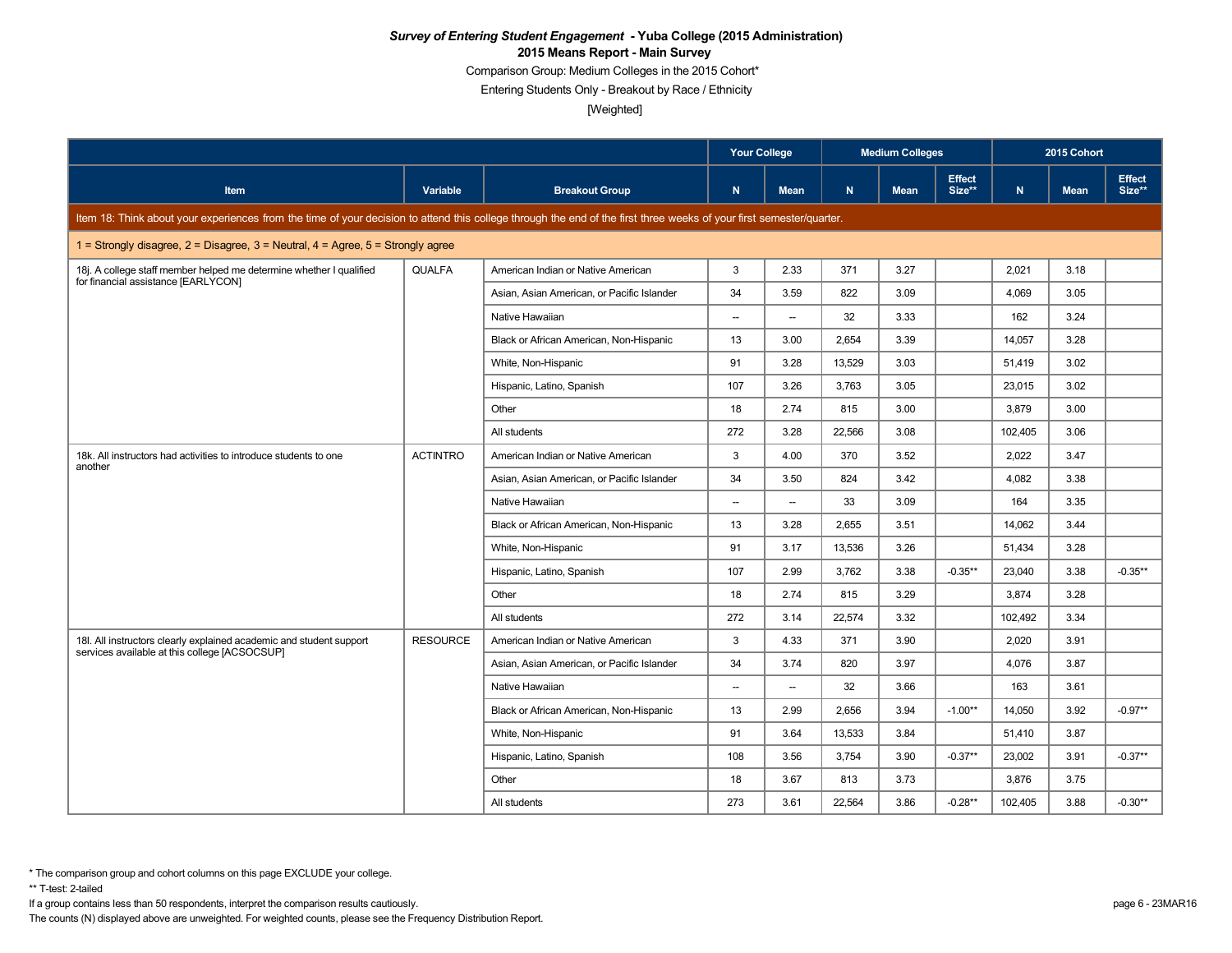Comparison Group: Medium Colleges in the 2015 Cohort\*

Entering Students Only - Breakout by Race / Ethnicity

[Weighted]

|                                                                                                                                                                      |                 |                                            | <b>Your College</b>      |                          |        | <b>Medium Colleges</b> |                         |              | 2015 Cohort |                         |
|----------------------------------------------------------------------------------------------------------------------------------------------------------------------|-----------------|--------------------------------------------|--------------------------|--------------------------|--------|------------------------|-------------------------|--------------|-------------|-------------------------|
| Item                                                                                                                                                                 | Variable        | <b>Breakout Group</b>                      | $\mathbf N$              | <b>Mean</b>              | N      | <b>Mean</b>            | <b>Effect</b><br>Size** | $\mathbf{N}$ | <b>Mean</b> | <b>Effect</b><br>Size** |
| Item 18: Think about your experiences from the time of your decision to attend this college through the end of the first three weeks of your first semester/quarter. |                 |                                            |                          |                          |        |                        |                         |              |             |                         |
| 1 = Strongly disagree, $2$ = Disagree, $3$ = Neutral, $4$ = Agree, $5$ = Strongly agree                                                                              |                 |                                            |                          |                          |        |                        |                         |              |             |                         |
| 18m. All instructors clearly explained course grading policies<br>[ACSOCSUP]                                                                                         | <b>GRADEPOL</b> | American Indian or Native American         | 3                        | 4.67                     | 374    | 4.22                   |                         | 2,026        | 4.19        |                         |
|                                                                                                                                                                      |                 | Asian, Asian American, or Pacific Islander | 34                       | 4.38                     | 821    | 4.29                   |                         | 4,086        | 4.22        |                         |
|                                                                                                                                                                      |                 | Native Hawaiian                            | $\overline{\phantom{0}}$ | $\overline{\phantom{a}}$ | 33     | 3.84                   |                         | 164          | 3.75        |                         |
|                                                                                                                                                                      |                 | Black or African American, Non-Hispanic    | 13                       | 4.56                     | 2,660  | 4.29                   |                         | 14,068       | 4.27        |                         |
|                                                                                                                                                                      |                 | White, Non-Hispanic                        | 91                       | 4.16                     | 13.547 | 4.26                   |                         | 51.449       | 4.26        |                         |
|                                                                                                                                                                      |                 | Hispanic, Latino, Spanish                  | 108                      | 4.12                     | 3,764  | 4.25                   |                         | 23,049       | 4.28        |                         |
|                                                                                                                                                                      |                 | Other                                      | 18                       | 4.52                     | 815    | 4.11                   |                         | 3,881        | 4.16        |                         |
|                                                                                                                                                                      |                 | All students                               | 273                      | 4.22                     | 22,591 | 4.26                   |                         | 102,534      | 4.26        |                         |
| 18n. All instructors clearly explained course syllabi (syllabuses)                                                                                                   | <b>SYLLABI</b>  | American Indian or Native American         | 3                        | 4.67                     | 374    | 4.24                   |                         | 2,028        | 4.29        |                         |
| [ACSOCSUP]                                                                                                                                                           |                 | Asian, Asian American, or Pacific Islander | 32                       | 4.60                     | 819    | 4.36                   |                         | 4,067        | 4.33        |                         |
|                                                                                                                                                                      |                 | Native Hawaiian                            | --                       | $\overline{\phantom{a}}$ | 33     | 3.79                   |                         | 165          | 3.78        |                         |
|                                                                                                                                                                      |                 | Black or African American, Non-Hispanic    | 13                       | 4.48                     | 2.652  | 4.37                   |                         | 14,020       | 4.37        |                         |
|                                                                                                                                                                      |                 | White, Non-Hispanic                        | 90                       | 4.36                     | 13,539 | 4.37                   |                         | 51,420       | 4.37        |                         |
|                                                                                                                                                                      |                 | Hispanic, Latino, Spanish                  | 107                      | 4.32                     | 3.749  | 4.36                   |                         | 22,997       | 4.38        |                         |
|                                                                                                                                                                      |                 | Other                                      | 18                       | 4.52                     | 809    | 4.29                   |                         | 3,869        | 4.26        |                         |
|                                                                                                                                                                      |                 | All students                               | 269                      | 4.40                     | 22,551 | 4.36                   |                         | 102,346      | 4.36        |                         |
| 180. I knew how to get in touch with my instructors outside of class                                                                                                 | <b>FACMEET</b>  | American Indian or Native American         | 3                        | 5.00                     | 374    | 4.31                   |                         | 2,029        | 4.23        |                         |
| [ACSOCSUP]                                                                                                                                                           |                 | Asian, Asian American, or Pacific Islander | 34                       | 4.33                     | 825    | 4.32                   |                         | 4,087        | 4.22        |                         |
|                                                                                                                                                                      |                 | Native Hawaiian                            | --                       | $\overline{\phantom{a}}$ | 32     | 3.62                   |                         | 162          | 3.87        |                         |
|                                                                                                                                                                      |                 | Black or African American, Non-Hispanic    | 13                       | 3.96                     | 2,668  | 4.28                   |                         | 14,101       | 4.27        |                         |
|                                                                                                                                                                      |                 | White, Non-Hispanic                        | 91                       | 4.11                     | 13,556 | 4.33                   |                         | 51,477       | 4.33        |                         |
|                                                                                                                                                                      |                 | Hispanic, Latino, Spanish                  | 108                      | 4.07                     | 3,760  | 4.27                   |                         | 23,066       | 4.27        |                         |
|                                                                                                                                                                      |                 | Other                                      | 18                       | 3.70                     | 813    | 4.20                   |                         | 3,878        | 4.20        |                         |
|                                                                                                                                                                      |                 | All students                               | 273                      | 4.10                     | 22,610 | 4.30                   | $-0.27**$               | 102,617      | 4.29        | $-0.25**$               |

\*\* T-test: 2-tailed

If a group contains less than 50 respondents, interpret the comparison results cautiously. page 7 - 23MAR16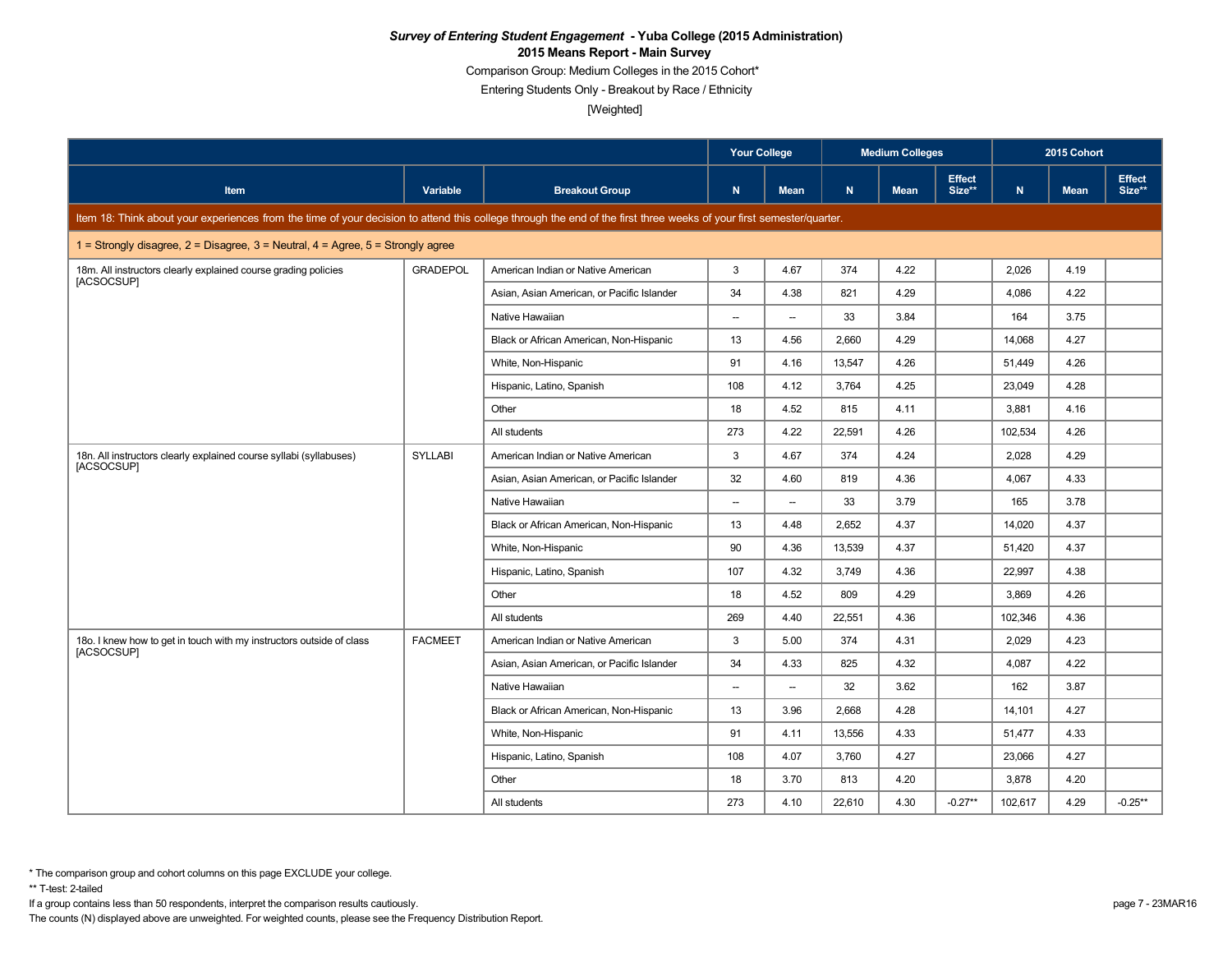Comparison Group: Medium Colleges in the 2015 Cohort\*

Entering Students Only - Breakout by Race / Ethnicity

[Weighted]

|                                                                                                                                                                      |                 |                                            | <b>Your College</b>      |                          |        | <b>Medium Colleges</b> |                         |              | 2015 Cohort |                         |
|----------------------------------------------------------------------------------------------------------------------------------------------------------------------|-----------------|--------------------------------------------|--------------------------|--------------------------|--------|------------------------|-------------------------|--------------|-------------|-------------------------|
| Item                                                                                                                                                                 | Variable        | <b>Breakout Group</b>                      | N                        | <b>Mean</b>              | N      | <b>Mean</b>            | <b>Effect</b><br>Size** | $\mathbf{N}$ | <b>Mean</b> | <b>Effect</b><br>Size** |
| Item 18: Think about your experiences from the time of your decision to attend this college through the end of the first three weeks of your first semester/quarter. |                 |                                            |                          |                          |        |                        |                         |              |             |                         |
| 1 = Strongly disagree, $2$ = Disagree, $3$ = Neutral, $4$ = Agree, $5$ = Strongly agree                                                                              |                 |                                            |                          |                          |        |                        |                         |              |             |                         |
| 18p. At least one college staff member (other than an instructor)<br>learned my name [EARLYCON]                                                                      | <b>CSTAFNAM</b> | American Indian or Native American         | 3                        | 2.00                     | 374    | 3.48                   |                         | 2,026        | 3.42        |                         |
|                                                                                                                                                                      |                 | Asian, Asian American, or Pacific Islander | 34                       | 3.28                     | 822    | 3.43                   |                         | 4,082        | 3.37        |                         |
|                                                                                                                                                                      |                 | Native Hawaiian                            | $\overline{\phantom{a}}$ | $\overline{\phantom{a}}$ | 33     | 3.60                   |                         | 165          | 3.22        |                         |
|                                                                                                                                                                      |                 | Black or African American, Non-Hispanic    | 13                       | 3.76                     | 2.665  | 3.45                   |                         | 14.086       | 3.41        |                         |
|                                                                                                                                                                      |                 | White, Non-Hispanic                        | 91                       | 3.16                     | 13,538 | 3.24                   |                         | 51,447       | 3.26        |                         |
|                                                                                                                                                                      |                 | Hispanic, Latino, Spanish                  | 108                      | 3.25                     | 3.760  | 3.33                   |                         | 23,043       | 3.23        |                         |
|                                                                                                                                                                      |                 | Other                                      | 18                       | 3.11                     | 812    | 3.22                   |                         | 3,879        | 3.28        |                         |
|                                                                                                                                                                      |                 | All students                               | 273                      | 3.25                     | 22.585 | 3.30                   |                         | 102,524      | 3.29        |                         |
| 18q. At least one other student whom I didn't previously know                                                                                                        | <b>OSTUDNAM</b> | American Indian or Native American         | 3                        | 5.00                     | 373    | 4.26                   |                         | 2,029        | 4.10        |                         |
| learned my name [ACSOCSUP]                                                                                                                                           |                 | Asian, Asian American, or Pacific Islander | 34                       | 4.11                     | 822    | 4.11                   |                         | 4,085        | 4.05        |                         |
|                                                                                                                                                                      |                 | Native Hawaiian                            | --                       | $\overline{\phantom{a}}$ | 33     | 4.09                   |                         | 164          | 3.94        |                         |
|                                                                                                                                                                      |                 | Black or African American, Non-Hispanic    | 13                       | 4.28                     | 2.663  | 4.11                   |                         | 14.097       | 4.11        |                         |
|                                                                                                                                                                      |                 | White, Non-Hispanic                        | 91                       | 3.89                     | 13,560 | 4.19                   |                         | 51,490       | 4.19        |                         |
|                                                                                                                                                                      |                 | Hispanic, Latino, Spanish                  | 108                      | 3.95                     | 3.767  | 4.11                   |                         | 23,066       | 4.06        |                         |
|                                                                                                                                                                      |                 | Other                                      | 18                       | 3.70                     | 815    | 3.87                   |                         | 3,883        | 4.02        |                         |
|                                                                                                                                                                      |                 | All students                               | 273                      | 3.97                     | 22,616 | 4.15                   |                         | 102,634      | 4.14        |                         |
| 18r. At least one instructor learned my name [ACSOCSUP]                                                                                                              | <b>FACNAM</b>   | American Indian or Native American         | 3                        | 5.00                     | 371    | 4.20                   |                         | 2,019        | 4.22        |                         |
|                                                                                                                                                                      |                 | Asian, Asian American, or Pacific Islander | 33                       | 4.14                     | 821    | 4.32                   |                         | 4,070        | 4.25        |                         |
|                                                                                                                                                                      |                 | Native Hawaiian                            | $\overline{\phantom{a}}$ | $\overline{\phantom{a}}$ | 33     | 4.17                   |                         | 162          | 3.96        |                         |
|                                                                                                                                                                      |                 | Black or African American, Non-Hispanic    | 13                       | 4.28                     | 2,654  | 4.30                   |                         | 13,994       | 4.28        |                         |
|                                                                                                                                                                      |                 | White, Non-Hispanic                        | 90                       | 4.10                     | 13,500 | 4.31                   |                         | 51,286       | 4.32        |                         |
|                                                                                                                                                                      |                 | Hispanic, Latino, Spanish                  | 108                      | 3.81                     | 3,735  | 4.26                   | $-0.54**$               | 22,902       | 4.14        | $-0.36**$               |
|                                                                                                                                                                      |                 | Other                                      | 18                       | 4.19                     | 812    | 4.20                   |                         | 3,858        | 4.20        |                         |
|                                                                                                                                                                      |                 | All students                               | 271                      | 4.02                     | 22,506 | 4.29                   | $-0.33**$               | 102,090      | 4.26        | $-0.28**$               |

\*\* T-test: 2-tailed

If a group contains less than 50 respondents, interpret the comparison results cautiously. page 8 - 23MAR16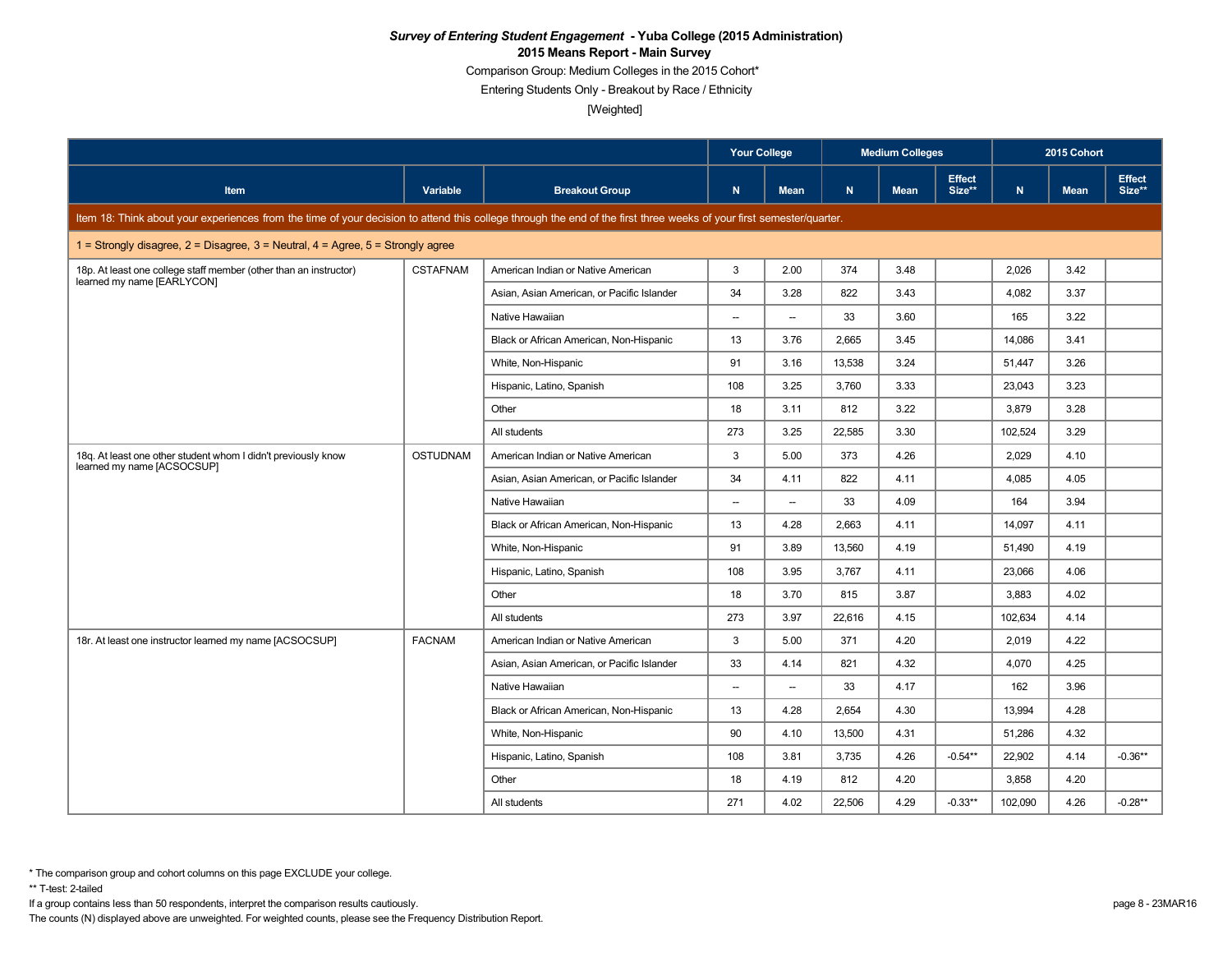Comparison Group: Medium Colleges in the 2015 Cohort\*

Entering Students Only - Breakout by Race / Ethnicity

[Weighted]

|                                                                                                                                                                      |                |                                            | <b>Your College</b>      |                          |        | <b>Medium Colleges</b> |                         |         | 2015 Cohort |                         |
|----------------------------------------------------------------------------------------------------------------------------------------------------------------------|----------------|--------------------------------------------|--------------------------|--------------------------|--------|------------------------|-------------------------|---------|-------------|-------------------------|
| <b>Item</b>                                                                                                                                                          | Variable       | <b>Breakout Group</b>                      | N                        | Mean                     | N      | <b>Mean</b>            | <b>Effect</b><br>Size** | N       | <b>Mean</b> | <b>Effect</b><br>Size** |
| Item 18: Think about your experiences from the time of your decision to attend this college through the end of the first three weeks of your first semester/quarter. |                |                                            |                          |                          |        |                        |                         |         |             |                         |
| 1 = Strongly disagree, $2$ = Disagree, $3$ = Neutral, $4$ = Agree, $5$ = Strongly agree                                                                              |                |                                            |                          |                          |        |                        |                         |         |             |                         |
| 18s. I learned the name of at least one other student in most of my                                                                                                  | <b>STUNAM</b>  | American Indian or Native American         | 3                        | 5.00                     | 373    | 4.33                   |                         | 2,030   | 4.21        |                         |
| classes [ACSOCSUP]                                                                                                                                                   |                | Asian, Asian American, or Pacific Islander | 34                       | 4.07                     | 823    | 4.27                   |                         | 4,084   | 4.19        |                         |
|                                                                                                                                                                      |                | Native Hawaiian                            | $\overline{\phantom{a}}$ | $\overline{\phantom{a}}$ | 33     | 4.23                   |                         | 163     | 3.97        |                         |
|                                                                                                                                                                      |                | Black or African American, Non-Hispanic    | 13                       | 4.56                     | 2,665  | 4.22                   |                         | 14,100  | 4.21        |                         |
|                                                                                                                                                                      |                | White, Non-Hispanic                        | 91                       | 4.09                     | 13,562 | 4.31                   |                         | 51,511  | 4.30        |                         |
|                                                                                                                                                                      |                | Hispanic, Latino, Spanish                  | 108                      | 4.08                     | 3,761  | 4.22                   |                         | 23,052  | 4.19        |                         |
|                                                                                                                                                                      |                | Other                                      | 18                       | 4.07                     | 815    | 4.12                   |                         | 3,880   | 4.14        |                         |
|                                                                                                                                                                      |                | All students                               | 273                      | 4.12                     | 22,615 | 4.27                   |                         | 102,635 | 4.25        |                         |
| 18t. I have the motivation to do what it takes to succeed in college                                                                                                 | <b>ITTAKES</b> | American Indian or Native American         | 3                        | 5.00                     | 373    | 4.40                   |                         | 2,026   | 4.35        |                         |
| [HIEXPECT]                                                                                                                                                           |                | Asian, Asian American, or Pacific Islander | 34                       | 4.43                     | 823    | 4.38                   |                         | 4,075   | 4.31        |                         |
|                                                                                                                                                                      |                | Native Hawaiian                            | $\overline{\phantom{a}}$ | $\overline{\phantom{a}}$ | 33     | 4.03                   |                         | 163     | 4.07        |                         |
|                                                                                                                                                                      |                | Black or African American, Non-Hispanic    | 13                       | 4.68                     | 2.660  | 4.47                   |                         | 14,051  | 4.47        |                         |
|                                                                                                                                                                      |                | White, Non-Hispanic                        | 91                       | 4.32                     | 13,544 | 4.38                   |                         | 51,434  | 4.38        |                         |
|                                                                                                                                                                      |                | Hispanic, Latino, Spanish                  | 106                      | 4.22                     | 3.756  | 4.43                   |                         | 23,000  | 4.43        |                         |
|                                                                                                                                                                      |                | Other                                      | 18                       | 4.63                     | 815    | 4.26                   |                         | 3,879   | 4.32        |                         |
|                                                                                                                                                                      |                | All students                               | 271                      | 4.33                     | 22,582 | 4.39                   |                         | 102,425 | 4.40        |                         |
| 18u. I am prepared academically to succeed in college [HIEXPECT]                                                                                                     | <b>ACPRPRD</b> | American Indian or Native American         | 3                        | 4.00                     | 374    | 4.14                   |                         | 2,029   | 4.22        |                         |
|                                                                                                                                                                      |                | Asian, Asian American, or Pacific Islander | 34                       | 4.24                     | 824    | 4.29                   |                         | 4,090   | 4.25        |                         |
|                                                                                                                                                                      |                | Native Hawaiian                            | $\overline{\phantom{a}}$ | $\overline{\phantom{a}}$ | 33     | 3.76                   |                         | 164     | 3.95        |                         |
|                                                                                                                                                                      |                | Black or African American, Non-Hispanic    | 13                       | 4.52                     | 2.667  | 4.32                   |                         | 14,105  | 4.34        |                         |
|                                                                                                                                                                      |                | White, Non-Hispanic                        | 91                       | 4.33                     | 13,562 | 4.27                   |                         | 51,497  | 4.28        |                         |
|                                                                                                                                                                      |                | Hispanic, Latino, Spanish                  | 107                      | 4.25                     | 3,766  | 4.30                   |                         | 23,071  | 4.28        |                         |
|                                                                                                                                                                      |                | Other                                      | 18                       | 4.67                     | 815    | 4.13                   |                         | 3,888   | 4.19        |                         |
|                                                                                                                                                                      |                | All students                               | 272                      | 4.31                     | 22,624 | 4.27                   |                         | 102,662 | 4.28        |                         |

\*\* T-test: 2-tailed

If a group contains less than 50 respondents, interpret the comparison results cautiously. page 9 - 23MAR16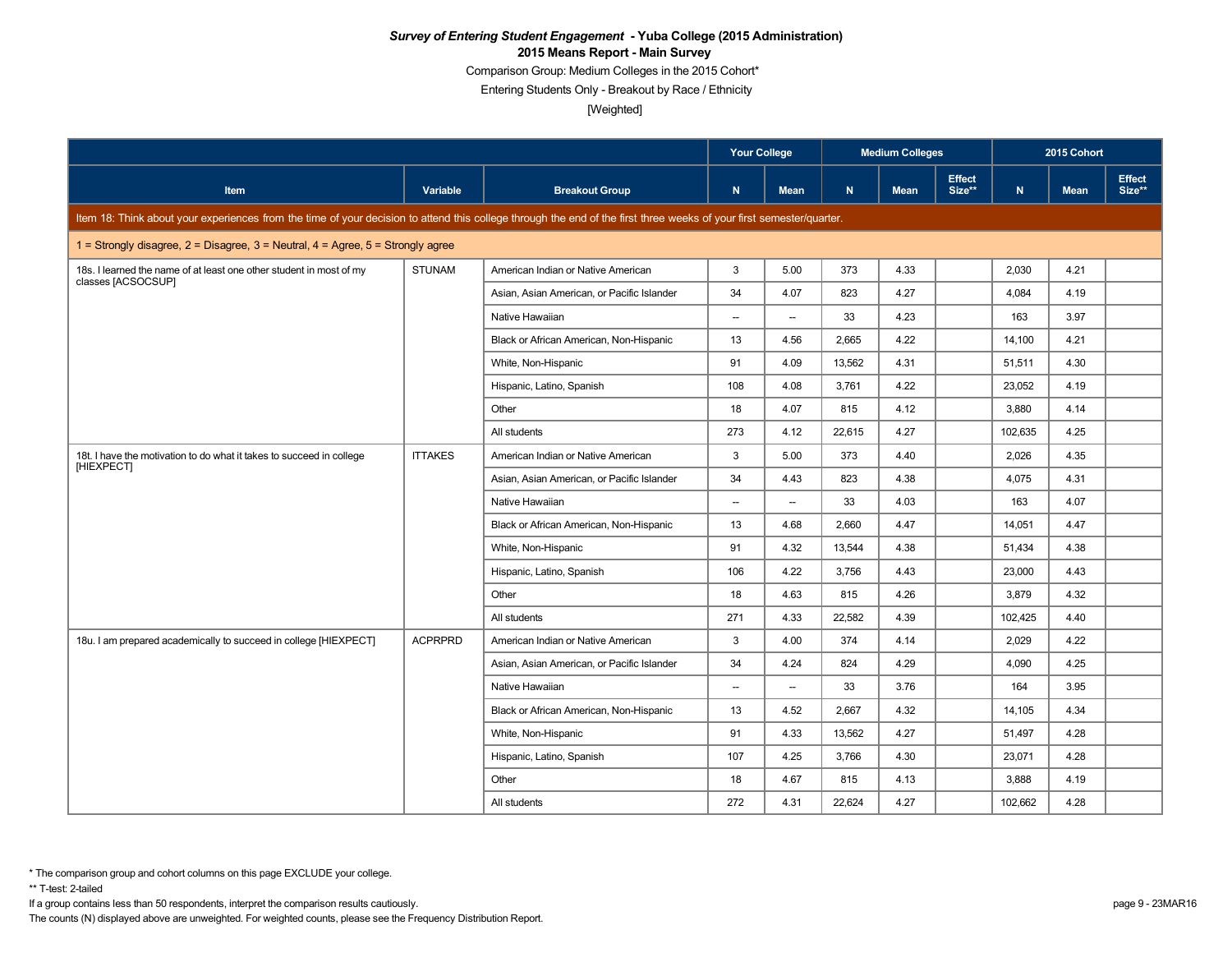Comparison Group: Medium Colleges in the 2015 Cohort\*

Entering Students Only - Breakout by Race / Ethnicity

[Weighted]

|                                                                                                                                 |                |                                            | <b>Your College</b>      |                          |        | <b>Medium Colleges</b> |                         |         | 2015 Cohort |                         |
|---------------------------------------------------------------------------------------------------------------------------------|----------------|--------------------------------------------|--------------------------|--------------------------|--------|------------------------|-------------------------|---------|-------------|-------------------------|
| Item                                                                                                                            | Variable       | <b>Breakout Group</b>                      | $\mathbf N$              | <b>Mean</b>              | N      | <b>Mean</b>            | <b>Effect</b><br>Size** | N       | <b>Mean</b> | <b>Effect</b><br>Size** |
| Item 19: During the first three weeks of your first semester/quarter at this college, about how often did you do the following? |                |                                            |                          |                          |        |                        |                         |         |             |                         |
| 1 = Never, $2$ = Once, $3$ = Two or three times, $4$ = Four or more times                                                       |                |                                            |                          |                          |        |                        |                         |         |             |                         |
| 19a. Ask questions in class or contribute to class discussions                                                                  | <b>ASKQUES</b> | American Indian or Native American         | 3                        | 3.00                     | 377    | 2.78                   |                         | 2,046   | 2.76        |                         |
| [ENGAGLRN]                                                                                                                      |                | Asian, Asian American, or Pacific Islander | 32                       | 2.34                     | 836    | 2.68                   |                         | 4,135   | 2.64        |                         |
|                                                                                                                                 |                | Native Hawaiian                            | $\overline{\phantom{a}}$ | $\overline{\phantom{a}}$ | 34     | 2.43                   |                         | 166     | 2.54        |                         |
|                                                                                                                                 |                | Black or African American, Non-Hispanic    | 13                       | 2.84                     | 2,706  | 2.86                   |                         | 14,270  | 2.86        |                         |
|                                                                                                                                 |                | White, Non-Hispanic                        | 91                       | 2.84                     | 13.652 | 2.88                   |                         | 51,874  | 2.88        |                         |
|                                                                                                                                 |                | Hispanic, Latino, Spanish                  | 107                      | 2.43                     | 3,797  | 2.72                   | $-0.34**$               | 23,156  | 2.68        |                         |
|                                                                                                                                 |                | Other                                      | 18                       | 2.41                     | 826    | 2.87                   |                         | 3,920   | 2.87        |                         |
|                                                                                                                                 |                | All students                               | 270                      | 2.60                     | 22,848 | 2.84                   | $-0.28**$               | 103,490 | 2.82        | $-0.27**$               |
| 19b. Prepare at least two drafts of a paper or assignment before                                                                | PREPDRFT       | American Indian or Native American         | 3                        | 2.33                     | 374    | 2.15                   |                         | 2,025   | 2.12        |                         |
| turning it in [ENGAGLRN]                                                                                                        |                | Asian, Asian American, or Pacific Islander | 33                       | 2.39                     | 826    | 2.26                   |                         | 4,092   | 2.17        |                         |
|                                                                                                                                 |                | Native Hawaiian                            | $\overline{\phantom{a}}$ | $\overline{\phantom{a}}$ | 33     | 2.14                   |                         | 163     | 2.14        |                         |
|                                                                                                                                 |                | Black or African American, Non-Hispanic    | 13                       | 2.36                     | 2,674  | 2.23                   |                         | 14,173  | 2.21        |                         |
|                                                                                                                                 |                | White, Non-Hispanic                        | 90                       | 2.00                     | 13,591 | 2.08                   |                         | 51,594  | 2.07        |                         |
|                                                                                                                                 |                | Hispanic, Latino, Spanish                  | 106                      | 2.16                     | 3,774  | 2.18                   |                         | 23,015  | 2.17        |                         |
|                                                                                                                                 |                | Other                                      | 18                       | 2.11                     | 814    | 2.21                   |                         | 3,873   | 2.22        |                         |
|                                                                                                                                 |                | All students                               | 269                      | 2.15                     | 22.693 | 2.13                   |                         | 102,786 | 2.13        |                         |
| 19c. Turn in an assignment late [HIEXPECT]                                                                                      | LATETURN       | American Indian or Native American         | 3                        | 1.00                     | 374    | 1.64                   |                         | 2,021   | 1.65        |                         |
|                                                                                                                                 |                | Asian, Asian American, or Pacific Islander | 34                       | 1.35                     | 832    | 1.45                   |                         | 4,120   | 1.43        |                         |
|                                                                                                                                 |                | Native Hawaiian                            | --                       | $\overline{\phantom{a}}$ | 32     | 1.60                   |                         | 162     | 1.68        |                         |
|                                                                                                                                 |                | Black or African American, Non-Hispanic    | 13                       | 1.40                     | 2,685  | 1.51                   |                         | 14,163  | 1.53        |                         |
|                                                                                                                                 |                | White, Non-Hispanic                        | 90                       | 1.28                     | 13,616 | 1.41                   |                         | 51,684  | 1.40        |                         |
|                                                                                                                                 |                | Hispanic, Latino, Spanish                  | 106                      | 1.45                     | 3,783  | 1.48                   |                         | 23,092  | 1.45        |                         |
|                                                                                                                                 |                | Other                                      | 18                       | 1.37                     | 818    | 1.55                   |                         | 3,901   | 1.51        |                         |
|                                                                                                                                 |                | All students                               | 270                      | 1.35                     | 22,758 | 1.45                   |                         | 103,023 | 1.45        |                         |

\*\* T-test: 2-tailed

If a group contains less than 50 respondents, interpret the comparison results cautiously. page 10 - 23MAR16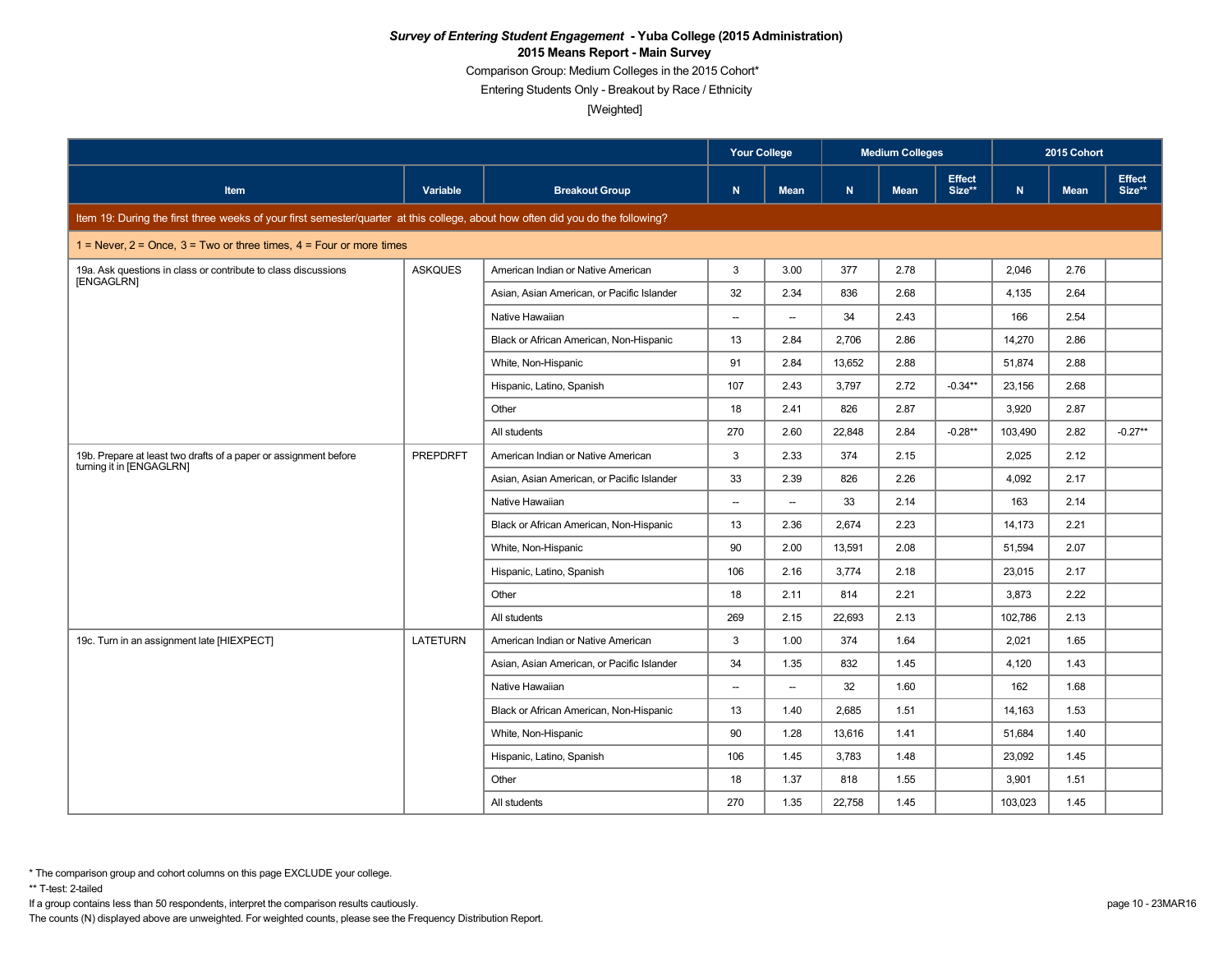Comparison Group: Medium Colleges in the 2015 Cohort\*

Entering Students Only - Breakout by Race / Ethnicity

[Weighted]

|                                                                                                                                     |                 |                                            | <b>Your College</b>      |                          |        | <b>Medium Colleges</b> |                         |              | 2015 Cohort |                         |
|-------------------------------------------------------------------------------------------------------------------------------------|-----------------|--------------------------------------------|--------------------------|--------------------------|--------|------------------------|-------------------------|--------------|-------------|-------------------------|
| Item                                                                                                                                | Variable        | <b>Breakout Group</b>                      | $\mathbf N$              | <b>Mean</b>              | N      | <b>Mean</b>            | <b>Effect</b><br>Size** | $\mathbf{N}$ | <b>Mean</b> | <b>Effect</b><br>Size** |
| Item 19: During the first three weeks of your first semester/quarter at this college, about how often did you do the following?     |                 |                                            |                          |                          |        |                        |                         |              |             |                         |
| 1 = Never, $2$ = Once, $3$ = Two or three times, $4$ = Four or more times                                                           |                 |                                            |                          |                          |        |                        |                         |              |             |                         |
| 19d. Not turn in an assignment [HIEXPECT]                                                                                           | <b>NOTTURN</b>  | American Indian or Native American         | 3                        | 1.67                     | 368    | 1.51                   |                         | 2,001        | 1.54        |                         |
|                                                                                                                                     |                 | Asian, Asian American, or Pacific Islander | 33                       | 1.47                     | 820    | 1.35                   |                         | 4,052        | 1.36        |                         |
|                                                                                                                                     |                 | Native Hawaiian                            | $\overline{\phantom{a}}$ | $\overline{\phantom{a}}$ | 34     | 1.77                   |                         | 162          | 1.75        |                         |
|                                                                                                                                     |                 | Black or African American, Non-Hispanic    | 13                       | 1.64                     | 2,628  | 1.39                   |                         | 13,931       | 1.42        |                         |
|                                                                                                                                     |                 | White, Non-Hispanic                        | 88                       | 1.46                     | 13.444 | 1.35                   |                         | 51,057       | 1.36        |                         |
|                                                                                                                                     |                 | Hispanic, Latino, Spanish                  | 106                      | 1.55                     | 3,715  | 1.39                   |                         | 22,686       | 1.40        |                         |
|                                                                                                                                     |                 | Other                                      | 18                       | 1.37                     | 803    | 1.45                   |                         | 3,830        | 1.44        |                         |
|                                                                                                                                     |                 | All students                               | 267                      | 1.49                     | 22,413 | 1.37                   |                         | 101,535      | 1.39        |                         |
| 19e. Participate in supplemental instruction (extra class sessions<br>with an instructor, tutor, or experienced student) [ENGAGLRN] | <b>SUPINSTR</b> | American Indian or Native American         | 3                        | 1.00                     | 375    | 1.60                   |                         | 2,034        | 1.63        |                         |
|                                                                                                                                     |                 | Asian, Asian American, or Pacific Islander | 34                       | 1.34                     | 835    | 1.58                   |                         | 4,122        | 1.53        |                         |
|                                                                                                                                     |                 | Native Hawaiian                            | $\overline{\phantom{a}}$ | $\overline{\phantom{a}}$ | 33     | 1.72                   |                         | 165          | 1.89        |                         |
|                                                                                                                                     |                 | Black or African American, Non-Hispanic    | 12                       | 1.67                     | 2,700  | 1.76                   |                         | 14.246       | 1.74        |                         |
|                                                                                                                                     |                 | White, Non-Hispanic                        | 91                       | 1.42                     | 13,670 | 1.41                   |                         | 51,882       | 1.45        |                         |
|                                                                                                                                     |                 | Hispanic, Latino, Spanish                  | 107                      | 1.61                     | 3,802  | 1.55                   |                         | 23,190       | 1.53        |                         |
|                                                                                                                                     |                 | Other                                      | 18                       | 2.07                     | 825    | 1.63                   |                         | 3,920        | 1.64        |                         |
|                                                                                                                                     |                 | All students                               | 270                      | 1.53                     | 22.844 | 1.50                   |                         | 103,399      | 1.53        |                         |
| 19f. Come to class without completing readings or assignments<br>[HIEXPECT]                                                         | <b>NOTCOMPL</b> | American Indian or Native American         | 3                        | 1.00                     | 376    | 1.74                   |                         | 2,024        | 1.73        |                         |
|                                                                                                                                     |                 | Asian, Asian American, or Pacific Islander | 34                       | 1.55                     | 837    | 1.59                   |                         | 4,125        | 1.63        |                         |
|                                                                                                                                     |                 | Native Hawaiian                            | --                       | $\overline{\phantom{a}}$ | 34     | 1.79                   |                         | 165          | 1.82        |                         |
|                                                                                                                                     |                 | Black or African American, Non-Hispanic    | 13                       | 1.72                     | 2,691  | 1.59                   |                         | 14,207       | 1.56        |                         |
|                                                                                                                                     |                 | White, Non-Hispanic                        | 90                       | 1.63                     | 13,630 | 1.63                   |                         | 51,732       | 1.62        |                         |
|                                                                                                                                     |                 | Hispanic, Latino, Spanish                  | 107                      | 1.66                     | 3,794  | 1.59                   |                         | 23,121       | 1.57        |                         |
|                                                                                                                                     |                 | Other                                      | 18                       | 1.40                     | 819    | 1.71                   |                         | 3,903        | 1.66        |                         |
|                                                                                                                                     |                 | All students                               | 271                      | 1.62                     | 22,783 | 1.63                   |                         | 103,105      | 1.61        |                         |

\*\* T-test: 2-tailed

If a group contains less than 50 respondents, interpret the comparison results cautiously. page 11 - 23MAR16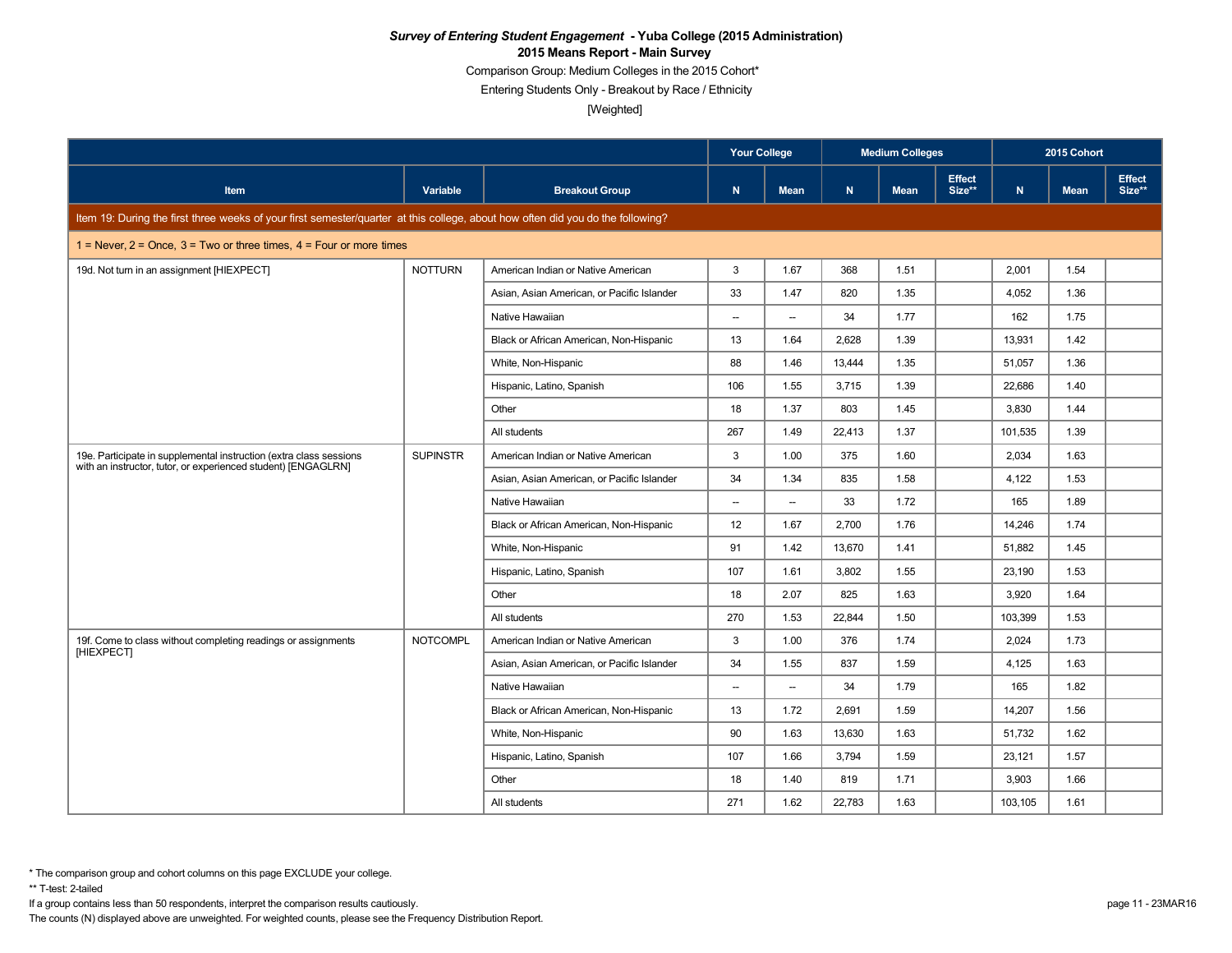Comparison Group: Medium Colleges in the 2015 Cohort\*

Entering Students Only - Breakout by Race / Ethnicity

[Weighted]

|                                                                                                                                 |                 |                                            | <b>Your College</b>      |                          |        | <b>Medium Colleges</b> |                         |         | 2015 Cohort |                         |
|---------------------------------------------------------------------------------------------------------------------------------|-----------------|--------------------------------------------|--------------------------|--------------------------|--------|------------------------|-------------------------|---------|-------------|-------------------------|
| <b>Item</b>                                                                                                                     | Variable        | <b>Breakout Group</b>                      | $\mathsf{N}$             | <b>Mean</b>              | N.     | <b>Mean</b>            | <b>Effect</b><br>Size** | N       | <b>Mean</b> | <b>Effect</b><br>Size** |
| Item 19: During the first three weeks of your first semester/quarter at this college, about how often did you do the following? |                 |                                            |                          |                          |        |                        |                         |         |             |                         |
| 1 = Never, $2$ = Once, $3$ = Two or three times, $4$ = Four or more times                                                       |                 |                                            |                          |                          |        |                        |                         |         |             |                         |
| 19g. Work with other students on a project or assignment during<br>class [ENGAGLRN]                                             | <b>PINCLASS</b> | American Indian or Native American         | 3                        | 2.33                     | 377    | 2.66                   |                         | 2,037   | 2.55        |                         |
|                                                                                                                                 |                 | Asian, Asian American, or Pacific Islander | 34                       | 2.78                     | 830    | 2.70                   |                         | 4,124   | 2.53        |                         |
|                                                                                                                                 |                 | Native Hawaiian                            | $\overline{\phantom{a}}$ | $\overline{\phantom{a}}$ | 34     | 2.32                   |                         | 165     | 2.30        |                         |
|                                                                                                                                 |                 | Black or African American, Non-Hispanic    | 13                       | 2.80                     | 2,702  | 2.53                   |                         | 14,256  | 2.46        |                         |
|                                                                                                                                 |                 | White, Non-Hispanic                        | 91                       | 2.63                     | 13,666 | 2.52                   |                         | 51,855  | 2.49        |                         |
|                                                                                                                                 |                 | Hispanic, Latino, Spanish                  | 108                      | 2.40                     | 3,799  | 2.49                   |                         | 23,195  | 2.46        |                         |
|                                                                                                                                 |                 | Other                                      | 18                       | 2.85                     | 824    | 2.54                   |                         | 3,912   | 2.46        |                         |
|                                                                                                                                 |                 | All students                               | 272                      | 2.56                     | 22,839 | 2.52                   |                         | 103,374 | 2.49        |                         |
| 19h. Work with classmates outside of class on class projects or<br>assignments [ENGAGLRN]                                       | <b>PREPOUTC</b> | American Indian or Native American         | 3                        | 2.33                     | 372    | 1.66                   |                         | 2,025   | 1.61        |                         |
|                                                                                                                                 |                 | Asian, Asian American, or Pacific Islander | 34                       | 1.43                     | 828    | 1.72                   |                         | 4,108   | 1.67        |                         |
|                                                                                                                                 |                 | Native Hawaiian                            | $\overline{\phantom{a}}$ | $\overline{\phantom{a}}$ | 34     | 1.64                   |                         | 164     | 1.78        |                         |
|                                                                                                                                 |                 | Black or African American, Non-Hispanic    | 13                       | 1.16                     | 2.682  | 1.62                   |                         | 14,183  | 1.63        |                         |
|                                                                                                                                 |                 | White, Non-Hispanic                        | 91                       | 1.46                     | 13,602 | 1.56                   |                         | 51,621  | 1.55        |                         |
|                                                                                                                                 |                 | Hispanic, Latino, Spanish                  | 107                      | 1.59                     | 3.770  | 1.60                   |                         | 23,066  | 1.60        |                         |
|                                                                                                                                 |                 | Other                                      | 17                       | 1.61                     | 821    | 1.57                   |                         | 3,896   | 1.61        |                         |
|                                                                                                                                 |                 | All students                               | 270                      | 1.50                     | 22,705 | 1.58                   |                         | 102,846 | 1.59        |                         |
| 19i. Participate in a required study group outside of class<br>[ENGAGLRN]                                                       | <b>GRPSTUDY</b> | American Indian or Native American         | 3                        | 1.00                     | 376    | 1.40                   |                         | 2,034   | 1.34        |                         |
|                                                                                                                                 |                 | Asian, Asian American, or Pacific Islander | 34                       | 1.22                     | 833    | 1.36                   |                         | 4,127   | 1.36        |                         |
|                                                                                                                                 |                 | Native Hawaiian                            | $\overline{\phantom{a}}$ | $\overline{\phantom{a}}$ | 34     | 1.80                   |                         | 164     | 1.87        |                         |
|                                                                                                                                 |                 | Black or African American, Non-Hispanic    | 13                       | 1.08                     | 2,703  | 1.41                   |                         | 14,242  | 1.42        |                         |
|                                                                                                                                 |                 | White, Non-Hispanic                        | 91                       | 1.20                     | 13,669 | 1.21                   |                         | 51,890  | 1.22        |                         |
|                                                                                                                                 |                 | Hispanic, Latino, Spanish                  | 108                      | 1.32                     | 3,794  | 1.33                   |                         | 23,178  | 1.31        |                         |
|                                                                                                                                 |                 | Other                                      | 18                       | 1.37                     | 823    | 1.36                   |                         | 3,917   | 1.37        |                         |
|                                                                                                                                 |                 | All students                               | 272                      | 1.25                     | 22,836 | 1.27                   |                         | 103,354 | 1.29        |                         |

\*\* T-test: 2-tailed

If a group contains less than 50 respondents, interpret the comparison results cautiously. page 12 - 23MAR16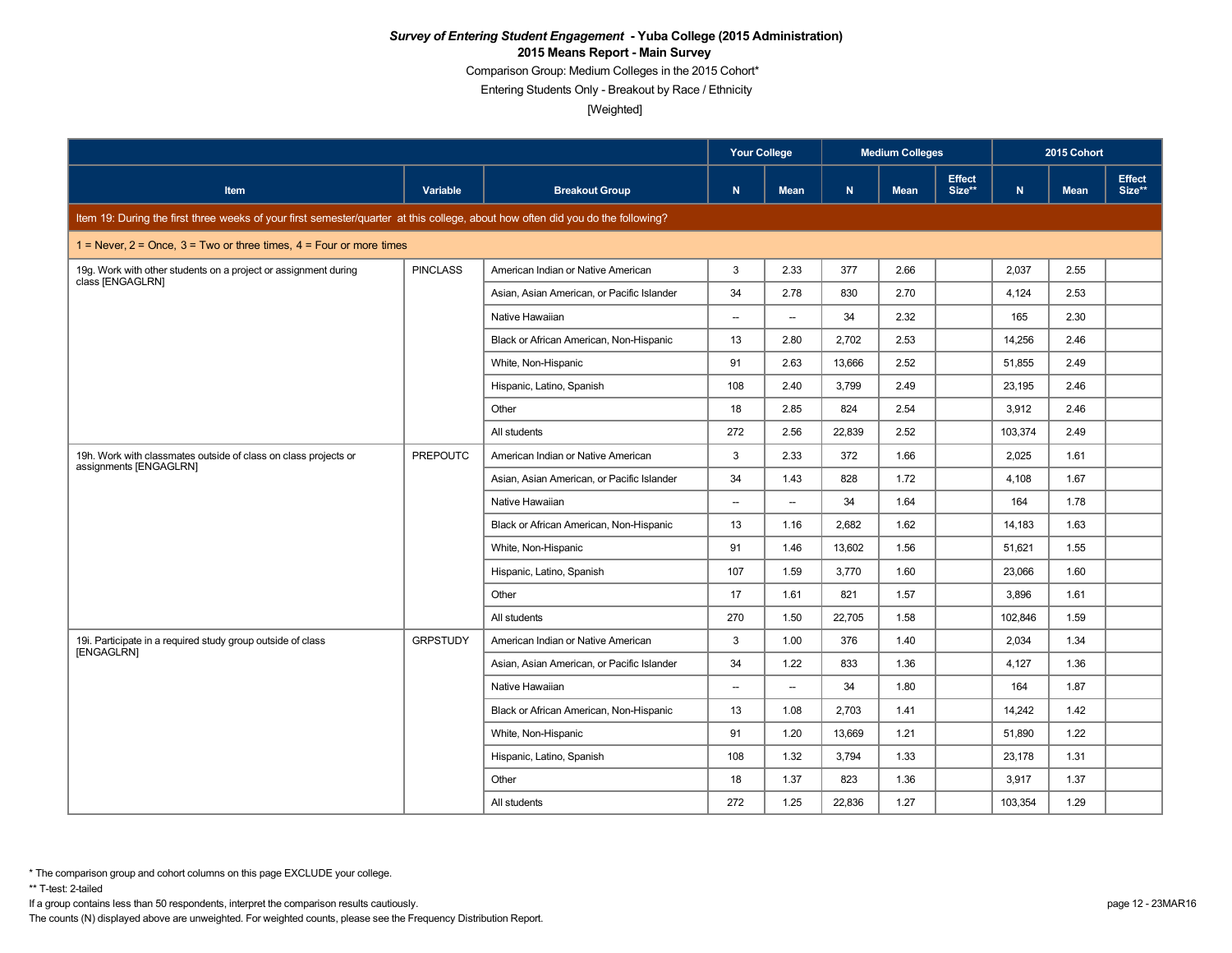Comparison Group: Medium Colleges in the 2015 Cohort\*

Entering Students Only - Breakout by Race / Ethnicity

[Weighted]

|                                                                                                                                      |                 |                                            | <b>Your College</b>      |                          |        | <b>Medium Colleges</b> |                         |         | 2015 Cohort |                         |
|--------------------------------------------------------------------------------------------------------------------------------------|-----------------|--------------------------------------------|--------------------------|--------------------------|--------|------------------------|-------------------------|---------|-------------|-------------------------|
| Item                                                                                                                                 | Variable        | <b>Breakout Group</b>                      | $\mathbf N$              | <b>Mean</b>              | N      | <b>Mean</b>            | <b>Effect</b><br>Size** | N       | <b>Mean</b> | <b>Effect</b><br>Size** |
| Item 19: During the first three weeks of your first semester/quarter at this college, about how often did you do the following?      |                 |                                            |                          |                          |        |                        |                         |         |             |                         |
| 1 = Never, $2$ = Once, $3$ = Two or three times, $4$ = Four or more times                                                            |                 |                                            |                          |                          |        |                        |                         |         |             |                         |
| 19j. Participate in a student-initiated (not required) study group                                                                   | <b>NRGSTUDY</b> | American Indian or Native American         | 3                        | 1.00                     | 373    | 1.42                   |                         | 2,019   | 1.36        |                         |
| outside of class [ENGAGLRN]                                                                                                          |                 | Asian, Asian American, or Pacific Islander | 34                       | 1.24                     | 831    | 1.35                   |                         | 4,102   | 1.34        |                         |
|                                                                                                                                      |                 | Native Hawaiian                            | $\sim$                   | $\sim$                   | 33     | 1.92                   |                         | 159     | 1.77        |                         |
|                                                                                                                                      |                 | Black or African American, Non-Hispanic    | 13                       | 1.12                     | 2,696  | 1.34                   |                         | 14,186  | 1.36        |                         |
|                                                                                                                                      |                 | White, Non-Hispanic                        | 90                       | 1.27                     | 13.629 | 1.26                   |                         | 51.746  | 1.27        |                         |
|                                                                                                                                      |                 | Hispanic, Latino, Spanish                  | 108                      | 1.32                     | 3.786  | 1.31                   |                         | 23.090  | 1.29        |                         |
|                                                                                                                                      |                 | Other                                      | 18                       | 1.40                     | 822    | 1.38                   |                         | 3,907   | 1.37        |                         |
|                                                                                                                                      |                 | All students                               | 271                      | 1.28                     | 22,767 | 1.29                   |                         | 102,969 | 1.30        |                         |
| 19k. Use an electronic tool (e-mail, text messaging, Facebook,<br>MySpace, class Web site, etc.) to communicate with another student | <b>USEINTMG</b> | American Indian or Native American         | 3                        | 3.00                     | 375    | 2.19                   |                         | 2,035   | 2.07        |                         |
| about coursework [ENGAGLRN]                                                                                                          |                 | Asian, Asian American, or Pacific Islander | 34                       | 1.93                     | 835    | 2.28                   |                         | 4,131   | 2.28        |                         |
|                                                                                                                                      |                 | Native Hawaiian                            | $\overline{\phantom{a}}$ | $\overline{\phantom{a}}$ | 34     | 2.38                   |                         | 165     | 2.26        |                         |
|                                                                                                                                      |                 | Black or African American, Non-Hispanic    | 13                       | 1.72                     | 2,710  | 2.11                   |                         | 14,276  | 2.13        |                         |
|                                                                                                                                      |                 | White, Non-Hispanic                        | 91                       | 2.02                     | 13.678 | 2.10                   |                         | 51.906  | 2.10        |                         |
|                                                                                                                                      |                 | Hispanic, Latino, Spanish                  | 108                      | 2.40                     | 3,804  | 2.23                   |                         | 23,211  | 2.22        |                         |
|                                                                                                                                      |                 | Other                                      | 18                       | 2.15                     | 824    | 2.06                   |                         | 3.926   | 2.10        |                         |
|                                                                                                                                      |                 | All students                               | 272                      | 2.16                     | 22,858 | 2.13                   |                         | 103,434 | 2.15        |                         |
| 19l. Use an electronic tool (e-mail, text messaging, Facebook,<br>MySpace, class Web site, etc.) to communicate with an instructor   | <b>MAILFAC</b>  | American Indian or Native American         | 3                        | 2.67                     | 375    | 2.43                   |                         | 2,037   | 2.29        |                         |
| about coursework [ENGAGLRN]                                                                                                          |                 | Asian, Asian American, or Pacific Islander | 33                       | 1.93                     | 833    | 2.36                   |                         | 4,118   | 2.27        |                         |
|                                                                                                                                      |                 | Native Hawaiian                            | $\overline{\phantom{a}}$ | $\overline{\phantom{a}}$ | 34     | 2.88                   |                         | 165     | 2.28        |                         |
|                                                                                                                                      |                 | Black or African American, Non-Hispanic    | 13                       | 2.16                     | 2.693  | 2.34                   |                         | 14.196  | 2.29        |                         |
|                                                                                                                                      |                 | White, Non-Hispanic                        | 91                       | 1.77                     | 13.617 | 2.31                   | $-0.54**$               | 51.714  | 2.28        | $-0.51**$               |
|                                                                                                                                      |                 | Hispanic, Latino, Spanish                  | 108                      | 1.89                     | 3,782  | 2.24                   | $-0.34**$               | 23,097  | 2.18        |                         |
|                                                                                                                                      |                 | Other                                      | 18                       | 1.63                     | 824    | 2.26                   |                         | 3,901   | 2.27        |                         |
|                                                                                                                                      |                 | All students                               | 271                      | 1.85                     | 22,748 | 2.30                   | $-0.44**$               | 102,982 | 2.26        | $-0.40**$               |

\*\* T-test: 2-tailed

If a group contains less than 50 respondents, interpret the comparison results cautiously. page 13 - 23MAR16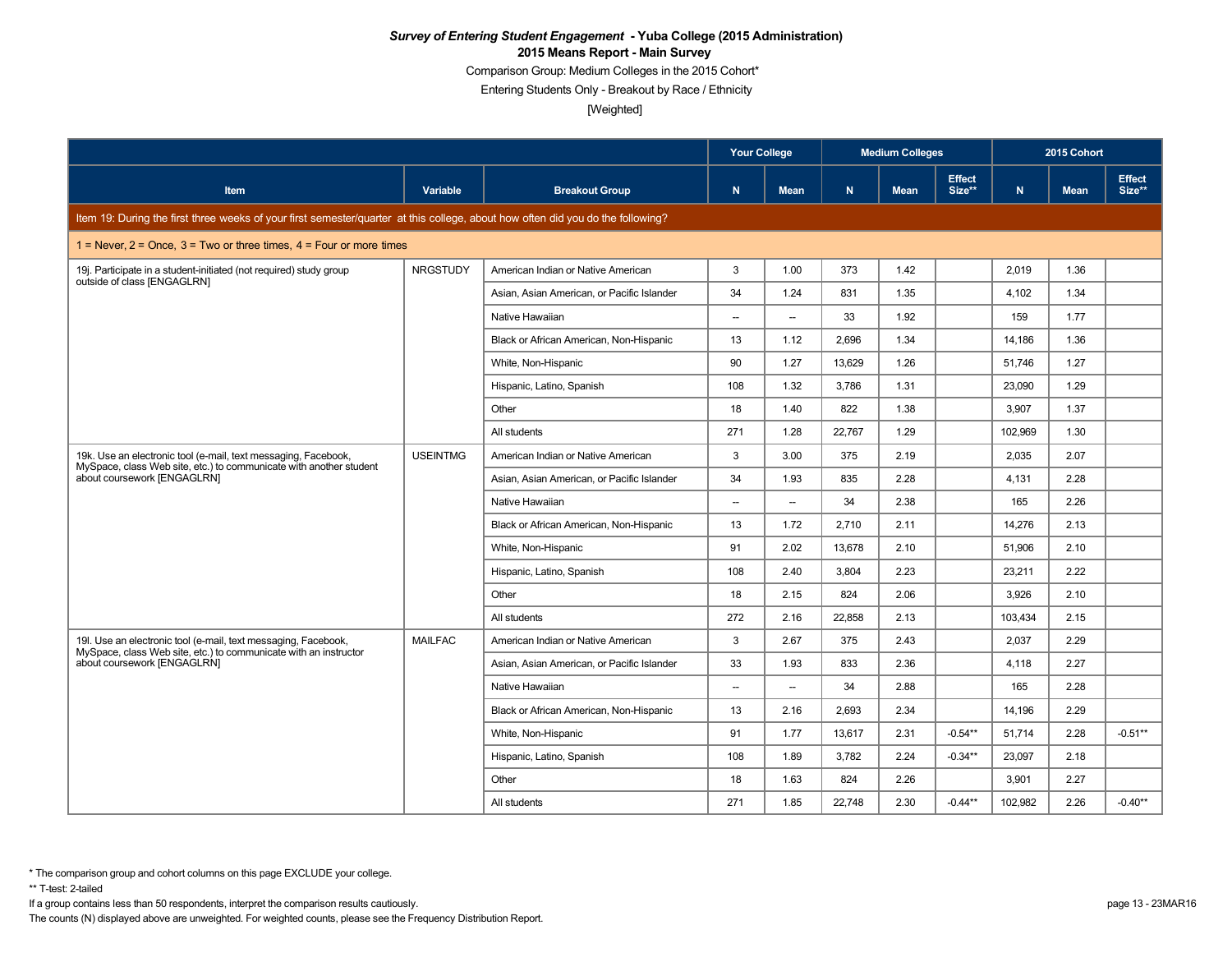Comparison Group: Medium Colleges in the 2015 Cohort\*

Entering Students Only - Breakout by Race / Ethnicity

[Weighted]

|                                                                                                                                 |                 |                                            | <b>Your College</b>      |                          |              | <b>Medium Colleges</b> |                         |         | 2015 Cohort |                         |
|---------------------------------------------------------------------------------------------------------------------------------|-----------------|--------------------------------------------|--------------------------|--------------------------|--------------|------------------------|-------------------------|---------|-------------|-------------------------|
| <b>Item</b>                                                                                                                     | Variable        | <b>Breakout Group</b>                      | $\mathbf N$              | <b>Mean</b>              | $\mathbf{N}$ | <b>Mean</b>            | <b>Effect</b><br>Size** | N       | <b>Mean</b> | <b>Effect</b><br>Size** |
| Item 19: During the first three weeks of your first semester/quarter at this college, about how often did you do the following? |                 |                                            |                          |                          |              |                        |                         |         |             |                         |
| $1 =$ Never, $2 =$ Once, $3 =$ Two or three times, $4 =$ Four or more times                                                     |                 |                                            |                          |                          |              |                        |                         |         |             |                         |
| 19m. Discuss an assignment or grade with an instructor                                                                          | <b>FACASSN</b>  | American Indian or Native American         | 3                        | 1.33                     | 375          | 2.24                   |                         | 2,029   | 2.10        |                         |
| [ENGAGLRN]                                                                                                                      |                 | Asian, Asian American, or Pacific Islander | 33                       | 1.60                     | 835          | 2.04                   |                         | 4,126   | 2.01        |                         |
|                                                                                                                                 |                 | Native Hawaiian                            | $\overline{\phantom{a}}$ | $\overline{\phantom{a}}$ | 34           | 2.35                   |                         | 163     | 2.10        |                         |
|                                                                                                                                 |                 | Black or African American, Non-Hispanic    | 13                       | 2.56                     | 2,697        | 2.28                   |                         | 14,217  | 2.24        |                         |
|                                                                                                                                 |                 | White, Non-Hispanic                        | 91                       | 1.88                     | 13,672       | 2.05                   |                         | 51,875  | 2.06        |                         |
|                                                                                                                                 |                 | Hispanic, Latino, Spanish                  | 108                      | 1.86                     | 3.792        | 2.05                   |                         | 23.170  | 1.99        |                         |
|                                                                                                                                 |                 | Other                                      | 18                       | 2.00                     | 825          | 2.12                   |                         | 3,917   | 2.12        |                         |
|                                                                                                                                 |                 | All students                               | 271                      | 1.88                     | 22,824       | 2.09                   | $-0.23**$               | 103,260 | 2.07        | $-0.22**$               |
| 19n. Ask for help from an instructor regarding questions or<br>problems related to a class [ENGAGLRN]                           | <b>CLASSREL</b> | American Indian or Native American         | 3                        | 3.33                     | 375          | 2.52                   |                         | 2,036   | 2.37        |                         |
|                                                                                                                                 |                 | Asian, Asian American, or Pacific Islander | 34                       | 2.09                     | 834          | 2.41                   |                         | 4,121   | 2.35        |                         |
|                                                                                                                                 |                 | Native Hawaiian                            | $\overline{\phantom{a}}$ | $\overline{\phantom{a}}$ | 33           | 2.64                   |                         | 165     | 2.30        |                         |
|                                                                                                                                 |                 | Black or African American, Non-Hispanic    | 13                       | 2.60                     | 2.708        | 2.55                   |                         | 14.247  | 2.54        |                         |
|                                                                                                                                 |                 | White, Non-Hispanic                        | 91                       | 2.04                     | 13,667       | 2.28                   |                         | 51,857  | 2.30        |                         |
|                                                                                                                                 |                 | Hispanic, Latino, Spanish                  | 107                      | 2.11                     | 3,790        | 2.37                   |                         | 23,174  | 2.30        |                         |
|                                                                                                                                 |                 | Other                                      | 18                       | 2.45                     | 824          | 2.39                   |                         | 3,915   | 2.37        |                         |
|                                                                                                                                 |                 | All students                               | 271                      | 2.15                     | 22,818       | 2.35                   | $-0.21**$               | 103,260 | 2.35        | $-0.21**$               |
| 19o. Receive prompt written or oral feedback from instructors on                                                                | <b>FEEDBACK</b> | American Indian or Native American         | 3                        | 2.33                     | 374          | 2.46                   |                         | 2,032   | 2.39        |                         |
| your performance [ENGAGLRN]                                                                                                     |                 | Asian, Asian American, or Pacific Islander | 33                       | 2.63                     | 831          | 2.34                   |                         | 4,122   | 2.27        |                         |
|                                                                                                                                 |                 | Native Hawaiian                            | $\overline{\phantom{a}}$ | $\overline{\phantom{a}}$ | 33           | 2.88                   |                         | 163     | 2.47        |                         |
|                                                                                                                                 |                 | Black or African American, Non-Hispanic    | 13                       | 2.48                     | 2,697        | 2.46                   |                         | 14,250  | 2.44        |                         |
|                                                                                                                                 |                 | White, Non-Hispanic                        | 91                       | 2.07                     | 13,661       | 2.36                   |                         | 51,872  | 2.37        |                         |
|                                                                                                                                 |                 | Hispanic, Latino, Spanish                  | 108                      | 2.16                     | 3,801        | 2.33                   |                         | 23,171  | 2.29        |                         |
|                                                                                                                                 |                 | Other                                      | 18                       | 2.11                     | 820          | 2.34                   |                         | 3,918   | 2.37        |                         |
|                                                                                                                                 |                 | All students                               | 271                      | 2.21                     | 22,801       | 2.37                   |                         | 103,251 | 2.36        |                         |

\*\* T-test: 2-tailed

If a group contains less than 50 respondents, interpret the comparison results cautiously. page 14 - 23MAR16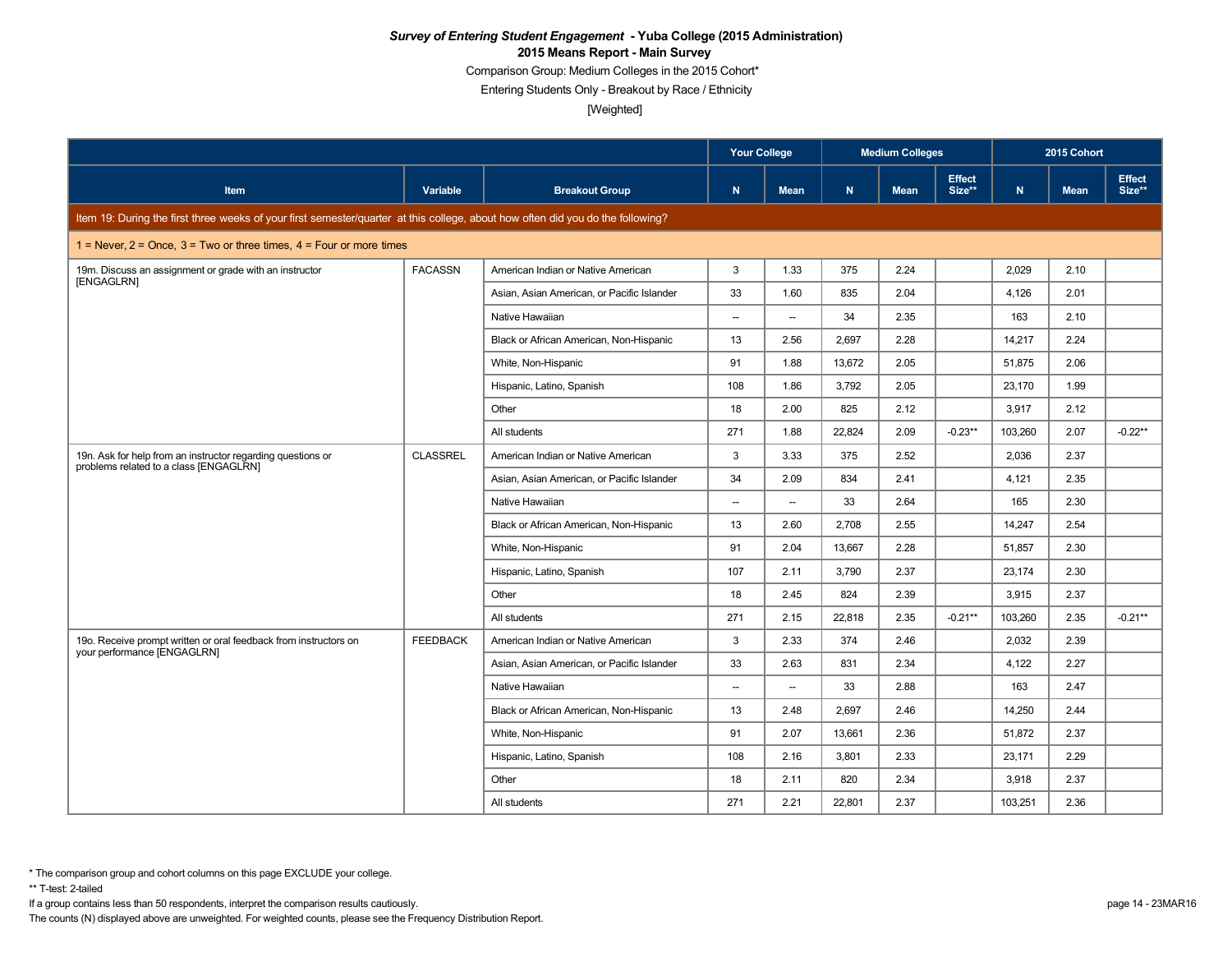Comparison Group: Medium Colleges in the 2015 Cohort\*

Entering Students Only - Breakout by Race / Ethnicity

[Weighted]

|                                                                                                                                 |                |                                            | <b>Your College</b>      |                          |        | <b>Medium Colleges</b> |                         |         | 2015 Cohort |                  |
|---------------------------------------------------------------------------------------------------------------------------------|----------------|--------------------------------------------|--------------------------|--------------------------|--------|------------------------|-------------------------|---------|-------------|------------------|
| <b>Item</b>                                                                                                                     | Variable       | <b>Breakout Group</b>                      | ${\bf N}$                | <b>Mean</b>              | N      | <b>Mean</b>            | <b>Effect</b><br>Size** | N       | <b>Mean</b> | Effect<br>Size** |
| Item 19: During the first three weeks of your first semester/quarter at this college, about how often did you do the following? |                |                                            |                          |                          |        |                        |                         |         |             |                  |
| 1 = Never, $2$ = Once, $3$ = Two or three times, $4$ = Four or more times                                                       |                |                                            |                          |                          |        |                        |                         |         |             |                  |
| 19p. Receive grades or points on assignments, quizzes, tests, or                                                                | <b>RCVGRDS</b> | American Indian or Native American         | 3                        | 4.00                     | 375    | 3.23                   |                         | 2,027   | 3.24        |                  |
| papers, etc.                                                                                                                    |                | Asian, Asian American, or Pacific Islander | 33                       | 3.33                     | 831    | 3.31                   |                         | 4,104   | 3.20        |                  |
|                                                                                                                                 |                | Native Hawaiian                            | --                       | $\overline{\phantom{a}}$ | 33     | 3.31                   |                         | 164     | 2.87        |                  |
|                                                                                                                                 |                | Black or African American, Non-Hispanic    | 13                       | 3.24                     | 2,679  | 3.22                   |                         | 14,140  | 3.22        |                  |
|                                                                                                                                 |                | White, Non-Hispanic                        | 90                       | 3.20                     | 13,598 | 3.33                   |                         | 51,595  | 3.35        |                  |
|                                                                                                                                 |                | Hispanic, Latino, Spanish                  | 107                      | 2.90                     | 3.769  | 3.20                   | $-0.34**$               | 22.987  | 3.19        |                  |
|                                                                                                                                 |                | Other                                      | 18                       | 3.18                     | 816    | 3.21                   |                         | 3,896   | 3.21        |                  |
|                                                                                                                                 |                | All students                               | 269                      | 3.10                     | 22,678 | 3.28                   | $-0.21**$               | 102,605 | 3.27        |                  |
| 19g. Discuss ideas from your readings or classes with instructors<br>outside of class [ENGAGLRN]                                | <b>FACIDOC</b> | American Indian or Native American         | 3                        | 1.00                     | 376    | 1.67                   |                         | 2,036   | 1.66        |                  |
|                                                                                                                                 |                | Asian, Asian American, or Pacific Islander | 33                       | 1.42                     | 832    | 1.60                   |                         | 4,125   | 1.57        |                  |
|                                                                                                                                 |                | Native Hawaiian                            | --                       | $\overline{\phantom{a}}$ | 33     | 2.28                   |                         | 165     | 2.05        |                  |
|                                                                                                                                 |                | Black or African American, Non-Hispanic    | 13                       | 1.48                     | 2.708  | 1.69                   |                         | 14.254  | 1.70        |                  |
|                                                                                                                                 |                | White, Non-Hispanic                        | 91                       | 1.35                     | 13,658 | 1.51                   |                         | 51,833  | 1.53        |                  |
|                                                                                                                                 |                | Hispanic, Latino, Spanish                  | 108                      | 1.37                     | 3,791  | 1.57                   |                         | 23,184  | 1.55        |                  |
|                                                                                                                                 |                | Other                                      | 18                       | 1.37                     | 822    | 1.62                   |                         | 3,914   | 1.69        |                  |
|                                                                                                                                 |                | All students                               | 271                      | 1.37                     | 22,800 | 1.56                   | $-0.22**$               | 103,220 | 1.58        | $-0.24**$        |
| 19r. Discuss ideas from your readings or classes with others outside<br>of class (students, family, co-workers, etc.)           | <b>OCIDEAS</b> | American Indian or Native American         | 3                        | 2.67                     | 373    | 2.26                   |                         | 2,021   | 2.16        |                  |
|                                                                                                                                 |                | Asian, Asian American, or Pacific Islander | 34                       | 2.35                     | 830    | 2.18                   |                         | 4,109   | 2.05        |                  |
|                                                                                                                                 |                | Native Hawaiian                            | $\overline{\phantom{a}}$ | $\overline{\phantom{a}}$ | 33     | 2.42                   |                         | 165     | 2.30        |                  |
|                                                                                                                                 |                | Black or African American, Non-Hispanic    | 13                       | 1.64                     | 2,682  | 2.19                   |                         | 14,111  | 2.15        |                  |
|                                                                                                                                 |                | White, Non-Hispanic                        | 90                       | 2.16                     | 13,592 | 2.17                   |                         | 51,618  | 2.16        |                  |
|                                                                                                                                 |                | Hispanic, Latino, Spanish                  | 107                      | 2.03                     | 3,770  | 2.11                   |                         | 23,032  | 2.07        |                  |
|                                                                                                                                 |                | Other                                      | 18                       | 2.55                     | 818    | 2.18                   |                         | 3,890   | 2.19        |                  |
|                                                                                                                                 |                | All students                               | 270                      | 2.12                     | 22,675 | 2.16                   |                         | 102,617 | 2.14        |                  |

\*\* T-test: 2-tailed

If a group contains less than 50 respondents, interpret the comparison results cautiously. page 15 - 23MAR16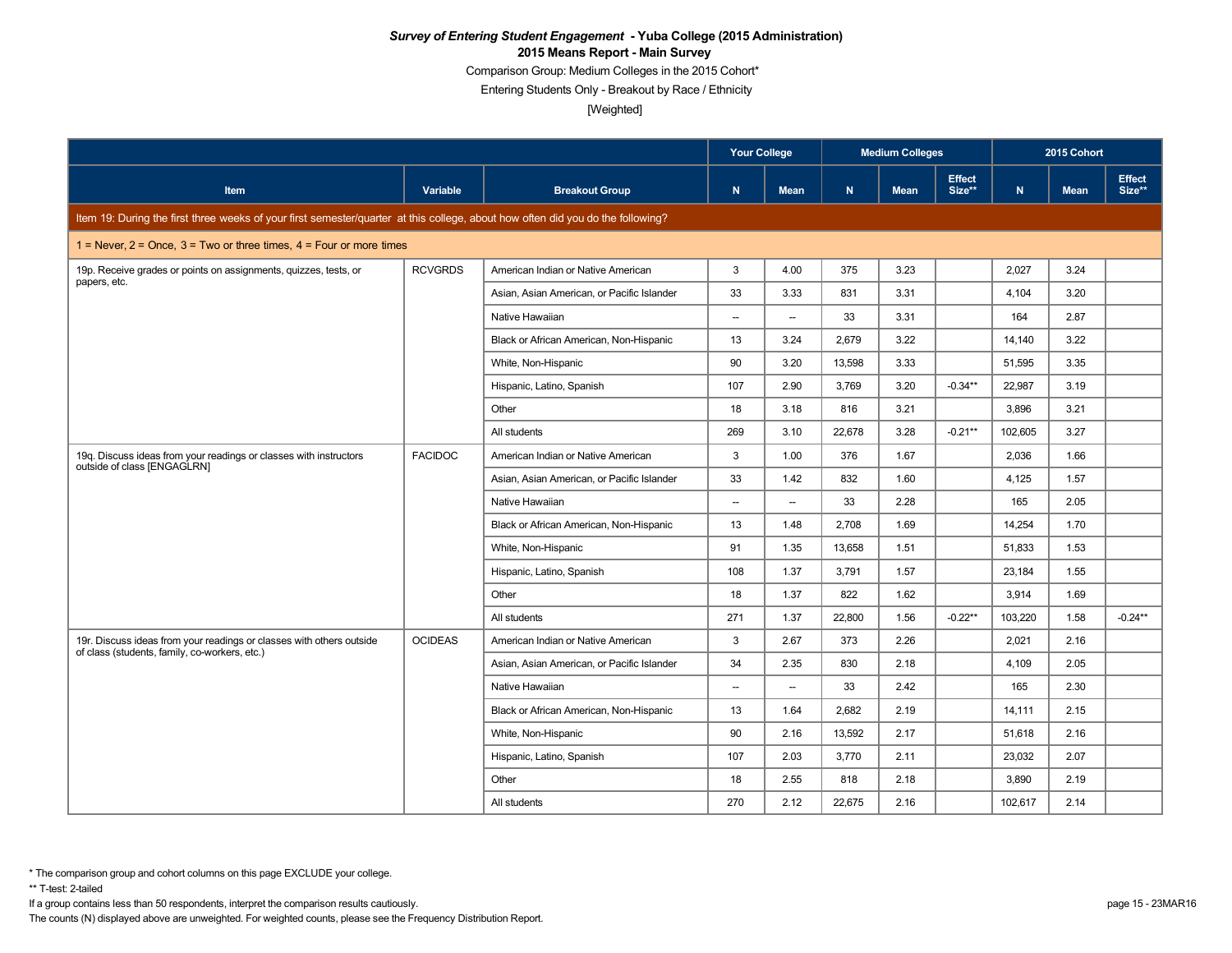Comparison Group: Medium Colleges in the 2015 Cohort\*

Entering Students Only - Breakout by Race / Ethnicity

[Weighted]

|                                                                                                                                                                                                                      |                 |                                            | <b>Your College</b><br><b>Medium Colleges</b> |                                    |        |             |                         | 2015 Cohort |             |                  |
|----------------------------------------------------------------------------------------------------------------------------------------------------------------------------------------------------------------------|-----------------|--------------------------------------------|-----------------------------------------------|------------------------------------|--------|-------------|-------------------------|-------------|-------------|------------------|
| Item                                                                                                                                                                                                                 | Variable        | <b>Breakout Group</b>                      | N.                                            | <b>Mean</b>                        | N.     | <b>Mean</b> | <b>Effect</b><br>Size** | N           | <b>Mean</b> | Effect<br>Size** |
| Item 19: During the first three weeks of your first semester/quarter at this college, about how often did you do the following?                                                                                      |                 |                                            |                                               |                                    |        |             |                         |             |             |                  |
| 1 = Never, $2$ = Once, $3$ = Two or three times, $4$ = Four or more times                                                                                                                                            |                 |                                            |                                               |                                    |        |             |                         |             |             |                  |
| 19s. Skip class [HIEXPECT]                                                                                                                                                                                           | <b>SKIPCL</b>   | American Indian or Native American         | 3                                             | 1.33                               | 375    | 1.41        |                         | 2,034       | 1.47        |                  |
|                                                                                                                                                                                                                      |                 | Asian, Asian American, or Pacific Islander | 34                                            | 1.24                               | 836    | 1.40        |                         | 4.134       | 1.36        |                  |
|                                                                                                                                                                                                                      |                 | Native Hawaiian                            | $\overline{\phantom{a}}$                      | $\hspace{0.05cm} -\hspace{0.05cm}$ | 34     | 1.79        |                         | 166         | 1.75        |                  |
|                                                                                                                                                                                                                      |                 | Black or African American, Non-Hispanic    | 13                                            | 1.04                               | 2.695  | 1.32        |                         | 14,218      | 1.32        |                  |
|                                                                                                                                                                                                                      |                 | White, Non-Hispanic                        | 91                                            | 1.37                               | 13,664 | 1.35        |                         | 51,902      | 1.35        |                  |
|                                                                                                                                                                                                                      |                 | Hispanic, Latino, Spanish                  | 107                                           | 1.35                               | 3.802  | 1.29        |                         | 23.198      | 1.29        |                  |
|                                                                                                                                                                                                                      |                 | Other                                      | 18                                            | 1.41                               | 824    | 1.44        |                         | 3,923       | 1.39        |                  |
|                                                                                                                                                                                                                      |                 | All students                               | 271                                           | 1.32                               | 22,813 | 1.34        |                         | 103,290     | 1.34        |                  |
| Item 20.2: Think about your experiences from the time of your decision to attend this college through the end of the first three weeks of your first semester/quarter. How often did you use the following services? |                 |                                            |                                               |                                    |        |             |                         |             |             |                  |
| 1 = Never, $2$ = Once, $3$ = Two or three times, $4$ = Four or more times                                                                                                                                            |                 |                                            |                                               |                                    |        |             |                         |             |             |                  |
| 20.2a. Academic advising/planning                                                                                                                                                                                    | <b>ACADPUSE</b> | American Indian or Native American         | 3                                             | 2.33                               | 362    | 1.80        |                         | 1,967       | 1.83        |                  |
|                                                                                                                                                                                                                      |                 | Asian, Asian American, or Pacific Islander | 32                                            | 1.73                               | 816    | 1.85        |                         | 4,041       | 1.92        |                  |
|                                                                                                                                                                                                                      |                 | Native Hawaiian                            | $\overline{\phantom{a}}$                      | $\hspace{0.05cm} -\hspace{0.05cm}$ | 30     | 1.98        |                         | 145         | 1.85        |                  |
|                                                                                                                                                                                                                      |                 | Black or African American, Non-Hispanic    | 13                                            | 1.92                               | 2,565  | 1.83        |                         | 13,563      | 1.89        |                  |
|                                                                                                                                                                                                                      |                 | White, Non-Hispanic                        | 88                                            | 1.57                               | 13,403 | 1.78        |                         | 50,792      | 1.84        |                  |
|                                                                                                                                                                                                                      |                 | Hispanic, Latino, Spanish                  | 103                                           | 1.70                               | 3,657  | 1.88        |                         | 22,518      | 1.87        |                  |
|                                                                                                                                                                                                                      |                 | Other                                      | 18                                            | 1.78                               | 799    | 1.85        |                         | 3,775       | 1.88        |                  |
|                                                                                                                                                                                                                      |                 | All students                               | 262                                           | 1.67                               | 22,143 | 1.81        |                         | 100,077     | 1.85        | $-0.23**$        |

\*\* T-test: 2-tailed

If a group contains less than 50 respondents, interpret the comparison results cautiously. page 16 - 23MAR16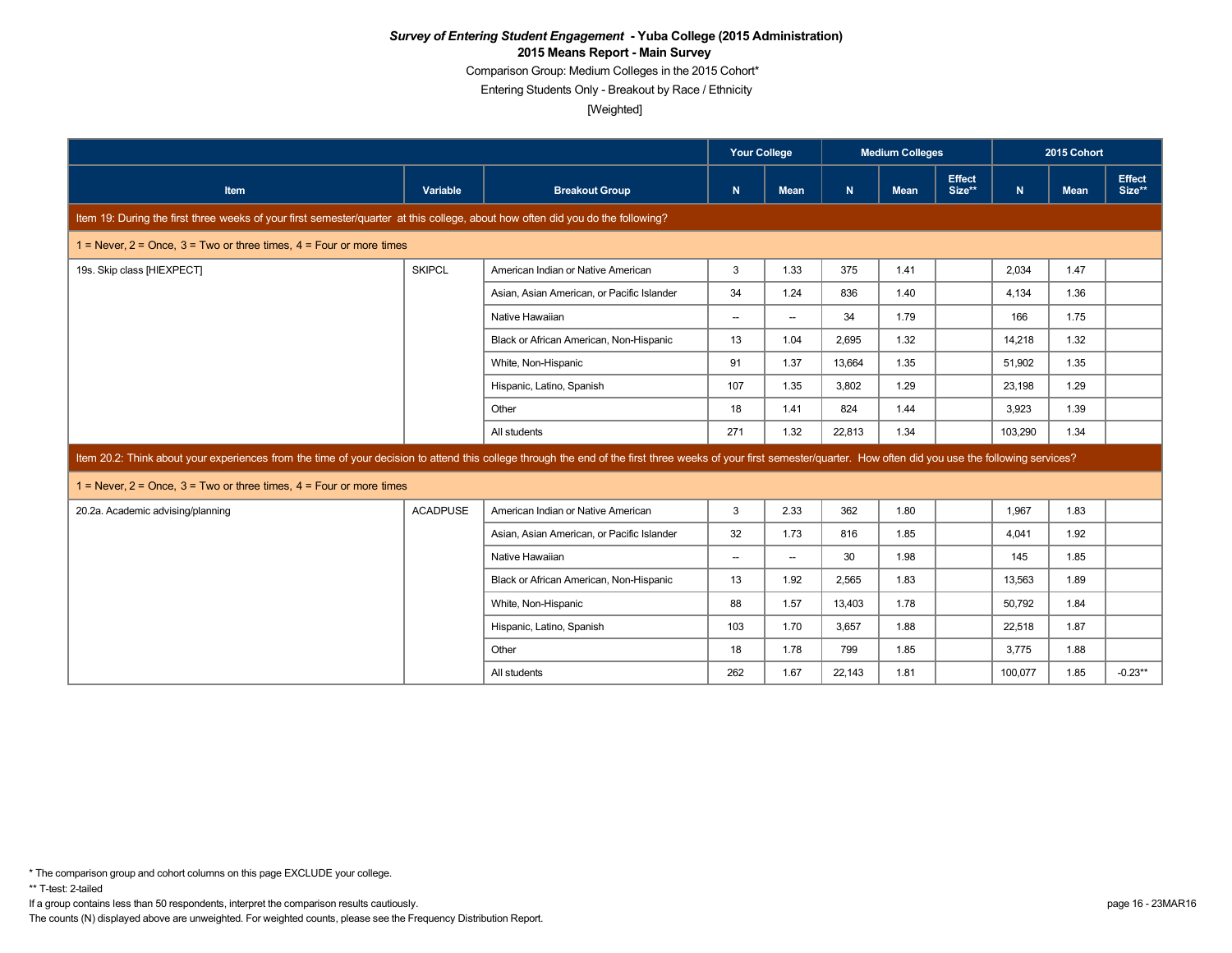Comparison Group: Medium Colleges in the 2015 Cohort\*

Entering Students Only - Breakout by Race / Ethnicity

[Weighted]

|                                                                                                                                                                                                                      |                 |                                            | <b>Your College</b>      |                          |              | <b>Medium Colleges</b> |                         |        | 2015 Cohort |                         |
|----------------------------------------------------------------------------------------------------------------------------------------------------------------------------------------------------------------------|-----------------|--------------------------------------------|--------------------------|--------------------------|--------------|------------------------|-------------------------|--------|-------------|-------------------------|
| <b>Item</b>                                                                                                                                                                                                          | Variable        | <b>Breakout Group</b>                      | $\mathbf N$              | Mean                     | $\mathbf{N}$ | <b>Mean</b>            | <b>Effect</b><br>Size** | N      | <b>Mean</b> | <b>Effect</b><br>Size** |
| Item 20.2: Think about your experiences from the time of your decision to attend this college through the end of the first three weeks of your first semester/quarter. How often did you use the following services? |                 |                                            |                          |                          |              |                        |                         |        |             |                         |
| $1 =$ Never, $2 =$ Once, $3 =$ Two or three times, $4 =$ Four or more times                                                                                                                                          |                 |                                            |                          |                          |              |                        |                         |        |             |                         |
| 20.2b. Career counseling                                                                                                                                                                                             | CARCUSE         | American Indian or Native American         | 3                        | 1.00                     | 359          | 1.31                   |                         | 1,938  | 1.26        |                         |
|                                                                                                                                                                                                                      |                 | Asian, Asian American, or Pacific Islander | 32                       | 1.38                     | 811          | 1.34                   |                         | 3,988  | 1.34        |                         |
|                                                                                                                                                                                                                      |                 | Native Hawaiian                            | $\overline{\phantom{a}}$ | $\overline{\phantom{a}}$ | 30           | 1.52                   |                         | 148    | 1.57        |                         |
|                                                                                                                                                                                                                      |                 | Black or African American, Non-Hispanic    | 13                       | 1.36                     | 2,525        | 1.30                   |                         | 13,422 | 1.31        |                         |
|                                                                                                                                                                                                                      |                 | White, Non-Hispanic                        | 86                       | 1.28                     | 13,251       | 1.18                   |                         | 50,155 | 1.18        |                         |
|                                                                                                                                                                                                                      |                 | Hispanic, Latino, Spanish                  | 105                      | 1.58                     | 3,589        | 1.39                   |                         | 22,233 | 1.34        | $0.37**$                |
|                                                                                                                                                                                                                      |                 | Other                                      | 18                       | 1.41                     | 787          | 1.24                   |                         | 3,711  | 1.27        |                         |
|                                                                                                                                                                                                                      |                 | All students                               | 262                      | 1.42                     | 21,848       | 1.24                   | $0.31**$                | 98,794 | 1.25        | $0.30**$                |
| 20.2c. Job placement assistance                                                                                                                                                                                      | <b>JOBPLUSE</b> | American Indian or Native American         | 3                        | 1.00                     | 350          | 1.17                   |                         | 1.897  | 1.12        |                         |
|                                                                                                                                                                                                                      |                 | Asian, Asian American, or Pacific Islander | 32                       | 1.09                     | 795          | 1.08                   |                         | 3,911  | 1.09        |                         |
|                                                                                                                                                                                                                      |                 | Native Hawaiian                            | $\overline{\phantom{a}}$ | $\overline{\phantom{a}}$ | 30           | 1.44                   |                         | 149    | 1.49        |                         |
|                                                                                                                                                                                                                      |                 | Black or African American, Non-Hispanic    | 13                       | 1.00                     | 2,476        | 1.12                   |                         | 13,235 | 1.13        |                         |
|                                                                                                                                                                                                                      |                 | White, Non-Hispanic                        | 85                       | 1.01                     | 13,123       | 1.06                   |                         | 49,578 | 1.06        |                         |
|                                                                                                                                                                                                                      |                 | Hispanic, Latino, Spanish                  | 103                      | 1.08                     | 3,534        | 1.10                   |                         | 21,845 | 1.09        |                         |
|                                                                                                                                                                                                                      |                 | Other                                      | 18                       | 1.04                     | 771          | 1.09                   |                         | 3,654  | 1.12        |                         |
|                                                                                                                                                                                                                      |                 | All students                               | 259                      | 1.05                     | 21,558       | 1.08                   |                         | 97.394 | 1.08        |                         |
| 20.2d. Face-to-face tutoring [ENGAGLRN]                                                                                                                                                                              | <b>FFTUSE</b>   | American Indian or Native American         | 3                        | 1.00                     | 353          | 1.40                   |                         | 1,950  | 1.35        |                         |
|                                                                                                                                                                                                                      |                 | Asian, Asian American, or Pacific Islander | 33                       | 1.16                     | 811          | 1.30                   |                         | 3,985  | 1.31        |                         |
|                                                                                                                                                                                                                      |                 | Native Hawaiian                            | $\overline{\phantom{a}}$ | $\overline{\phantom{a}}$ | 30           | 1.73                   |                         | 152    | 1.66        |                         |
|                                                                                                                                                                                                                      |                 | Black or African American, Non-Hispanic    | 13                       | 1.00                     | 2,549        | 1.43                   |                         | 13,541 | 1.41        |                         |
|                                                                                                                                                                                                                      |                 | White, Non-Hispanic                        | 88                       | 1.30                     | 13,358       | 1.22                   |                         | 50,566 | 1.24        |                         |
|                                                                                                                                                                                                                      |                 | Hispanic, Latino, Spanish                  | 106                      | 1.38                     | 3,617        | 1.29                   |                         | 22,396 | 1.31        |                         |
|                                                                                                                                                                                                                      |                 | Other                                      | 17                       | 1.84                     | 802          | 1.38                   |                         | 3,762  | 1.39        |                         |
|                                                                                                                                                                                                                      |                 | All students                               | 265                      | 1.32                     | 22,012       | 1.27                   |                         | 99,550 | 1.29        |                         |

\*\* T-test: 2-tailed

If a group contains less than 50 respondents, interpret the comparison results cautiously. page 17 - 23MAR16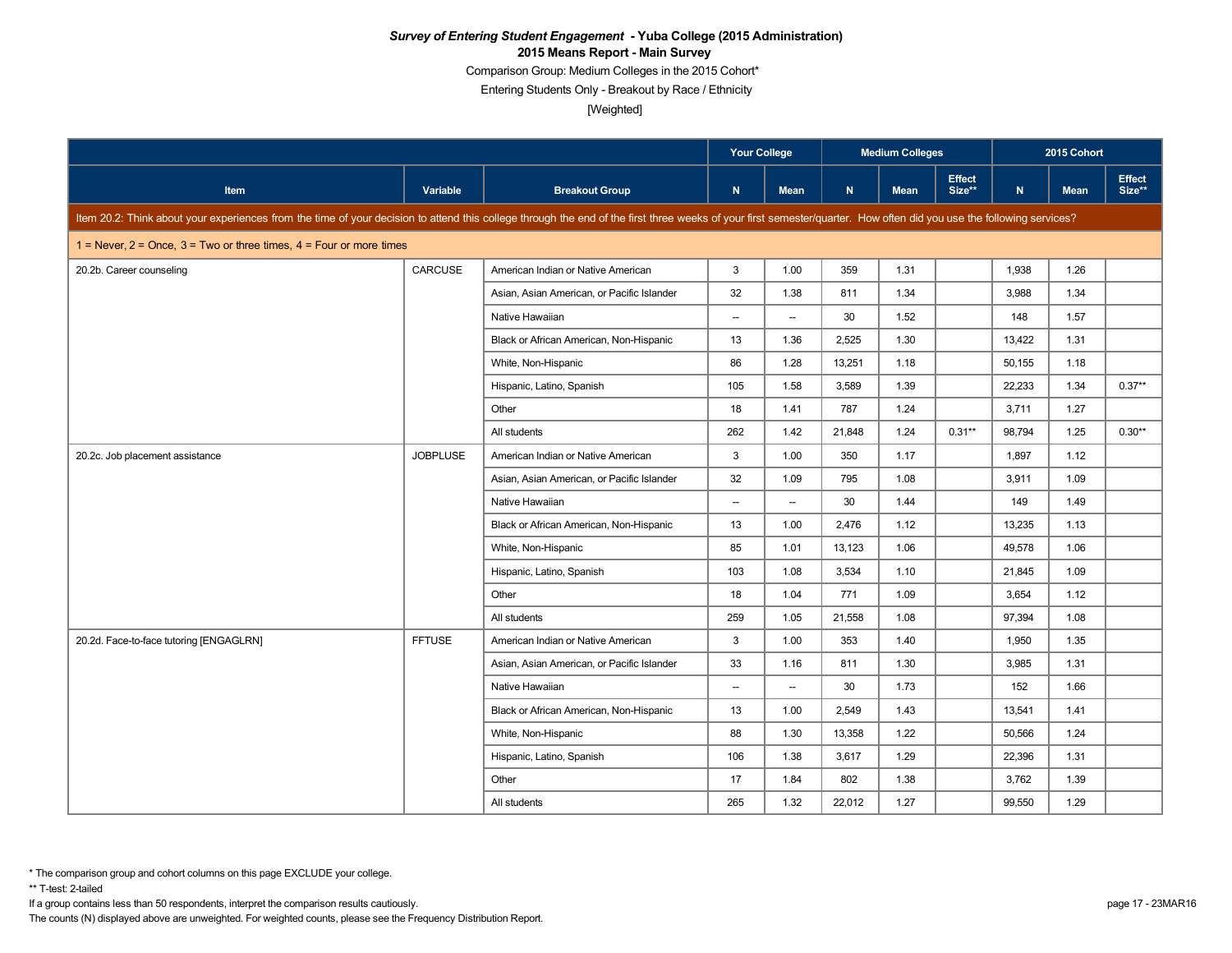Comparison Group: Medium Colleges in the 2015 Cohort\*

Entering Students Only - Breakout by Race / Ethnicity

[Weighted]

|                                                                                                                                                                                                                      |                 |                                            | <b>Your College</b>      |                          |        | <b>Medium Colleges</b> |                         |        | 2015 Cohort |                         |
|----------------------------------------------------------------------------------------------------------------------------------------------------------------------------------------------------------------------|-----------------|--------------------------------------------|--------------------------|--------------------------|--------|------------------------|-------------------------|--------|-------------|-------------------------|
| Item                                                                                                                                                                                                                 | Variable        | <b>Breakout Group</b>                      | N.                       | Mean                     | N      | <b>Mean</b>            | <b>Effect</b><br>Size** | N      | <b>Mean</b> | <b>Effect</b><br>Size** |
| Item 20.2: Think about your experiences from the time of your decision to attend this college through the end of the first three weeks of your first semester/quarter. How often did you use the following services? |                 |                                            |                          |                          |        |                        |                         |        |             |                         |
| $1 =$ Never, $2 =$ Once, $3 =$ Two or three times, $4 =$ Four or more times                                                                                                                                          |                 |                                            |                          |                          |        |                        |                         |        |             |                         |
| 20.2e. Online tutoring                                                                                                                                                                                               | <b>OLTUSE</b>   | American Indian or Native American         | 3                        | 1.00                     | 351    | 1.14                   |                         | 1.917  | 1.11        |                         |
|                                                                                                                                                                                                                      |                 | Asian, Asian American, or Pacific Islander | 32                       | 1.00                     | 796    | 1.14                   |                         | 3,909  | 1.12        |                         |
|                                                                                                                                                                                                                      |                 | Native Hawaiian                            | $\overline{\phantom{a}}$ | $\overline{\phantom{a}}$ | 30     | 1.85                   |                         | 151    | 1.61        |                         |
|                                                                                                                                                                                                                      |                 | Black or African American, Non-Hispanic    | 13                       | 1.00                     | 2.493  | 1.14                   |                         | 13,225 | 1.16        |                         |
|                                                                                                                                                                                                                      |                 | White, Non-Hispanic                        | 86                       | 1.11                     | 13,147 | 1.08                   |                         | 49,711 | 1.08        |                         |
|                                                                                                                                                                                                                      |                 | Hispanic, Latino, Spanish                  | 104                      | 1.05                     | 3,521  | 1.10                   |                         | 21,858 | 1.11        |                         |
|                                                                                                                                                                                                                      |                 | Other                                      | 18                       | 1.04                     | 781    | 1.15                   |                         | 3,657  | 1.13        |                         |
|                                                                                                                                                                                                                      |                 | All students                               | 261                      | 1.06                     | 21,588 | 1.10                   |                         | 97,515 | 1.11        |                         |
| 20.2f. Writing, math, or other skill lab [ENGAGLRN]                                                                                                                                                                  | <b>SKLABUSE</b> | American Indian or Native American         | 3                        | 1.00                     | 349    | 1.79                   |                         | 1,934  | 1.74        |                         |
|                                                                                                                                                                                                                      |                 | Asian, Asian American, or Pacific Islander | 32                       | 1.40                     | 794    | 1.65                   |                         | 3,966  | 1.68        |                         |
|                                                                                                                                                                                                                      |                 | Native Hawaiian                            | $\overline{\phantom{a}}$ | $\overline{\phantom{a}}$ | 29     | 2.28                   |                         | 149    | 1.96        |                         |
|                                                                                                                                                                                                                      |                 | Black or African American, Non-Hispanic    | 12                       | 1.46                     | 2,538  | 2.05                   |                         | 13,497 | 1.98        |                         |
|                                                                                                                                                                                                                      |                 | White, Non-Hispanic                        | 88                       | 1.34                     | 13.289 | 1.66                   |                         | 50.291 | 1.63        |                         |
|                                                                                                                                                                                                                      |                 | Hispanic, Latino, Spanish                  | 106                      | 1.41                     | 3,588  | 1.82                   | $-0.37**$               | 22,246 | 1.72        |                         |
|                                                                                                                                                                                                                      |                 | Other                                      | 18                       | 1.59                     | 798    | 1.72                   |                         | 3,730  | 1.73        |                         |
|                                                                                                                                                                                                                      |                 | All students                               | 264                      | 1.39                     | 21,861 | 1.74                   | $-0.33**$               | 98.940 | 1.71        | $-0.31***$              |
| 20.2g. Financial assistance advising                                                                                                                                                                                 | <b>FAUSE</b>    | American Indian or Native American         | 3                        | 1.67                     | 355    | 1.82                   |                         | 1,938  | 1.80        |                         |
|                                                                                                                                                                                                                      |                 | Asian, Asian American, or Pacific Islander | 33                       | 1.88                     | 804    | 1.75                   |                         | 3,966  | 1.72        |                         |
|                                                                                                                                                                                                                      |                 | Native Hawaiian                            | $\overline{\phantom{a}}$ | $\overline{\phantom{0}}$ | 31     | 2.16                   |                         | 147    | 1.83        |                         |
|                                                                                                                                                                                                                      |                 | Black or African American, Non-Hispanic    | 13                       | 1.72                     | 2,529  | 1.96                   |                         | 13,450 | 1.99        |                         |
|                                                                                                                                                                                                                      |                 | White, Non-Hispanic                        | 86                       | 1.68                     | 13,294 | 1.65                   |                         | 50,241 | 1.66        |                         |
|                                                                                                                                                                                                                      |                 | Hispanic, Latino, Spanish                  | 105                      | 2.07                     | 3,585  | 1.81                   |                         | 22,253 | 1.82        |                         |
|                                                                                                                                                                                                                      |                 | Other                                      | 17                       | 1.65                     | 789    | 1.67                   |                         | 3,710  | 1.75        |                         |
|                                                                                                                                                                                                                      |                 | All students                               | 262                      | 1.86                     | 21,864 | 1.73                   |                         | 98,807 | 1.75        |                         |

\*\* T-test: 2-tailed

If a group contains less than 50 respondents, interpret the comparison results cautiously. page 18 - 23MAR16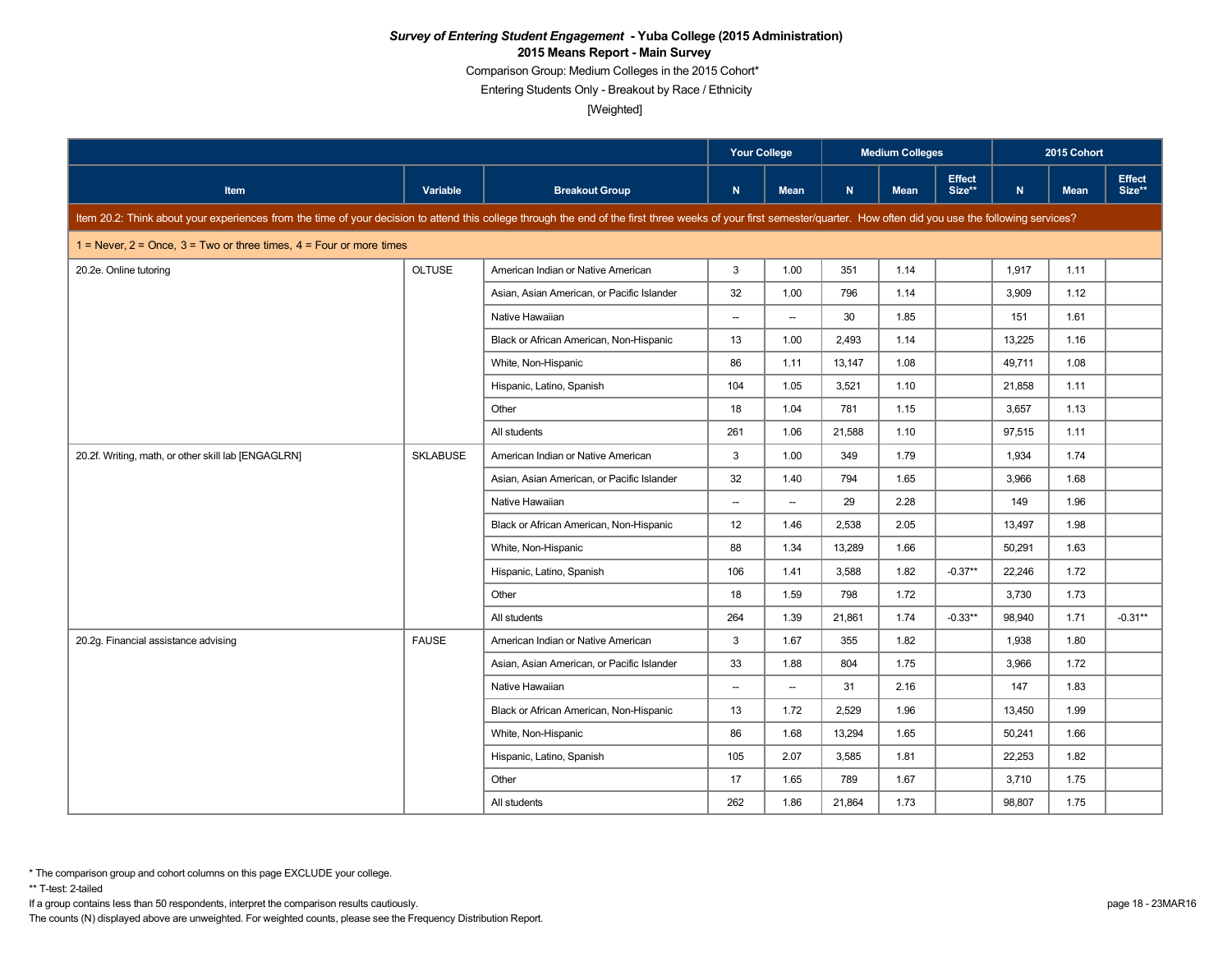Comparison Group: Medium Colleges in the 2015 Cohort\*

Entering Students Only - Breakout by Race / Ethnicity

[Weighted]

|                                                                                                                                                                                                                      |                 |                                            | <b>Your College</b>      |                          |        | <b>Medium Colleges</b> |                         |        | 2015 Cohort |                         |
|----------------------------------------------------------------------------------------------------------------------------------------------------------------------------------------------------------------------|-----------------|--------------------------------------------|--------------------------|--------------------------|--------|------------------------|-------------------------|--------|-------------|-------------------------|
| <b>Item</b>                                                                                                                                                                                                          | Variable        | <b>Breakout Group</b>                      | N                        | <b>Mean</b>              | N      | <b>Mean</b>            | <b>Effect</b><br>Size** | N      | <b>Mean</b> | <b>Effect</b><br>Size** |
| Item 20.2: Think about your experiences from the time of your decision to attend this college through the end of the first three weeks of your first semester/quarter. How often did you use the following services? |                 |                                            |                          |                          |        |                        |                         |        |             |                         |
| $1 =$ Never, $2 =$ Once, $3 =$ Two or three times, $4 =$ Four or more times                                                                                                                                          |                 |                                            |                          |                          |        |                        |                         |        |             |                         |
| 20.2h. Computer lab [ENGAGLRN]                                                                                                                                                                                       | <b>COMLBUSE</b> | American Indian or Native American         | 3                        | 2.00                     | 360    | 2.20                   |                         | 1,958  | 2.29        |                         |
|                                                                                                                                                                                                                      |                 | Asian, Asian American, or Pacific Islander | 32                       | 1.56                     | 810    | 2.15                   |                         | 4,025  | 2.07        |                         |
|                                                                                                                                                                                                                      |                 | Native Hawaiian                            | $\overline{\phantom{a}}$ | $\overline{\phantom{0}}$ | 30     | 1.86                   |                         | 150    | 1.90        |                         |
|                                                                                                                                                                                                                      |                 | Black or African American, Non-Hispanic    | 12                       | 1.12                     | 2,578  | 2.36                   | $-1.06**$               | 13,594 | 2.31        | $-1.03**$               |
|                                                                                                                                                                                                                      |                 | White, Non-Hispanic                        | 86                       | 1.54                     | 13,375 | 2.02                   | $-0.43**$               | 50.639 | 1.97        | $-0.39**$               |
|                                                                                                                                                                                                                      |                 | Hispanic, Latino, Spanish                  | 106                      | 1.73                     | 3,669  | 2.18                   | $-0.39**$               | 22,517 | 2.13        | $-0.35**$               |
|                                                                                                                                                                                                                      |                 | Other                                      | 16                       | 1.86                     | 792    | 2.08                   |                         | 3,736  | 2.10        |                         |
|                                                                                                                                                                                                                      |                 | All students                               | 260                      | 1.61                     | 22,100 | 2.10                   | $-0.43**$               | 99.782 | 2.08        | $-0.42**$               |
| 20.2i. Student organizations                                                                                                                                                                                         | <b>STORGUSE</b> | American Indian or Native American         | 3                        | 1.00                     | 350    | 1.24                   |                         | 1,922  | 1.28        |                         |
|                                                                                                                                                                                                                      |                 | Asian, Asian American, or Pacific Islander | 31                       | 1.04                     | 799    | 1.25                   |                         | 3,933  | 1.24        |                         |
|                                                                                                                                                                                                                      |                 | Native Hawaiian                            | $\overline{\phantom{a}}$ | $\overline{\phantom{a}}$ | 29     | 1.59                   |                         | 148    | 1.61        |                         |
|                                                                                                                                                                                                                      |                 | Black or African American, Non-Hispanic    | 13                       | 1.00                     | 2,505  | 1.27                   |                         | 13,353 | 1.30        |                         |
|                                                                                                                                                                                                                      |                 | White, Non-Hispanic                        | 87                       | 1.06                     | 13,200 | 1.18                   |                         | 49,965 | 1.19        |                         |
|                                                                                                                                                                                                                      |                 | Hispanic, Latino, Spanish                  | 103                      | 1.17                     | 3,538  | 1.22                   |                         | 22,059 | 1.22        |                         |
|                                                                                                                                                                                                                      |                 | Other                                      | 17                       | 1.09                     | 776    | 1.22                   |                         | 3,671  | 1.26        |                         |
|                                                                                                                                                                                                                      |                 | All students                               | 259                      | 1.10                     | 21,674 | 1.21                   |                         | 98,132 | 1.22        |                         |
| 20.2j. Transfer credit assistance                                                                                                                                                                                    | <b>TRNFCRAS</b> | American Indian or Native American         | 3                        | 1.00                     | 352    | 1.21                   |                         | 1,920  | 1.17        |                         |
|                                                                                                                                                                                                                      |                 | Asian, Asian American, or Pacific Islander | 31                       | 1.39                     | 804    | 1.20                   |                         | 3,951  | 1.21        |                         |
|                                                                                                                                                                                                                      |                 | Native Hawaiian                            | $\overline{\phantom{a}}$ | $\qquad \qquad -$        | 30     | 1.59                   |                         | 150    | 1.59        |                         |
|                                                                                                                                                                                                                      |                 | Black or African American, Non-Hispanic    | 13                       | 1.00                     | 2,505  | 1.17                   |                         | 13,358 | 1.18        |                         |
|                                                                                                                                                                                                                      |                 | White, Non-Hispanic                        | 88                       | 1.12                     | 13,214 | 1.15                   |                         | 49,938 | 1.15        |                         |
|                                                                                                                                                                                                                      |                 | Hispanic, Latino, Spanish                  | 103                      | 1.14                     | 3,565  | 1.14                   |                         | 22,087 | 1.13        |                         |
|                                                                                                                                                                                                                      |                 | Other                                      | 18                       | 1.11                     | 782    | 1.19                   |                         | 3,671  | 1.21        |                         |
|                                                                                                                                                                                                                      |                 | All students                               | 261                      | 1.16                     | 21,727 | 1.15                   |                         | 98,134 | 1.16        |                         |

\*\* T-test: 2-tailed

If a group contains less than 50 respondents, interpret the comparison results cautiously. page 19 - 23MAR16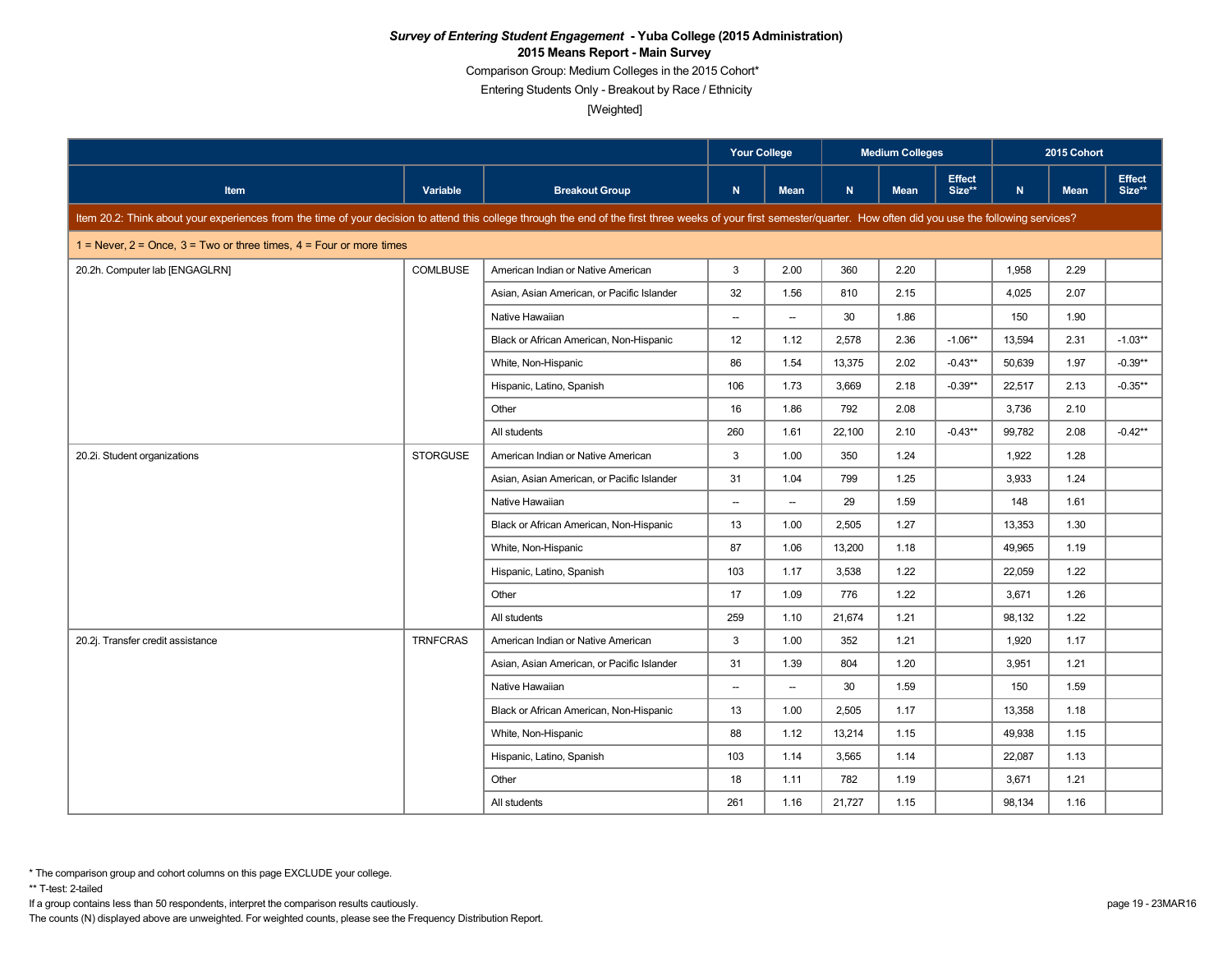Comparison Group: Medium Colleges in the 2015 Cohort\*

Entering Students Only - Breakout by Race / Ethnicity

[Weighted]

|                                                                                                                                                                                                                            |                 |                                            | <b>Your College</b>      |                          | <b>Medium Colleges</b> |             |                         |        | 2015 Cohort |                         |
|----------------------------------------------------------------------------------------------------------------------------------------------------------------------------------------------------------------------------|-----------------|--------------------------------------------|--------------------------|--------------------------|------------------------|-------------|-------------------------|--------|-------------|-------------------------|
| Item                                                                                                                                                                                                                       | Variable        | <b>Breakout Group</b>                      | N                        | Mean                     | N                      | <b>Mean</b> | <b>Effect</b><br>Size** | N.     | <b>Mean</b> | <b>Effect</b><br>Size** |
| Item 20.2: Think about your experiences from the time of your decision to attend this college through the end of the first three weeks of your first semester/quarter. How often did you use the following services?       |                 |                                            |                          |                          |                        |             |                         |        |             |                         |
| 1 = Never, $2$ = Once, $3$ = Two or three times, $4$ = Four or more times                                                                                                                                                  |                 |                                            |                          |                          |                        |             |                         |        |             |                         |
| 20.2k. Services to students with disabilities                                                                                                                                                                              | <b>DISVSUSE</b> | American Indian or Native American         | 3                        | 1.67                     | 351                    | 1.19        |                         | 1,937  | 1.20        |                         |
|                                                                                                                                                                                                                            |                 | Asian, Asian American, or Pacific Islander | 31                       | 1.06                     | 805                    | 1.08        |                         | 3.937  | 1.09        |                         |
|                                                                                                                                                                                                                            |                 | Native Hawaiian                            | $\overline{\phantom{a}}$ | --                       | 30                     | 1.70        |                         | 149    | 1.42        |                         |
|                                                                                                                                                                                                                            |                 | Black or African American, Non-Hispanic    | 13                       | 1.00                     | 2.512                  | 1.11        |                         | 13.348 | 1.12        |                         |
|                                                                                                                                                                                                                            |                 | White, Non-Hispanic                        | 85                       | 1.04                     | 13,226                 | 1.12        |                         | 49.998 | 1.12        |                         |
|                                                                                                                                                                                                                            |                 | Hispanic, Latino, Spanish                  | 102                      | 1.05                     | 3,600                  | 1.09        |                         | 22,116 | 1.08        |                         |
|                                                                                                                                                                                                                            |                 | Other                                      | 18                       | 1.19                     | 777                    | 1.17        |                         | 3,671  | 1.18        |                         |
|                                                                                                                                                                                                                            |                 | All students                               | 257                      | 1.06                     | 21,772                 | 1.12        |                         | 98,229 | 1.12        |                         |
| Item 20.3: Think about your experiences from the time of your decision to attend this college through the end of the first three weeks of your first semester/quarter. How satisfied were you with the following services? |                 |                                            |                          |                          |                        |             |                         |        |             |                         |
| 1 = Not at all, 2 = Somewhat, 3 = Very (the N/A category is not included in means calculations)                                                                                                                            |                 |                                            |                          |                          |                        |             |                         |        |             |                         |
| 20.3a. Academic advising/planning                                                                                                                                                                                          | <b>ACADPSAT</b> | American Indian or Native American         | $\overline{2}$           | 2.50                     | 216                    | 2.34        |                         | 1,235  | 2.34        |                         |
|                                                                                                                                                                                                                            |                 | Asian, Asian American, or Pacific Islander | 20                       | 2.37                     | 507                    | 2.26        |                         | 2.649  | 2.26        |                         |
|                                                                                                                                                                                                                            |                 | Native Hawaiian                            | $\overline{\phantom{a}}$ | $\overline{\phantom{a}}$ | 24                     | 2.43        |                         | 93     | 2.29        |                         |
|                                                                                                                                                                                                                            |                 | Black or African American, Non-Hispanic    | 6                        | 2.92                     | 1.532                  | 2.44        |                         | 8.548  | 2.44        |                         |
|                                                                                                                                                                                                                            |                 | White, Non-Hispanic                        | 46                       | 2.23                     | 7.768                  | 2.39        |                         | 31.523 | 2.39        |                         |
|                                                                                                                                                                                                                            |                 | Hispanic, Latino, Spanish                  | 60                       | 2.10                     | 2,338                  | 2.34        |                         | 14,247 | 2.37        | $-0.47**$               |
|                                                                                                                                                                                                                            |                 | Other                                      | 11                       | 2.30                     | 482                    | 2.31        |                         | 2,314  | 2.33        |                         |
|                                                                                                                                                                                                                            |                 | All students                               | 146                      | 2.24                     | 13,178                 | 2.37        |                         | 62.178 | 2.38        |                         |

If a group contains less than 50 respondents, interpret the comparison results cautiously. page 20 - 23MAR16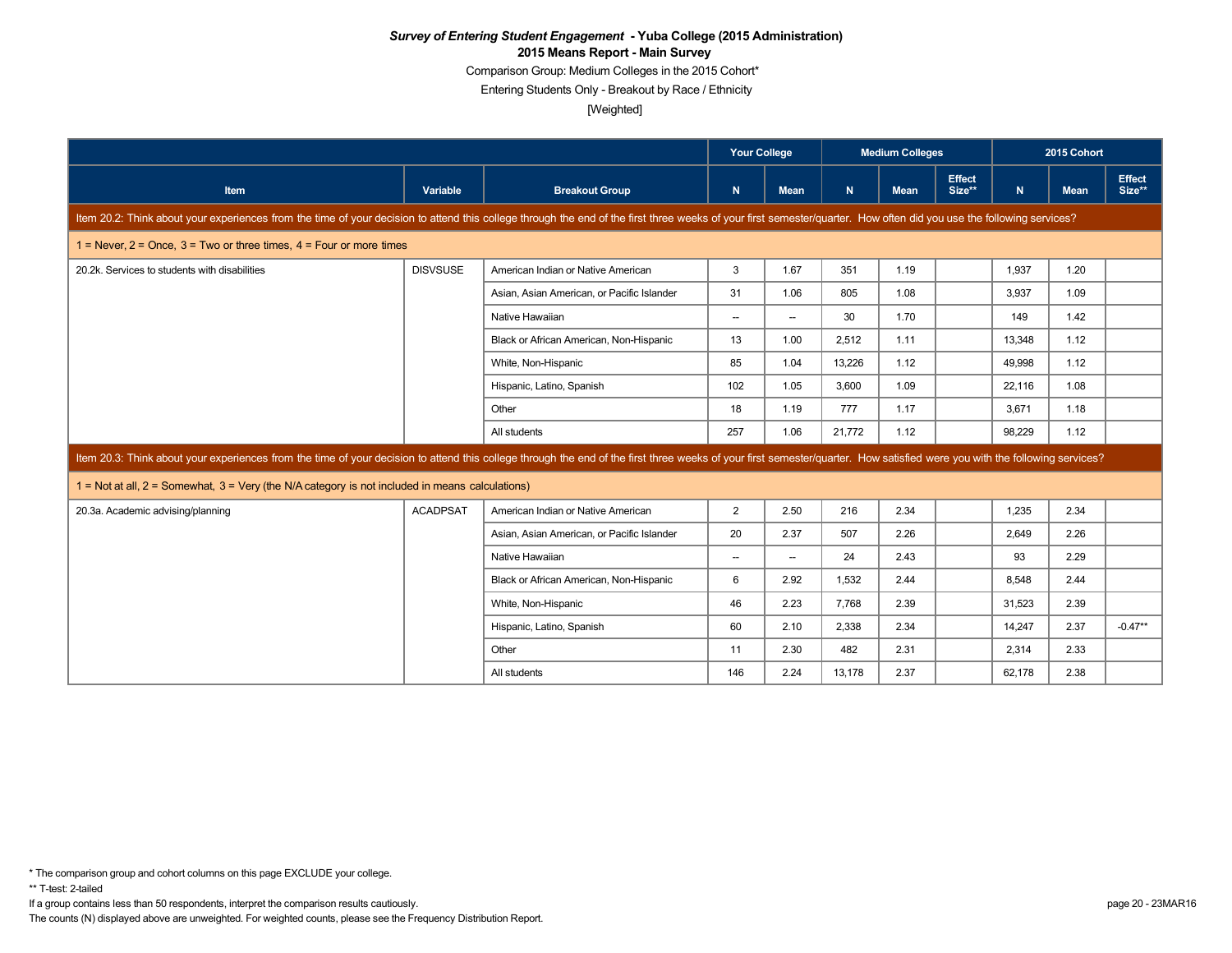Comparison Group: Medium Colleges in the 2015 Cohort\*

Entering Students Only - Breakout by Race / Ethnicity

[Weighted]

|                                                                                                                                                                                                                            |                 |                                            | <b>Your College</b>      |                          |       | <b>Medium Colleges</b> |                         |        | 2015 Cohort |                         |
|----------------------------------------------------------------------------------------------------------------------------------------------------------------------------------------------------------------------------|-----------------|--------------------------------------------|--------------------------|--------------------------|-------|------------------------|-------------------------|--------|-------------|-------------------------|
| <b>Item</b>                                                                                                                                                                                                                | Variable        | <b>Breakout Group</b>                      | $\mathsf{N}$             | <b>Mean</b>              | N     | <b>Mean</b>            | <b>Effect</b><br>Size** | N      | <b>Mean</b> | <b>Effect</b><br>Size** |
| Item 20.3: Think about your experiences from the time of your decision to attend this college through the end of the first three weeks of your first semester/quarter. How satisfied were you with the following services? |                 |                                            |                          |                          |       |                        |                         |        |             |                         |
| $1 =$ Not at all, $2 =$ Somewhat, $3 =$ Very (the N/A category is not included in means calculations)                                                                                                                      |                 |                                            |                          |                          |       |                        |                         |        |             |                         |
| 20.3b. Career counseling                                                                                                                                                                                                   | CARCSAT         | American Indian or Native American         | $\overline{\phantom{a}}$ | $\overline{\phantom{a}}$ | 107   | 2.23                   |                         | 536    | 2.24        |                         |
|                                                                                                                                                                                                                            |                 | Asian, Asian American, or Pacific Islander | 11                       | 2.17                     | 266   | 2.20                   |                         | 1,256  | 2.17        |                         |
|                                                                                                                                                                                                                            |                 | Native Hawaiian                            | $\overline{\phantom{a}}$ | $\overline{\phantom{a}}$ | 12    | 2.25                   |                         | 59     | 2.19        |                         |
|                                                                                                                                                                                                                            |                 | Black or African American, Non-Hispanic    | $\overline{2}$           | 2.00                     | 734   | 2.27                   |                         | 3,888  | 2.31        |                         |
|                                                                                                                                                                                                                            |                 | White, Non-Hispanic                        | 26                       | 2.36                     | 2.328 | 2.31                   |                         | 8.965  | 2.31        |                         |
|                                                                                                                                                                                                                            |                 | Hispanic, Latino, Spanish                  | 51                       | 2.11                     | 1,167 | 2.38                   |                         | 6,812  | 2.35        |                         |
|                                                                                                                                                                                                                            |                 | Other                                      | 5                        | 2.25                     | 176   | 2.16                   |                         | 877    | 2.25        |                         |
|                                                                                                                                                                                                                            |                 | All students                               | 96                       | 2.20                     | 4.917 | 2.30                   |                         | 23,153 | 2.31        |                         |
| 20.3c. Job placement assistance                                                                                                                                                                                            | <b>JOBPLSAT</b> | American Indian or Native American         | $\overline{\phantom{a}}$ | $\overline{\phantom{a}}$ | 65    | 2.03                   |                         | 342    | 2.03        |                         |
|                                                                                                                                                                                                                            |                 | Asian, Asian American, or Pacific Islander | 5                        | 1.82                     | 119   | 1.84                   |                         | 623    | 1.88        |                         |
|                                                                                                                                                                                                                            |                 | Native Hawaiian                            | $\overline{\phantom{a}}$ | $\overline{\phantom{a}}$ | 11    | 2.21                   |                         | 55     | 2.12        |                         |
|                                                                                                                                                                                                                            |                 | Black or African American, Non-Hispanic    | $\overline{\phantom{a}}$ | $\overline{\phantom{a}}$ | 475   | 1.96                   |                         | 2,552  | 2.06        |                         |
|                                                                                                                                                                                                                            |                 | White, Non-Hispanic                        | 3                        | 1.33                     | 1,175 | 2.04                   |                         | 4,489  | 2.11        |                         |
|                                                                                                                                                                                                                            |                 | Hispanic, Latino, Spanish                  | 16                       | 1.86                     | 562   | 2.03                   |                         | 3,149  | 2.08        |                         |
|                                                                                                                                                                                                                            |                 | Other                                      | 3                        | 1.67                     | 108   | 2.12                   |                         | 517    | 2.11        |                         |
|                                                                                                                                                                                                                            |                 | All students                               | 27                       | 1.77                     | 2,588 | 2.02                   |                         | 12,206 | 2.08        |                         |
| 20.3d. Face-to-face tutoring                                                                                                                                                                                               | <b>FFTSAT</b>   | American Indian or Native American         | $\overline{\phantom{a}}$ | $\overline{\phantom{a}}$ | 111   | 2.47                   |                         | 607    | 2.42        |                         |
|                                                                                                                                                                                                                            |                 | Asian, Asian American, or Pacific Islander | 11                       | 2.00                     | 218   | 2.32                   |                         | 1,086  | 2.26        |                         |
|                                                                                                                                                                                                                            |                 | Native Hawaiian                            | $\overline{\phantom{a}}$ | $\overline{\phantom{a}}$ | 8     | 2.25                   |                         | 54     | 2.37        |                         |
|                                                                                                                                                                                                                            |                 | Black or African American, Non-Hispanic    | $\overline{\phantom{a}}$ | $\overline{\phantom{a}}$ | 811   | 2.48                   |                         | 4,246  | 2.47        |                         |
|                                                                                                                                                                                                                            |                 | White, Non-Hispanic                        | 12                       | 2.54                     | 2,349 | 2.46                   |                         | 9,453  | 2.48        |                         |
|                                                                                                                                                                                                                            |                 | Hispanic, Latino, Spanish                  | 35                       | 2.17                     | 917   | 2.48                   |                         | 5,784  | 2.48        |                         |
|                                                                                                                                                                                                                            |                 | Other                                      | 9                        | 1.99                     | 212   | 2.38                   |                         | 1.016  | 2.42        |                         |
|                                                                                                                                                                                                                            |                 | All students                               | 68                       | 2.21                     | 4,761 | 2.45                   |                         | 22,987 | 2.46        |                         |

\*\* T-test: 2-tailed

If a group contains less than 50 respondents, interpret the comparison results cautiously. page 21 - 23MAR16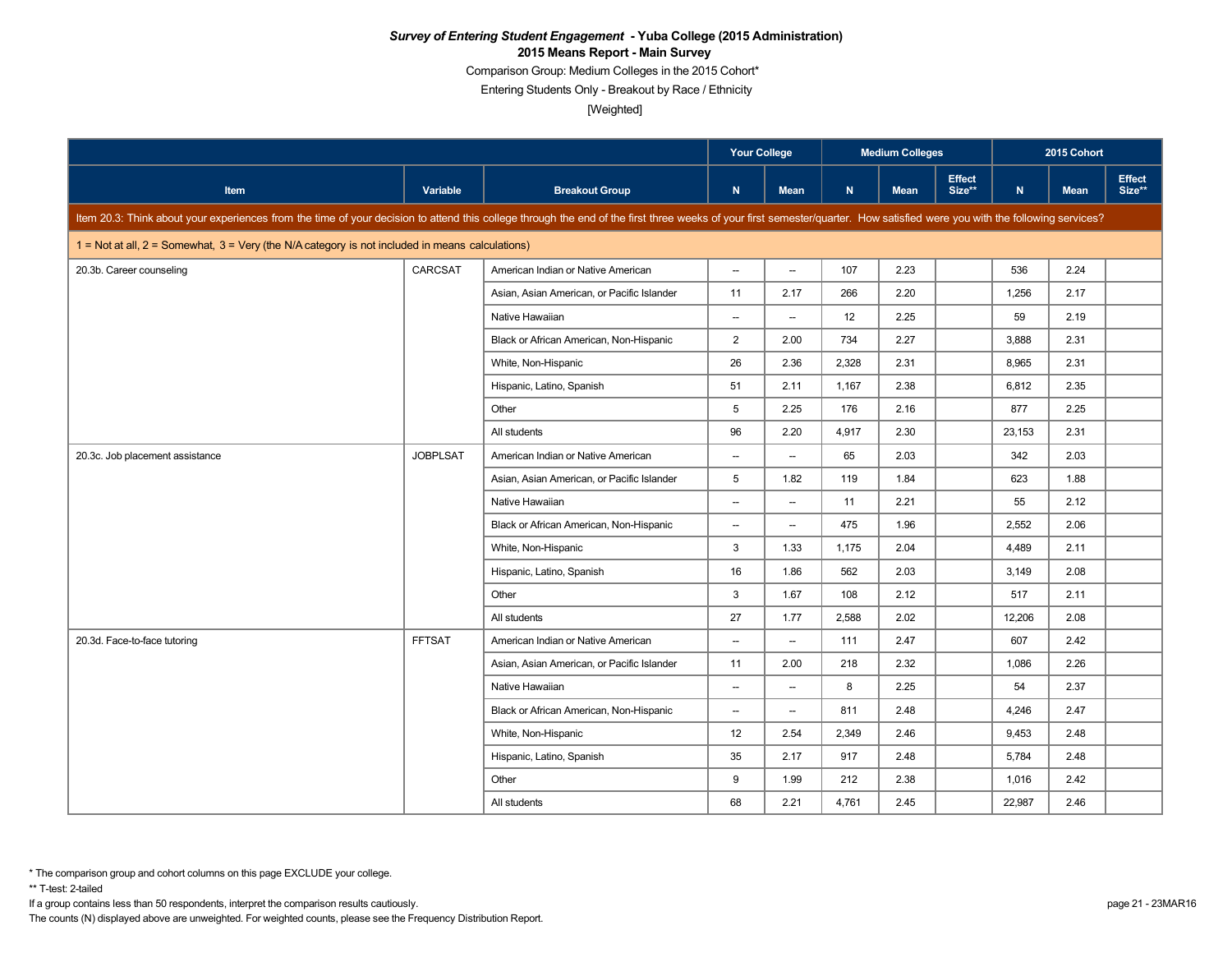Comparison Group: Medium Colleges in the 2015 Cohort\*

Entering Students Only - Breakout by Race / Ethnicity

[Weighted]

|                                                                                                                                                                                                                            |                 |                                            | <b>Your College</b>      |                          |        | <b>Medium Colleges</b> |                         |        | 2015 Cohort |                         |
|----------------------------------------------------------------------------------------------------------------------------------------------------------------------------------------------------------------------------|-----------------|--------------------------------------------|--------------------------|--------------------------|--------|------------------------|-------------------------|--------|-------------|-------------------------|
| <b>Item</b>                                                                                                                                                                                                                | Variable        | <b>Breakout Group</b>                      | N                        | <b>Mean</b>              | N      | <b>Mean</b>            | <b>Effect</b><br>Size** | N      | <b>Mean</b> | <b>Effect</b><br>Size** |
| Item 20.3: Think about your experiences from the time of your decision to attend this college through the end of the first three weeks of your first semester/quarter. How satisfied were you with the following services? |                 |                                            |                          |                          |        |                        |                         |        |             |                         |
| $1 = Not at all, 2 = Somewhat, 3 = Very (the N/A category is not included in means calculations)$                                                                                                                          |                 |                                            |                          |                          |        |                        |                         |        |             |                         |
| 20.3e. Online tutoring                                                                                                                                                                                                     | <b>OLTSAT</b>   | American Indian or Native American         | $\sim$                   | $\overline{\phantom{a}}$ | 61     | 2.02                   |                         | 311    | 2.09        |                         |
|                                                                                                                                                                                                                            |                 | Asian, Asian American, or Pacific Islander | 3                        | 1.67                     | 138    | 1.99                   |                         | 637    | 1.91        |                         |
|                                                                                                                                                                                                                            |                 | Native Hawaiian                            | $\overline{\phantom{a}}$ | $\overline{\phantom{0}}$ | 8      | 1.96                   |                         | 54     | 2.18        |                         |
|                                                                                                                                                                                                                            |                 | Black or African American, Non-Hispanic    | $\overline{\phantom{a}}$ | $\overline{\phantom{a}}$ | 459    | 2.06                   |                         | 2,415  | 2.11        |                         |
|                                                                                                                                                                                                                            |                 | White, Non-Hispanic                        | $\overline{7}$           | 1.94                     | 1,115  | 2.19                   |                         | 4,473  | 2.21        |                         |
|                                                                                                                                                                                                                            |                 | Hispanic, Latino, Spanish                  | 16                       | 1.84                     | 501    | 2.18                   |                         | 3,023  | 2.16        |                         |
|                                                                                                                                                                                                                            |                 | Other                                      | $\overline{2}$           | 2.50                     | 115    | 2.01                   |                         | 503    | 2.09        |                         |
|                                                                                                                                                                                                                            |                 | All students                               | 28                       | 1.89                     | 2.465  | 2.13                   |                         | 11.855 | 2.15        |                         |
| 20.3f. Writing, math, or other skill lab                                                                                                                                                                                   | <b>SKLBSAT</b>  | American Indian or Native American         | $\overline{\phantom{a}}$ | $\overline{\phantom{a}}$ | 162    | 2.48                   |                         | 836    | 2.43        |                         |
|                                                                                                                                                                                                                            |                 | Asian, Asian American, or Pacific Islander | 10 <sup>10</sup>         | 2.38                     | 298    | 2.45                   |                         | 1,563  | 2.37        |                         |
|                                                                                                                                                                                                                            |                 | Native Hawaiian                            | $\overline{\phantom{a}}$ | $\overline{\phantom{a}}$ | 14     | 2.56                   |                         | 70     | 2.31        |                         |
|                                                                                                                                                                                                                            |                 | Black or African American, Non-Hispanic    | $\overline{2}$           | 2.20                     | 1,361  | 2.53                   |                         | 6,864  | 2.52        |                         |
|                                                                                                                                                                                                                            |                 | White, Non-Hispanic                        | 21                       | 2.21                     | 4,513  | 2.46                   |                         | 16,703 | 2.48        |                         |
|                                                                                                                                                                                                                            |                 | Hispanic, Latino, Spanish                  | 30                       | 2.15                     | 1,485  | 2.53                   |                         | 9,007  | 2.49        |                         |
|                                                                                                                                                                                                                            |                 | Other                                      | 6                        | 2.11                     | 315    | 2.39                   |                         | 1.462  | 2.41        |                         |
|                                                                                                                                                                                                                            |                 | All students                               | 69                       | 2.20                     | 8,343  | 2.48                   | $-0.48**$               | 37,543 | 2.48        | $-0.47**$               |
| 20.3g. Financial assistance advising                                                                                                                                                                                       | <b>FAADVSAT</b> | American Indian or Native American         | $\overline{\phantom{a}}$ | $\overline{\phantom{0}}$ | 199    | 2.47                   |                         | 1,068  | 2.35        |                         |
|                                                                                                                                                                                                                            |                 | Asian, Asian American, or Pacific Islander | 20                       | 2.26                     | 392    | 2.32                   |                         | 1,915  | 2.23        |                         |
|                                                                                                                                                                                                                            |                 | Native Hawaiian                            | $\overline{\phantom{a}}$ | $\qquad \qquad -$        | 18     | 2.58                   |                         | 81     | 2.35        |                         |
|                                                                                                                                                                                                                            |                 | Black or African American, Non-Hispanic    | 8                        | 2.43                     | 1,565  | 2.44                   |                         | 8,267  | 2.42        |                         |
|                                                                                                                                                                                                                            |                 | White, Non-Hispanic                        | 40                       | 2.38                     | 6,034  | 2.37                   |                         | 22,864 | 2.34        |                         |
|                                                                                                                                                                                                                            |                 | Hispanic, Latino, Spanish                  | 74                       | 2.25                     | 1,945  | 2.34                   |                         | 12,206 | 2.34        |                         |
|                                                                                                                                                                                                                            |                 | Other                                      | 10                       | 2.00                     | 400    | 2.27                   |                         | 1,864  | 2.26        |                         |
|                                                                                                                                                                                                                            |                 | All students                               | 154                      | 2.28                     | 10,796 | 2.37                   |                         | 49,540 | 2.35        |                         |

\*\* T-test: 2-tailed

If a group contains less than 50 respondents, interpret the comparison results cautiously. page 22 - 23MAR16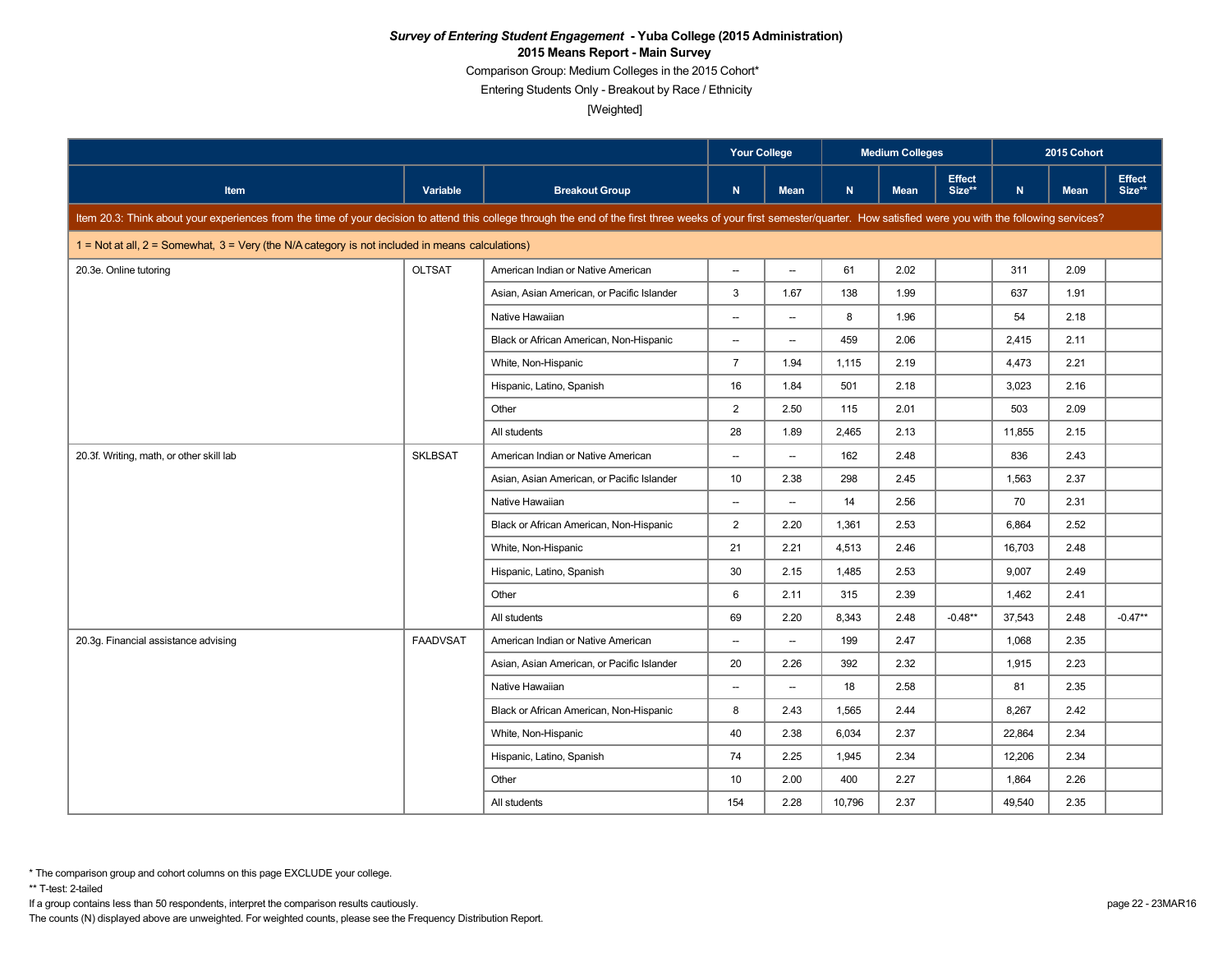Comparison Group: Medium Colleges in the 2015 Cohort\*

Entering Students Only - Breakout by Race / Ethnicity

[Weighted]

|                                                                                                                                                                                                                            |                 |                                            | <b>Your College</b>      |                          |        | <b>Medium Colleges</b> |                         |        | 2015 Cohort |                         |
|----------------------------------------------------------------------------------------------------------------------------------------------------------------------------------------------------------------------------|-----------------|--------------------------------------------|--------------------------|--------------------------|--------|------------------------|-------------------------|--------|-------------|-------------------------|
| Item                                                                                                                                                                                                                       | Variable        | <b>Breakout Group</b>                      | $\mathbf N$              | <b>Mean</b>              | N      | <b>Mean</b>            | <b>Effect</b><br>Size** | N      | <b>Mean</b> | <b>Effect</b><br>Size** |
| Item 20.3: Think about your experiences from the time of your decision to attend this college through the end of the first three weeks of your first semester/quarter. How satisfied were you with the following services? |                 |                                            |                          |                          |        |                        |                         |        |             |                         |
| 1 = Not at all, 2 = Somewhat, 3 = Very (the N/A category is not included in means calculations)                                                                                                                            |                 |                                            |                          |                          |        |                        |                         |        |             |                         |
| 20.3h. Computer lab                                                                                                                                                                                                        | <b>COMLBSAT</b> | American Indian or Native American         | $\overline{\phantom{a}}$ | $\overline{\phantom{a}}$ | 221    | 2.66                   |                         | 1,245  | 2.63        |                         |
|                                                                                                                                                                                                                            |                 | Asian, Asian American, or Pacific Islander | 18                       | 2.30                     | 468    | 2.55                   |                         | 2,248  | 2.51        |                         |
|                                                                                                                                                                                                                            |                 | Native Hawaiian                            | $\overline{\phantom{a}}$ | $\overline{\phantom{a}}$ | 19     | 2.11                   |                         | 86     | 2.34        |                         |
|                                                                                                                                                                                                                            |                 | Black or African American, Non-Hispanic    | $\overline{2}$           | 3.00                     | 1,709  | 2.67                   |                         | 8,766  | 2.64        |                         |
|                                                                                                                                                                                                                            |                 | White, Non-Hispanic                        | 38                       | 2.57                     | 7,213  | 2.63                   |                         | 26,176 | 2.62        |                         |
|                                                                                                                                                                                                                            |                 | Hispanic, Latino, Spanish                  | 58                       | 2.44                     | 2,245  | 2.68                   |                         | 13,380 | 2.65        |                         |
|                                                                                                                                                                                                                            |                 | Other                                      | 10                       | 2.12                     | 454    | 2.58                   |                         | 2,093  | 2.57        |                         |
|                                                                                                                                                                                                                            |                 | All students                               | 128                      | 2.45                     | 12,614 | 2.64                   | $-0.37**$               | 55,910 | 2.63        | $-0.35**$               |
| 20.3i. Student organizations                                                                                                                                                                                               | <b>STORGSAT</b> | American Indian or Native American         | $\overline{\phantom{a}}$ | $\overline{\phantom{a}}$ | 97     | 2.28                   |                         | 527    | 2.28        |                         |
|                                                                                                                                                                                                                            |                 | Asian, Asian American, or Pacific Islander | 6                        | 1.83                     | 199    | 2.06                   |                         | 957    | 2.09        |                         |
|                                                                                                                                                                                                                            |                 | Native Hawaiian                            | $\overline{\phantom{a}}$ | $\overline{\phantom{a}}$ | 12     | 2.08                   |                         | 64     | 2.11        |                         |
|                                                                                                                                                                                                                            |                 | Black or African American, Non-Hispanic    | $\overline{\phantom{a}}$ | $\overline{\phantom{a}}$ | 650    | 2.19                   |                         | 3,633  | 2.30        |                         |
|                                                                                                                                                                                                                            |                 | White, Non-Hispanic                        | 8                        | 2.25                     | 2,106  | 2.36                   |                         | 8,361  | 2.39        |                         |
|                                                                                                                                                                                                                            |                 | Hispanic, Latino, Spanish                  | 21                       | 1.94                     | 779    | 2.34                   |                         | 4,848  | 2.33        |                         |
|                                                                                                                                                                                                                            |                 | Other                                      | 5                        | 1.54                     | 167    | 2.21                   |                         | 822    | 2.31        |                         |
|                                                                                                                                                                                                                            |                 | All students                               | 42                       | 1.96                     | 4,114  | 2.30                   |                         | 19,913 | 2.33        | $-0.56**$               |
| 20.3j. Transfer credit assistance                                                                                                                                                                                          | <b>TRCRASAT</b> | American Indian or Native American         | $\overline{\phantom{a}}$ | $\overline{\phantom{a}}$ | 85     | 2.11                   |                         | 410    | 2.14        |                         |
|                                                                                                                                                                                                                            |                 | Asian, Asian American, or Pacific Islander | 9                        | 1.67                     | 182    | 2.15                   |                         | 960    | 2.13        |                         |
|                                                                                                                                                                                                                            |                 | Native Hawaiian                            | $\overline{\phantom{a}}$ | $\overline{\phantom{a}}$ | 9      | 2.42                   |                         | 53     | 2.19        |                         |
|                                                                                                                                                                                                                            |                 | Black or African American, Non-Hispanic    | $\overline{\phantom{a}}$ | $\overline{\phantom{a}}$ | 563    | 2.17                   |                         | 2,952  | 2.19        |                         |
|                                                                                                                                                                                                                            |                 | White, Non-Hispanic                        | 13                       | 2.20                     | 2,001  | 2.27                   |                         | 8,026  | 2.29        |                         |
|                                                                                                                                                                                                                            |                 | Hispanic, Latino, Spanish                  | 26                       | 1.77                     | 681    | 2.22                   |                         | 3,932  | 2.21        |                         |
|                                                                                                                                                                                                                            |                 | Other                                      | 5                        | 1.25                     | 163    | 2.20                   |                         | 755    | 2.19        |                         |
|                                                                                                                                                                                                                            |                 | All students                               | 53                       | 1.82                     | 3,775  | 2.23                   | $-0.56**$               | 17,654 | 2.24        | $-0.57**$               |

\*\* T-test: 2-tailed

If a group contains less than 50 respondents, interpret the comparison results cautiously. page 23 - 23MAR16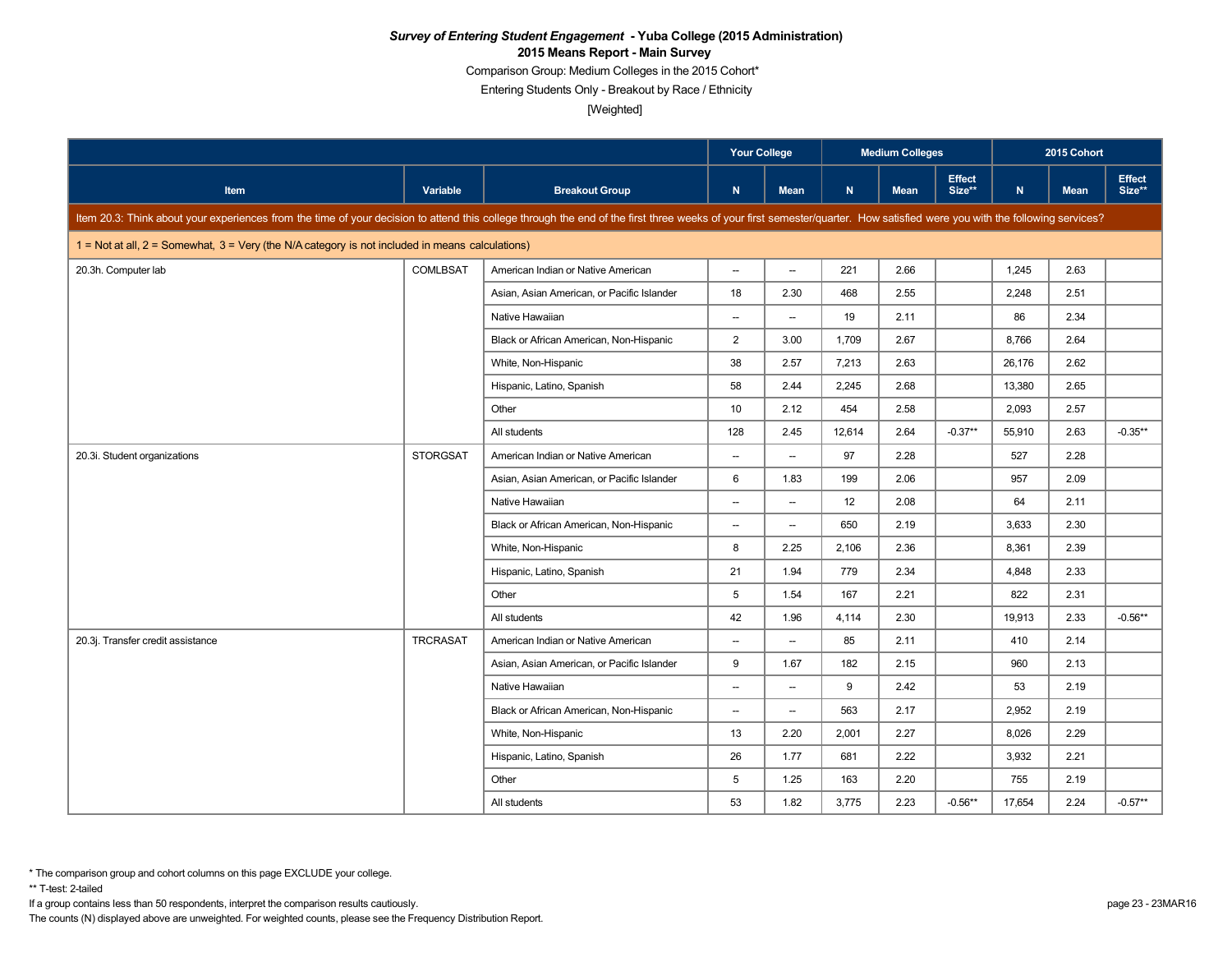Comparison Group: Medium Colleges in the 2015 Cohort\*

Entering Students Only - Breakout by Race / Ethnicity

[Weighted]

|                                                                                                                                                                                                                                |                 |                                            |                          | <b>Your College</b>      |                | <b>Medium Colleges</b> |                         |         | 2015 Cohort |                         |
|--------------------------------------------------------------------------------------------------------------------------------------------------------------------------------------------------------------------------------|-----------------|--------------------------------------------|--------------------------|--------------------------|----------------|------------------------|-------------------------|---------|-------------|-------------------------|
| Item                                                                                                                                                                                                                           | Variable        | <b>Breakout Group</b>                      | N                        | <b>Mean</b>              | N.             | <b>Mean</b>            | <b>Effect</b><br>Size** | N.      | <b>Mean</b> | <b>Effect</b><br>Size** |
| Item 20.3: Think about your experiences from the time of your decision to attend this college through the end of the first three weeks of your first semester/quarter. How satisfied were you with the following services?     |                 |                                            |                          |                          |                |                        |                         |         |             |                         |
| $1 =$ Not at all, $2 =$ Somewhat, $3 =$ Very (the N/A category is not included in means calculations)                                                                                                                          |                 |                                            |                          |                          |                |                        |                         |         |             |                         |
| 20.3k. Services to students with disabilities                                                                                                                                                                                  | <b>DISVSAT</b>  | American Indian or Native American         | $\overline{\phantom{0}}$ | $\overline{a}$           | 73             | 2.37                   |                         | 365     | 2.31        |                         |
|                                                                                                                                                                                                                                |                 | Asian, Asian American, or Pacific Islander | 6                        | 1.44                     | 122            | 2.00                   |                         | 560     | 2.06        |                         |
|                                                                                                                                                                                                                                |                 | Native Hawaiian                            | $\overline{\phantom{0}}$ | $\overline{\phantom{a}}$ | $\overline{7}$ | 2.07                   |                         | 43      | 2.33        |                         |
|                                                                                                                                                                                                                                |                 | Black or African American, Non-Hispanic    | $\overline{\phantom{0}}$ | $\overline{\phantom{a}}$ | 394            | 2.21                   |                         | 2.227   | 2.26        |                         |
|                                                                                                                                                                                                                                |                 | White, Non-Hispanic                        | 6                        | 1.83                     | 1.399          | 2.44                   |                         | 5.357   | 2.45        |                         |
|                                                                                                                                                                                                                                |                 | Hispanic, Latino, Spanish                  | 11                       | 1.53                     | 481            | 2.36                   | $-1.10**$               | 2.711   | 2.35        |                         |
|                                                                                                                                                                                                                                |                 | Other                                      | 5                        | 1.88                     | 132            | 2.26                   |                         | 578     | 2.34        |                         |
|                                                                                                                                                                                                                                |                 | All students                               | 29                       | 1.68                     | 2.695          | 2.35                   | $-0.90**$               | 12.379  | 2.36        | $-0.92**$               |
| Item 21: Think about your experiences from the time of your decision to attend this college through the end of the first three weeks of your first semester/quarter. Within a class, or through another experience at this col |                 |                                            |                          |                          |                |                        |                         |         |             |                         |
| 1 = Strongly disagree, $2$ = Disagree, $3$ = Neutral, $4$ = Agree, $5$ = Strongly agree                                                                                                                                        |                 |                                            |                          |                          |                |                        |                         |         |             |                         |
| 21a. I learned to improve my study skills (listening, note taking,                                                                                                                                                             | <b>LNDSTUDY</b> | American Indian or Native American         | 3                        | 4.67                     | 376            | 4.04                   |                         | 2.039   | 4.05        |                         |
| highlighting readings, working with others, etc.) [COLLREAD]                                                                                                                                                                   |                 | Asian, Asian American, or Pacific Islander | 34                       | 4.23                     | 834            | 4.02                   |                         | 4.126   | 4.00        |                         |
|                                                                                                                                                                                                                                |                 | Native Hawaiian                            | $\overline{\phantom{a}}$ | $\overline{\phantom{a}}$ | 33             | 4.01                   |                         | 164     | 3.94        |                         |
|                                                                                                                                                                                                                                |                 | Black or African American, Non-Hispanic    | 13                       | 3.96                     | 2.701          | 4.14                   |                         | 14,232  | 4.14        |                         |
|                                                                                                                                                                                                                                |                 | White, Non-Hispanic                        | 91                       | 3.86                     | 13.672         | 3.92                   |                         | 51.888  | 3.93        |                         |
|                                                                                                                                                                                                                                |                 | Hispanic, Latino, Spanish                  | 108                      | 3.89                     | 3.800          | 3.99                   |                         | 23.195  | 4.04        |                         |
|                                                                                                                                                                                                                                |                 | Other                                      | 17                       | 4.11                     | 824            | 3.86                   |                         | 3.925   | 3.90        |                         |
|                                                                                                                                                                                                                                |                 | All students                               | 270                      | 3.94                     | 22.729         | 3.96                   |                         | 102.803 | 3.99        |                         |

\*\* T-test: 2-tailed

If a group contains less than 50 respondents, interpret the comparison results cautiously. page 24 - 23MAR16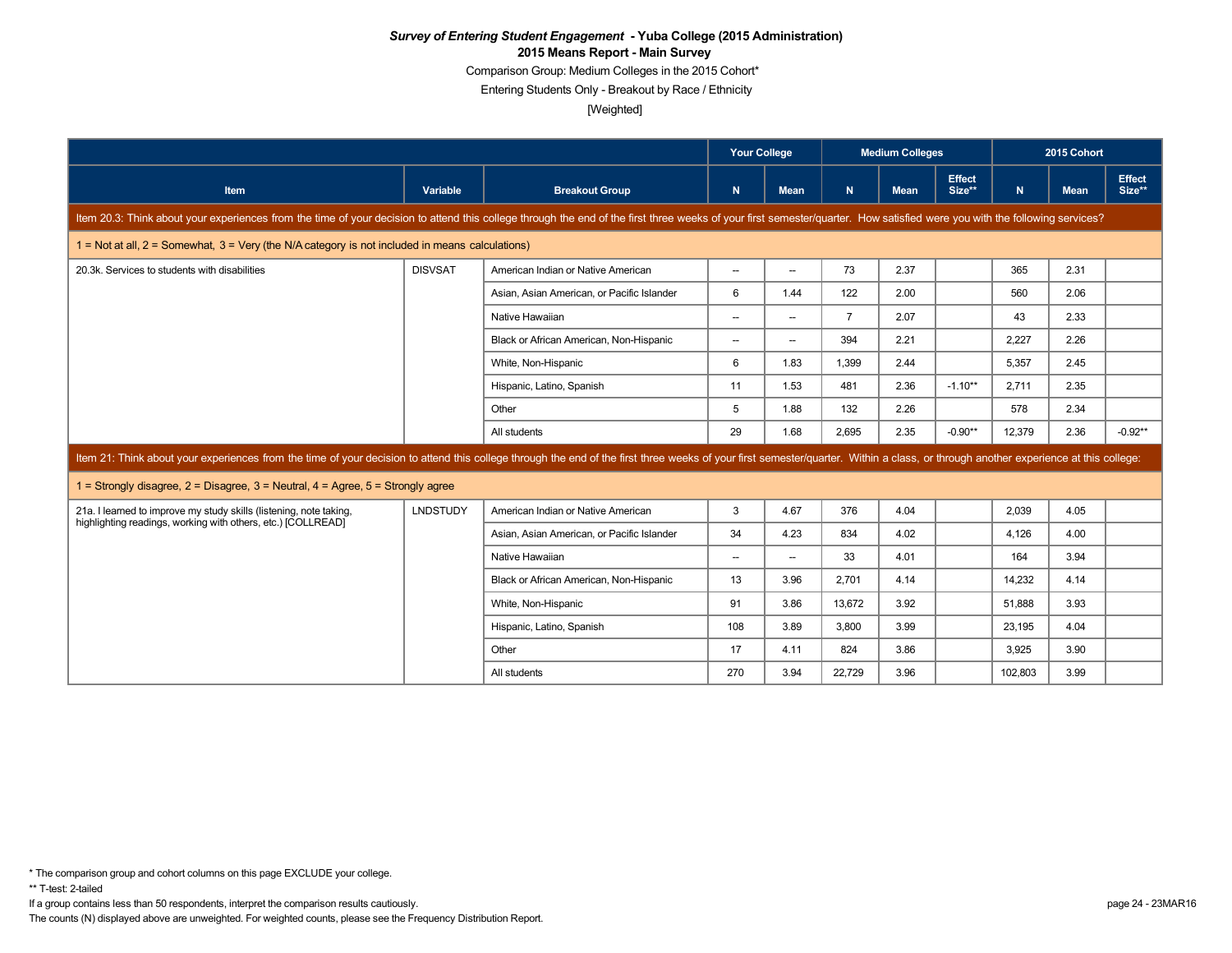Comparison Group: Medium Colleges in the 2015 Cohort\*

Entering Students Only - Breakout by Race / Ethnicity

[Weighted]

|                                                                                                                                                                                                                                |                 |                                            | <b>Your College</b>      |                          | <b>Medium Colleges</b> |             |                         | 2015 Cohort |             |                         |  |  |
|--------------------------------------------------------------------------------------------------------------------------------------------------------------------------------------------------------------------------------|-----------------|--------------------------------------------|--------------------------|--------------------------|------------------------|-------------|-------------------------|-------------|-------------|-------------------------|--|--|
| Item                                                                                                                                                                                                                           | Variable        | <b>Breakout Group</b>                      | N                        | <b>Mean</b>              | $\mathbf N$            | <b>Mean</b> | <b>Effect</b><br>Size** | N.          | <b>Mean</b> | <b>Effect</b><br>Size** |  |  |
| Item 21: Think about your experiences from the time of your decision to attend this college through the end of the first three weeks of your first semester/quarter. Within a class, or through another experience at this col |                 |                                            |                          |                          |                        |             |                         |             |             |                         |  |  |
| 1 = Strongly disagree, $2$ = Disagree, $3$ = Neutral, $4$ = Agree, $5$ = Strongly agree                                                                                                                                        |                 |                                            |                          |                          |                        |             |                         |             |             |                         |  |  |
| 21b. I learned to understand my academic strengths and<br>weaknesses [COLLREAD]                                                                                                                                                | <b>LNDACAWK</b> | American Indian or Native American         | 3                        | 5.00                     | 375                    | 3.98        |                         | 2.036       | 3.95        |                         |  |  |
|                                                                                                                                                                                                                                |                 | Asian, Asian American, or Pacific Islander | 34                       | 3.93                     | 835                    | 3.97        |                         | 4.124       | 3.96        |                         |  |  |
|                                                                                                                                                                                                                                |                 | Native Hawaiian                            | $\overline{\phantom{a}}$ | $\overline{\phantom{a}}$ | 33                     | 3.69        |                         | 164         | 3.76        |                         |  |  |
|                                                                                                                                                                                                                                |                 | Black or African American, Non-Hispanic    | 13                       | 3.84                     | 2.697                  | 4.09        |                         | 14.207      | 4.09        |                         |  |  |
|                                                                                                                                                                                                                                |                 | White, Non-Hispanic                        | 91                       | 3.63                     | 13,668                 | 3.88        |                         | 51.862      | 3.90        |                         |  |  |
|                                                                                                                                                                                                                                |                 | Hispanic, Latino, Spanish                  | 108                      | 3.77                     | 3.797                  | 3.93        |                         | 23.163      | 3.97        |                         |  |  |
|                                                                                                                                                                                                                                |                 | Other                                      | 17                       | 3.88                     | 824                    | 3.79        |                         | 3.923       | 3.87        |                         |  |  |
|                                                                                                                                                                                                                                |                 | All students                               | 270                      | 3.76                     | 22,716                 | 3.92        |                         | 102.700     | 3.94        | $-0.21**$               |  |  |
| 21c. I learned skills and strategies to improve my test-taking ability<br>[COLLREAD]                                                                                                                                           | <b>LNDSKLLS</b> | American Indian or Native American         | 3                        | 3.33                     | 375                    | 3.72        |                         | 2.035       | 3.72        |                         |  |  |
|                                                                                                                                                                                                                                |                 | Asian, Asian American, or Pacific Islander | 33                       | 3.90                     | 833                    | 3.74        |                         | 4,121       | 3.72        |                         |  |  |
|                                                                                                                                                                                                                                |                 | Native Hawaiian                            | $\overline{\phantom{a}}$ | $\overline{\phantom{a}}$ | 33                     | 3.47        |                         | 164         | 3.54        |                         |  |  |
|                                                                                                                                                                                                                                |                 | Black or African American, Non-Hispanic    | 13                       | 3.40                     | 2,696                  | 3.81        |                         | 14,204      | 3.81        |                         |  |  |
|                                                                                                                                                                                                                                |                 | White, Non-Hispanic                        | 91                       | 3.29                     | 13,673                 | 3.53        |                         | 51,859      | 3.56        |                         |  |  |
|                                                                                                                                                                                                                                |                 | Hispanic, Latino, Spanish                  | 108                      | 3.47                     | 3,797                  | 3.65        |                         | 23,178      | 3.70        |                         |  |  |
|                                                                                                                                                                                                                                |                 | Other                                      | 17                       | 3.23                     | 824                    | 3.50        |                         | 3,922       | 3.56        |                         |  |  |
|                                                                                                                                                                                                                                |                 | All students                               | 269                      | 3.45                     | 22,715                 | 3.59        |                         | 102,692     | 3.64        |                         |  |  |

\* The comparison group and cohort columns on this page EXCLUDE your college.

\*\* T-test: 2-tailed

If a group contains less than 50 respondents, interpret the comparison results cautiously. page 25 - 23MAR16